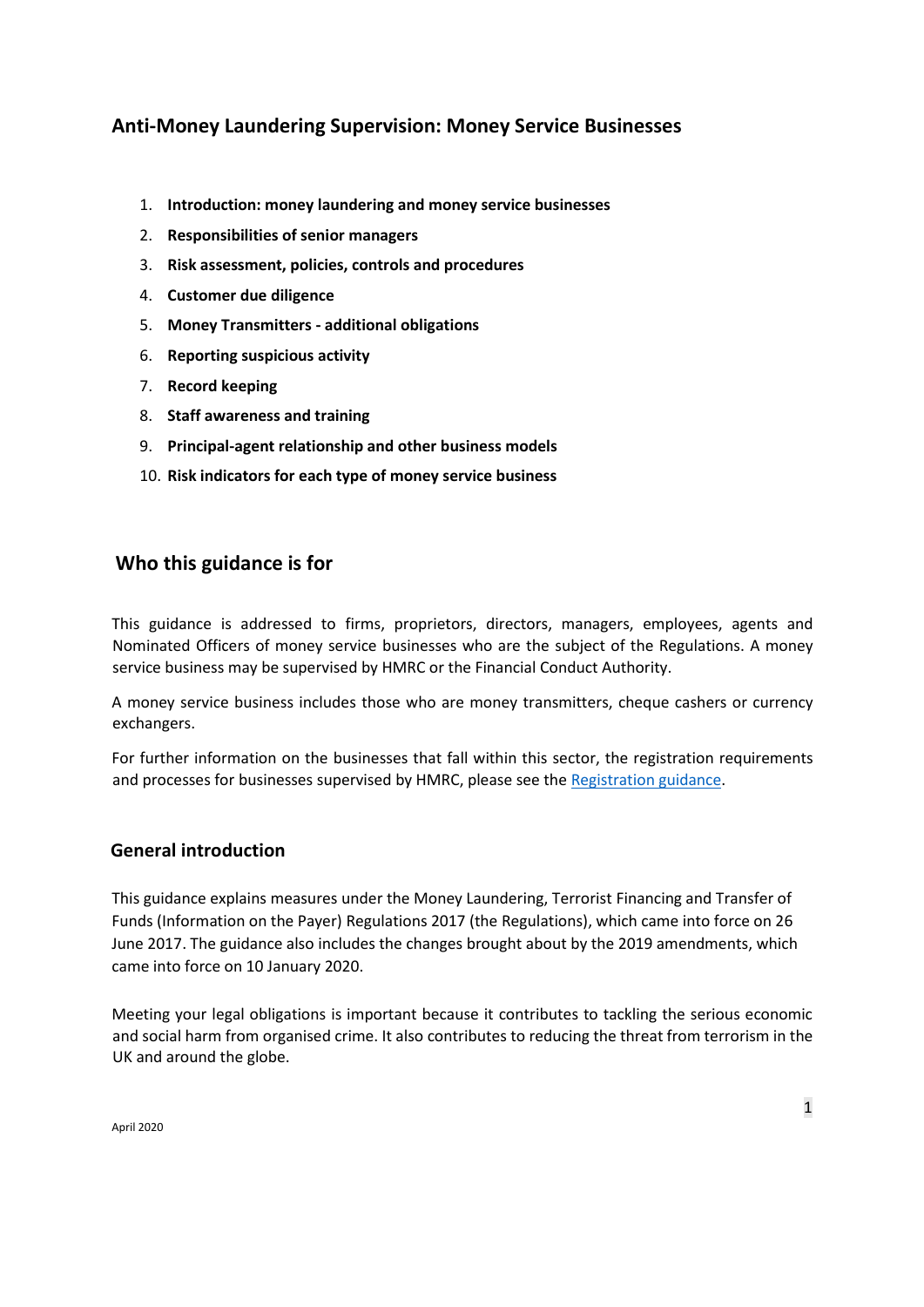If you would like to know more about some of the success of UK suspicious activity reporting (SAR), see the National Crime Agency [SARs annual report.](http://www.nationalcrimeagency.gov.uk/publications/suspicious-activity-reports-sars/677-sars-annual-report-2015)

Almost all businesses supervised by HMRC for anti-money laundering purposes are subject either to fit and proper or approval requirements under the Regulations. These requirements are to ensure that both businesses' and agents' beneficial owners, officers and managers are appropriate people to undertake those roles. Relevant persons must pass the appropriate test before the business can register, and can remain registered, with HMRC.

HMRC stresses that neither of those requirements test whether the business is professionally run or operated. Registration is a legal requirement to trade; it is not a recommendation or endorsement of the business.

Registered businessesshould avoid using language about their business that might give the impression that registration was a form of endorsement or recommendation.

There is more detail about these requirements i[n the fit and proper test and HMRC approval](https://www.gov.uk/guidance/money-laundering-regulations-apply-for-the-fit-and-proper-test) guidance.

#### **Status of this guidance**

This guidance has been approved by HM Treasury.

The guidance is for money service businesses. Bill payment service providers and telecommunication, digital and IT payment service providers can use this guidance unless any section indicates it does not apply.

This guidance replaces HMRC's guidance: "Anti-money laundering guidance for money service businesses" published on 7 March 2018. The guidance is effective from 2 June 2020.

#### **Meaning of key terms**

In this guidance, the word 'must' denotes a legal obligation. Each chapter summarises the legal obligations under the heading 'minimum requirements', followed by the actions required to meet these legal obligations. The word 'should' is a recommendation of good practice, and is the standard that HMRC expects to see. HMRC will expect you to be able to explain the reasons for any departures from that standard.

The words 'minimum requirements' is the legal minimum that your business is required to do. The words 'actions required' is what HMRC expects you to do to meet these legal requirements.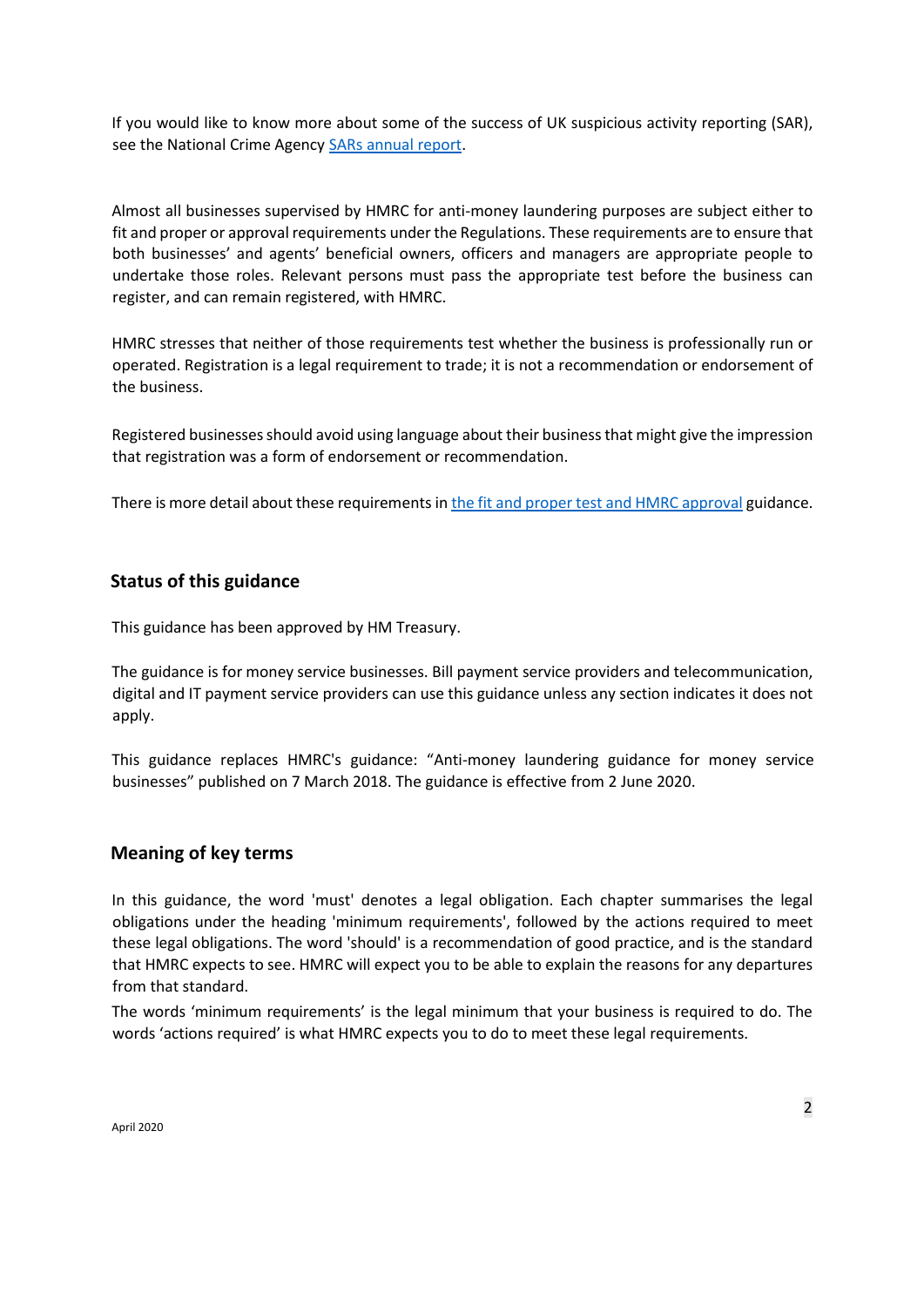#### **Further sources of guidance**

The Joint Money Laundering Steering Group (a group made up of trade associations in the financial services industry) also publishes free detailed guidance. The guidance is for members of the trade associations and firms supervised by the Financial Conduct Authority, for compliance with the Regulations. However, some of the sections in Part 1 of the guidance may be particularly relevant to money service businesses. They contain detailed coverage of how to complete due diligence checks on different types of customers, report suspicious activity, and do staff training and record keeping.

[The Joint Money Laundering Steering Group](http://www.jmlsg.org.uk/news/jmlsg-revised-guidance) [\(](http://www.jmlsg.org.uk/news/jmlsg-revised-guidance)JMLSG) publishes more information about businesses' obligations and the level of risk in other jurisdictions (Annex 4-1 of part 1) <http://www.jmlsg.org.uk/industry-guidance/article/jmlsg-guidance-current>

The Financial Conduct Authority has publishe[d](https://www.fca.org.uk/publication/finalised-guidance/fg17-06.pdf) [detailed guidance](https://www.fca.org.uk/publication/finalised-guidance/fg17-06.pdf) on the treatment of politically exposed persons for anti- money laundering purposes.

The [European Supervisory Authorities Jo](https://esas-joint-committee.europa.eu/Publications/Guidelines/Joint%20Guidelines%20to%20prevent%20terrorist%20financing%20and%20money%20laundering%20in%20electronic%20fund%20transfers%20(JC-GL-2017-16).pdf)int Committee has published guidelines on the measures payment service providers should take to detect missing or incomplete information on the payer and payee an[d The Risk Factors Guidelines](https://www.eba.europa.eu/documents/10180/1890686/Final+Guidelines+on+Risk+Factors+%28JC+2017+37%29.pdf) [o](https://www.eba.europa.eu/documents/10180/1890686/Final+Guidelines+on+Risk+Factors+%28JC+2017+37%29.pdf)n simplified and enhanced customer due diligence and the factors credit and financial institutions should consider when assessing the money laundering and terrorist financing risk associated with individual business relationships and occasional transactions.

The National Crime Agency (NCA) has published guidance on making Suspicious Activity Reports (SARs) suspicious activity on their website: [How to report SARs.](http://www.nationalcrimeagency.gov.uk/about-us/what-we-do/economic-crime/ukfiu/how-to-report-sars)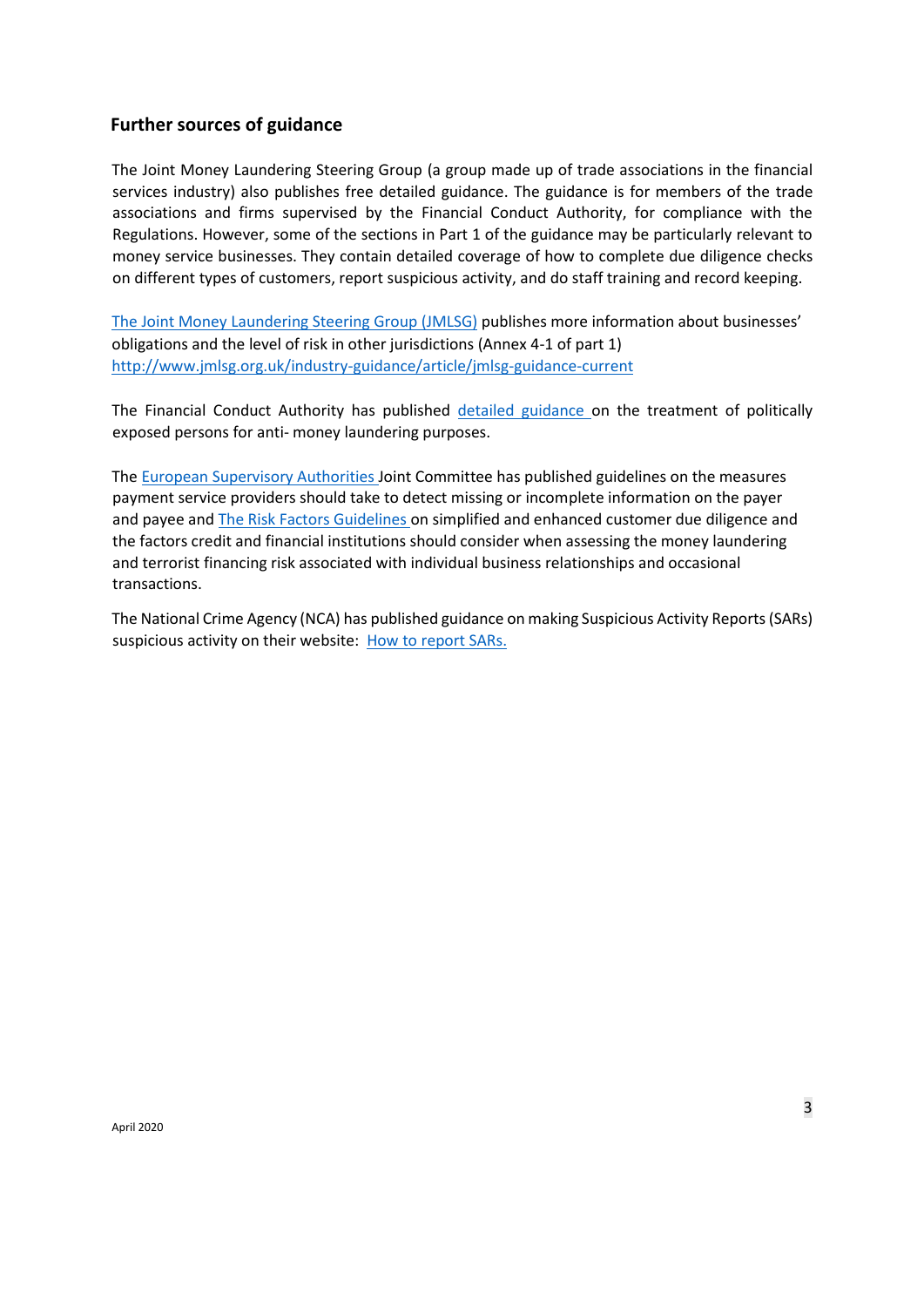## **1. Introduction: money laundering and money service businesses**

- 1.1 Money laundering is the process through with criminals disguise the criminal origin of money and assets they earned through criminal activity.
- 1.2 Money laundering takes many forms. Here are some examples detected by HM Revenue and Customs in the money transmission, currency exchange, and cheque cashing sectors:
	- money transmission can involve placing illegal cash with a money service business, or enabling the transfer of value by netting-off transactions in different countries without moving any money. A common practice is to split transactions into small sums , or to deposit cash into somebody else's bank account, or to make a transfer of funds on behalf of somebody else
	- third party cheque cashing has been exploited by some persons to evade a ban on paying cash for scrap metal or to avoid taxes
	- money transmitters can be used by persons not allowed to work in the UK to send the proceeds of illegal working to other countries
	- currency exchange businesses are exploited to change small denomination notes into large denominations in another currency to enable easier and cheaper handling of large quantities of illegal cash - once the money has been exchanged, it's difficult to trace its origin.

## **Terrorist financing**

- 1.3 A person or an entity commits an offence of Terrorist Financing if they;
	- fund-raise or are involved in fund-raising, using or possessing money or other property for the purposes of terrorism
	- conceal, transfer or remove from jurisdiction, any money or other property used to finance terrorism
	- facilitate the retention or control of money, which is destined for, or is the proceeds of terrorism
	- do not comply with a prohibition imposed by a freezing order or enable any other person to contravene the freezing order
	- deal with, or make available funds or economic resources which are owned, controlled by or benefitting a designated person (under the Office of Financial Sanctions Implementation List)

#### **Legislation**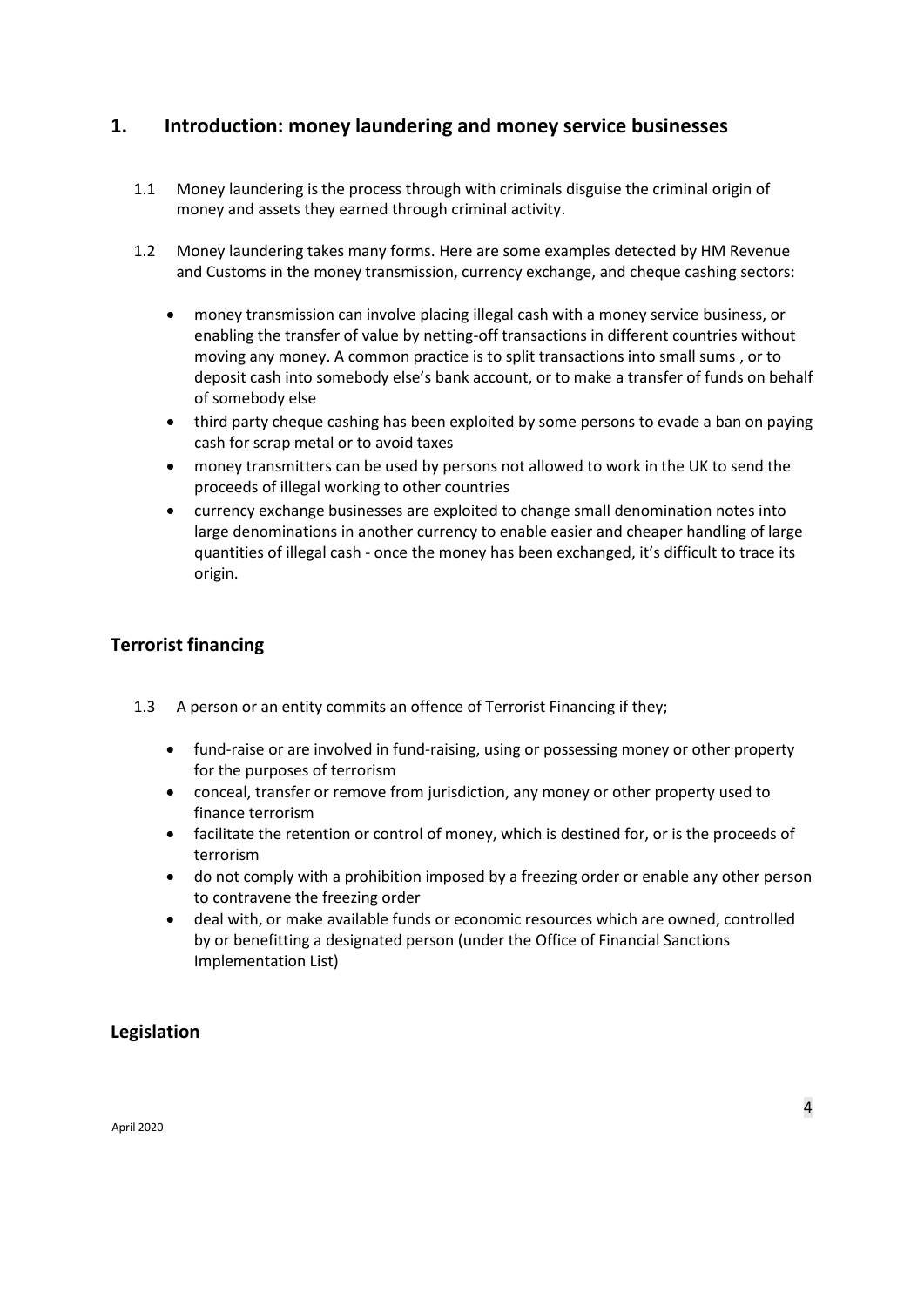- 1.4 The Regulations set out what relevant businesses such as money service businesses must do to prevent the use of their services for money laundering or terrorist financing purposes. This guidance focuses mainly on these Regulations.
- 1.5 The main UK legislation covering anti-money laundering and counter-financing of terrorism include:
	- Proceeds of Crime Act 2002
	- Terrorism Act 2000
	- The Money Laundering, Terrorist Financing and Transfer of Funds (Information on the Payer) Regulations 2017 (referred to in this guidance as "the Regulations")
	- Criminal Finances Act 2017
	- Terrorist Asset-Freezing etc. Act 2010
	- Anti-terrorism, Crime and Security Act 2001
	- Counter-terrorism Act 2008, Schedule 7
- 1.6 Information on Sanctions can be found through:

• HMT Treasury Sanctions Notices, Guidance and News Releases https://www.gov.uk/government/organisations/office-of-financial-sanctionsimplementation

- 1.7 The following legislation applies to money transmission businesses only:
	- Regulation (EU) 2015/847 on information accompanying transfers of funds (the Payments Regulation)
	- Payment Services Regulations 2017
- 1.8 The Proceeds of Crime Act sets out the primary offences related to money laundering:
	- concealing, disguising, converting, transferring or removing criminal property from the UK
	- entering into or becoming involved in an arrangement which facilitates the acquisition, retention, use or control of criminal property by or on behalf of another person
	- the acquisition, use and/or possession of criminal property
- 1.9 The primary money laundering offences apply to everyone.
- 1.10 The Proceeds of Crime Act also creates offences of failing to make a report about suspicious activity, and tipping off any person that you've made, or intend to make, such a report. This applies to nominated officers and employees of businesses in the regulated sector, such as money service businesses.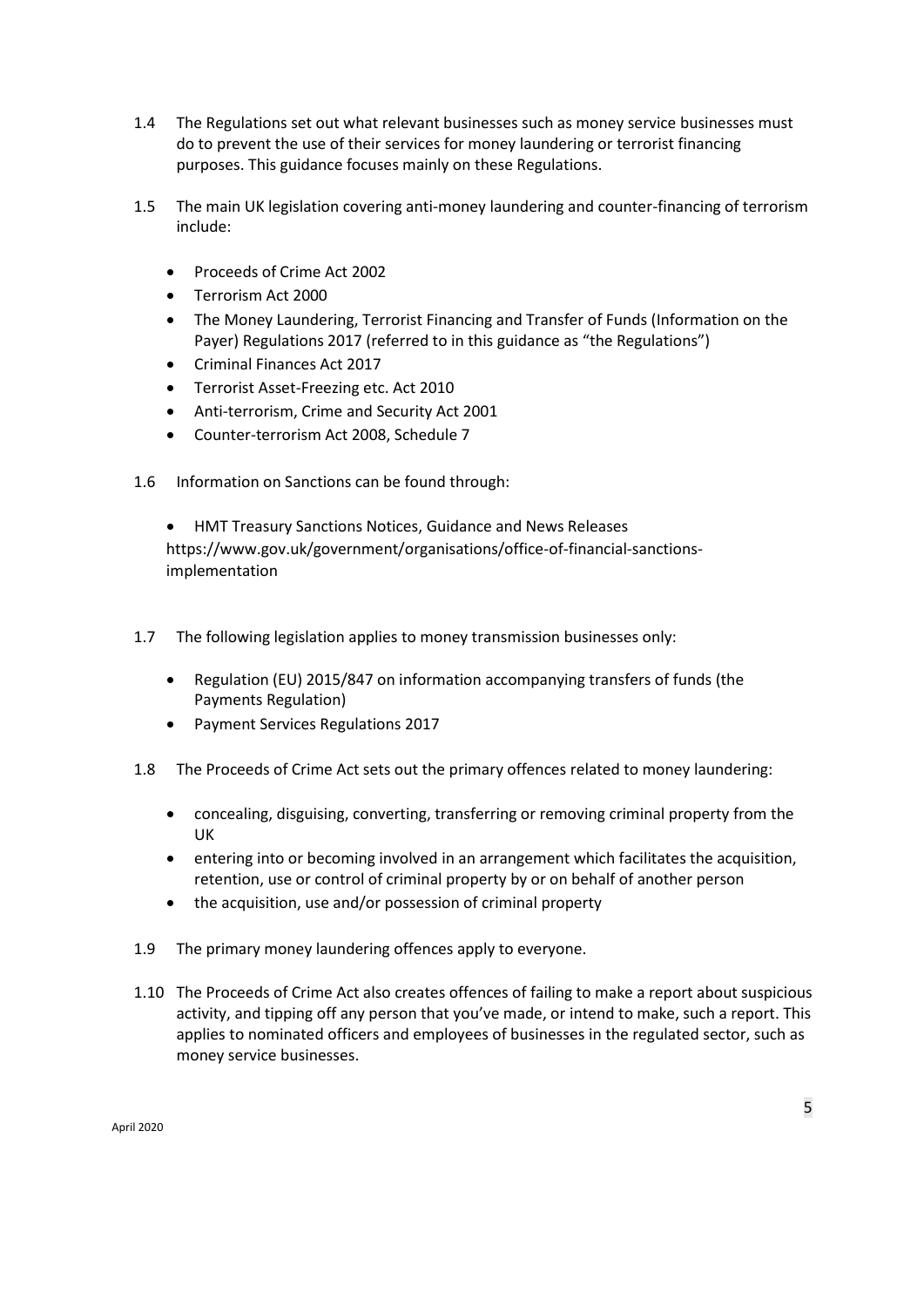- 1.11 The Terrorism Act sets out the primary offences relating to terrorist funding. Regulated businesses like money service businesses must report a belief or suspicion of offences related to terrorist financing, which can be found in 1.3.
- 1.12 The Criminal Finances Act 2017 makes important amendments to the Proceeds of Crime Act, the Terrorism Act and the Anti-terrorism, Crime and Security Act. It extends the powers of law enforcement to seek further information, recover the proceeds of crime and combat the financing of terrorism. It extends the powers of law enforcement to seek further information, recover the proceeds of crime and combat the financing of terrorism. It also introduces corporate offences of failing to prevent tax evasion which may apply to businesses who facilitate this criminal activity. [HMRC has published guidance](https://www.gov.uk/government/publications/issue-briefing-tackling-tax-evasion) [t](https://www.gov.uk/government/uploads/system/uploads/attachment_data/file/642714/Tackling-tax-evasion-corporate-offences.pdf)o help businesses put processes and procedures in place to prevent persons associated with the business from criminally facilitating tax evasion.
- 1.13 The European Union Regulation on the information accompanying transfer of funds sets out what information money transmission businesses must send when they arrange a transfer of funds.
- 1.14 The Terrorist Asset-Freezing etc. Act 2010 gives HM Treasury power to freeze the assets of individuals and groups reasonably believed to be involved in terrorism, whether in UK or abroad, and to deprive them of access to financial resources.
- 1.15 The Anti-terrorism, Crime and Security Act 2001 is to ensure the security of dangerous substances that may be targeted or used by terrorist groups and allows for freezing orders to be made against national security threats and the civil asset seizure regime for terrorism.
- 1.16 Counter-terrorism Act 2008, Schedule 7 gives powers to HM Treasury to issue directions to firms in the financial sector in relation to customer due diligence, ongoing monitoring, systematic reporting and limiting or ceasing business.
- 1.17 HMT Treasury Sanctions Notices, Guidance and News Releases, the Office of Financial Sanctions Implementation (OFSI) publishes a list of all those subject to financial sanctions imposed by the UK. OFSI helps to ensure that these financial sanctions are properly understood through sanction notices, guidance and news releases.
- 1.18 As a supervisory authority HMRC is responsible for monitoring your compliance with the UK anti-money laundering regime. In its capacities as a supervisory authority and a law enforcement authority, HMRC may also use this regime to gather information for tax purposes.

#### **Financial sanctions**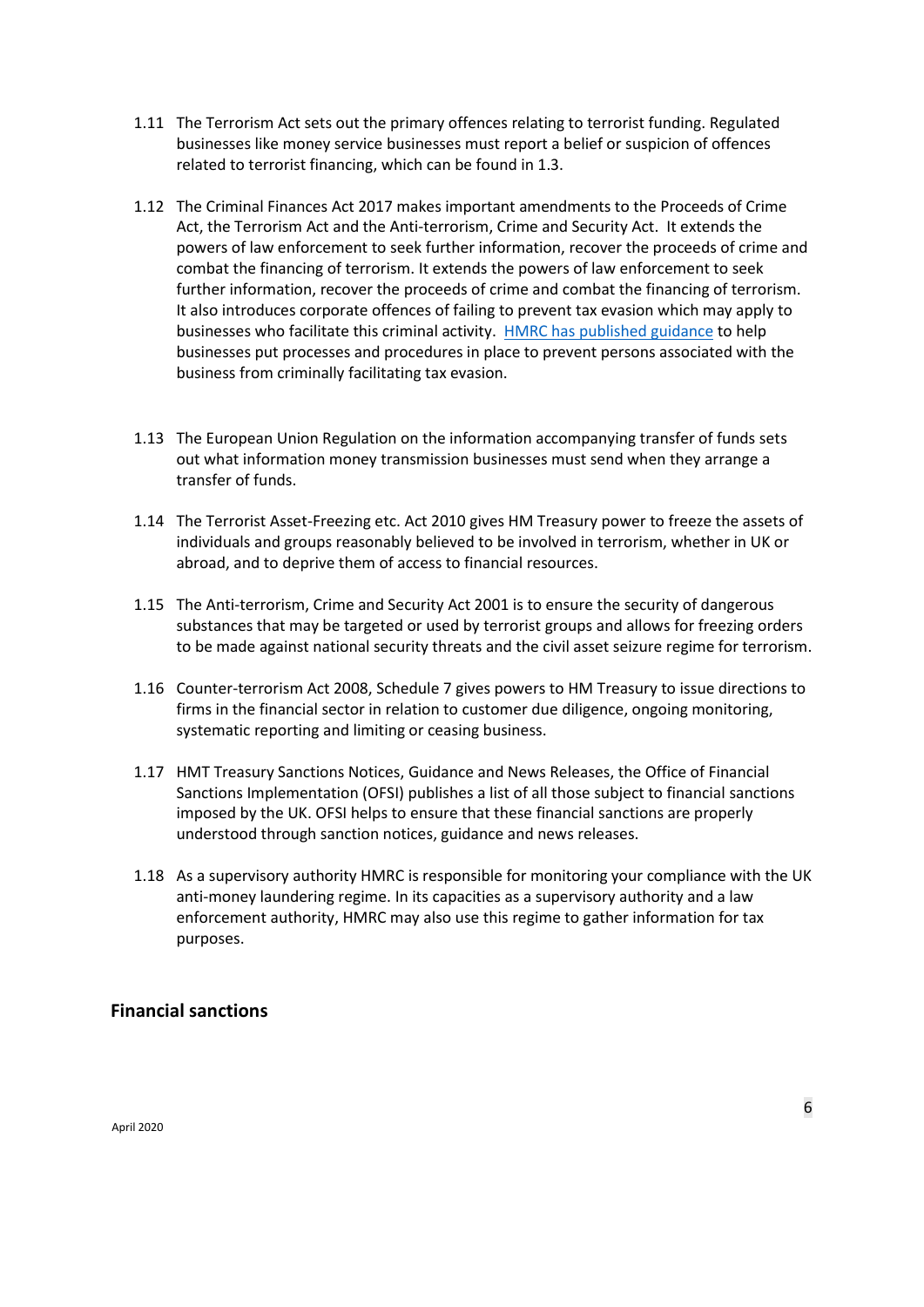- 1.19 EU financial sanctions (including where they implement UN sanctions) apply within the territory of the EU and to all EU persons, wherever they are in the world. UK financial sanctions apply within the territory of the UK and to all UK persons, wherever they are in the world.
- 1.20 All individuals and legal entities who are within or undertake activities within the UK's territory must comply with the EU and UK financial sanctions that are in force. All UK nationals and UK legal entities established under UK law, including their branches, must also comply with UK financial sanctions that are in force, irrespective of where their activities take place.
- 1.21 All EU nationals and legal entities established under EU law must comply with the EU financial sanctions that are in force, irrespective of where their activities take place.
- 1.22 OFSI works closely with the EU Commission and EU member states in implementing sanctions. The UK imposes sanctions applied by the UN and EU as well as a limited number of its own sanctions (e.g. Terrorist Asset-Freezing etc. Act 2010).
- 1.23 You must report to OFSI as soon as practicable if you know or have reasonable cause to suspect that a designated person has committed an offence. You should report any transactions carried out for persons subject to sanctions or if they try to use your services.
- 1.24 You can report a suspected breach, sign up for free email alerts, and obtain Information on the current consolidated list of asset freeze targets and persons subject to restrictive measures at: <https://www.gov.uk/government/organisations/office>[-of-financial](https://www.gov.uk/government/organisations/office-of-financial-sanctions-implementation)[sanctionsimplementation](https://www.gov.uk/government/organisations/office-of-financial-sanctions-implementation)

#### **Data Protection**

- 1.25 The data protection legislation, i.e. the Data Protection Act 2018 and the General Data Protection Regulation (GDPR) governs the processing of information relating to individuals, including obtaining, holding, use or disclosure of information.
- 1.26 Personal data obtained by a business under the Regulations may only be processed for the prevention of money laundering and terrorist financing unless use of the data is allowed by other legislation or after obtaining the consent of the data subject.
- 1.27 You must provide new customers with a statement that personal data will only be used for the purposes of preventing money laundering and terrorist financing and provide them with the information as required under Article 13 of the GDPR. The information you must provide includes: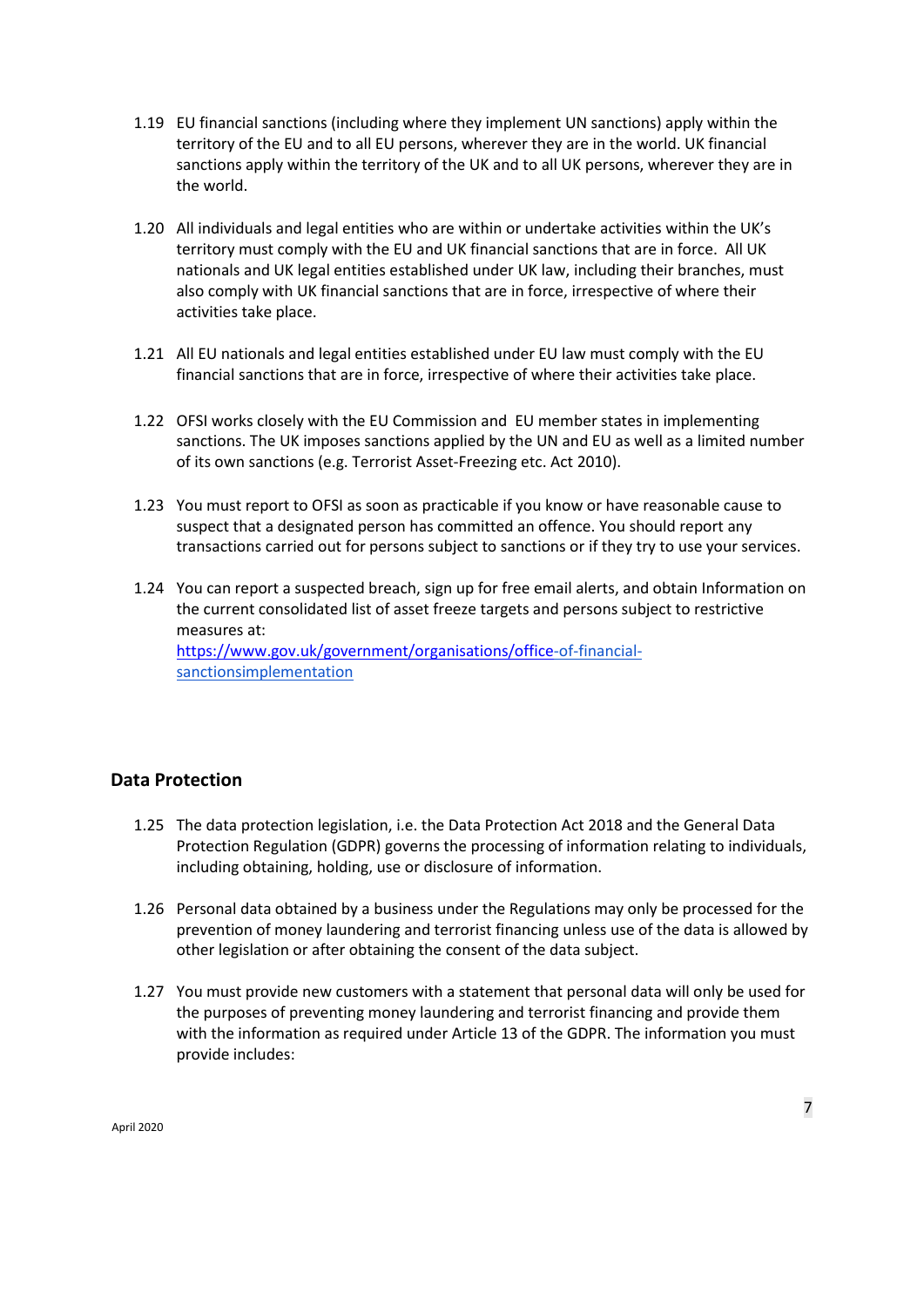- the identity and the contact details of the controller and the controller's representative if they have one
- the contact details of the data protection officer, if you have one
- the reason you're processing the personal data, including the legal basis
- who will receive the personal data
- whether you intend to transfer the personal data outside of the UK, and if so, whether they have an EU data adequacy agreement, or appropriate safeguards
- how long you will store the personal data
- the existence of a right to request access to and deletion of personal data, including data portability
- the right to complain to the Information Commissioners Office
- whether providing the personal data is a statutory or contractual obligation and the possible consequence of failing to provide it
- the existence of any automated decision making, including profiling.
- 1.28 The processing of personal data in accordance with these Regulations is lawful and necessary for the prevention of money laundering or terrorist financing and is for the performance of a task carried out in the public interest.

#### **Money Service Businesses**

- 1.29 'Money service business' is the term used to describe the following activities, carried out by way of business in the UK:
	- acting as a currency exchange office (a bureau de change)
	- transmitting money or any representation of money by any means (money remittance)
	- cashing cheques payable to your customer (third party cheque cashing)
- 1.30 Money service businesses must comply with the Regulations. You must not carry on business as a money service business unless you are registered with HMRC. HMRC will contact you through your Government gateway account when your application for registration has been determined. If you have applied to register before 10 January 2020 but your application has not yet been determined, you can continue to trade as an MSB.
- 1.31 If you're unsure whether you need to register with HMRC, please refer to the registration [guidance.](https://www.gov.uk/guidance/money-laundering-regulations-who-needs-to-register) Money transmission businesses must also register with the Financial Conduct Authority under the Payment Services Regulations 2017.
- 1.32 This guidance is for money service businesses who are supervised by HMRC for compliance with the Regulations. However, if a firm is authorised by the Financial Conduct Authority under the Financial Services and Market Act 2000 (FSMA) and provides currency exchange, money transmission or cheque cashing services then they will be supervised by the Financial Conduct Authority for all their activities under the Regulations. This does not include a consumer credit firm who carries out money service business activities (this only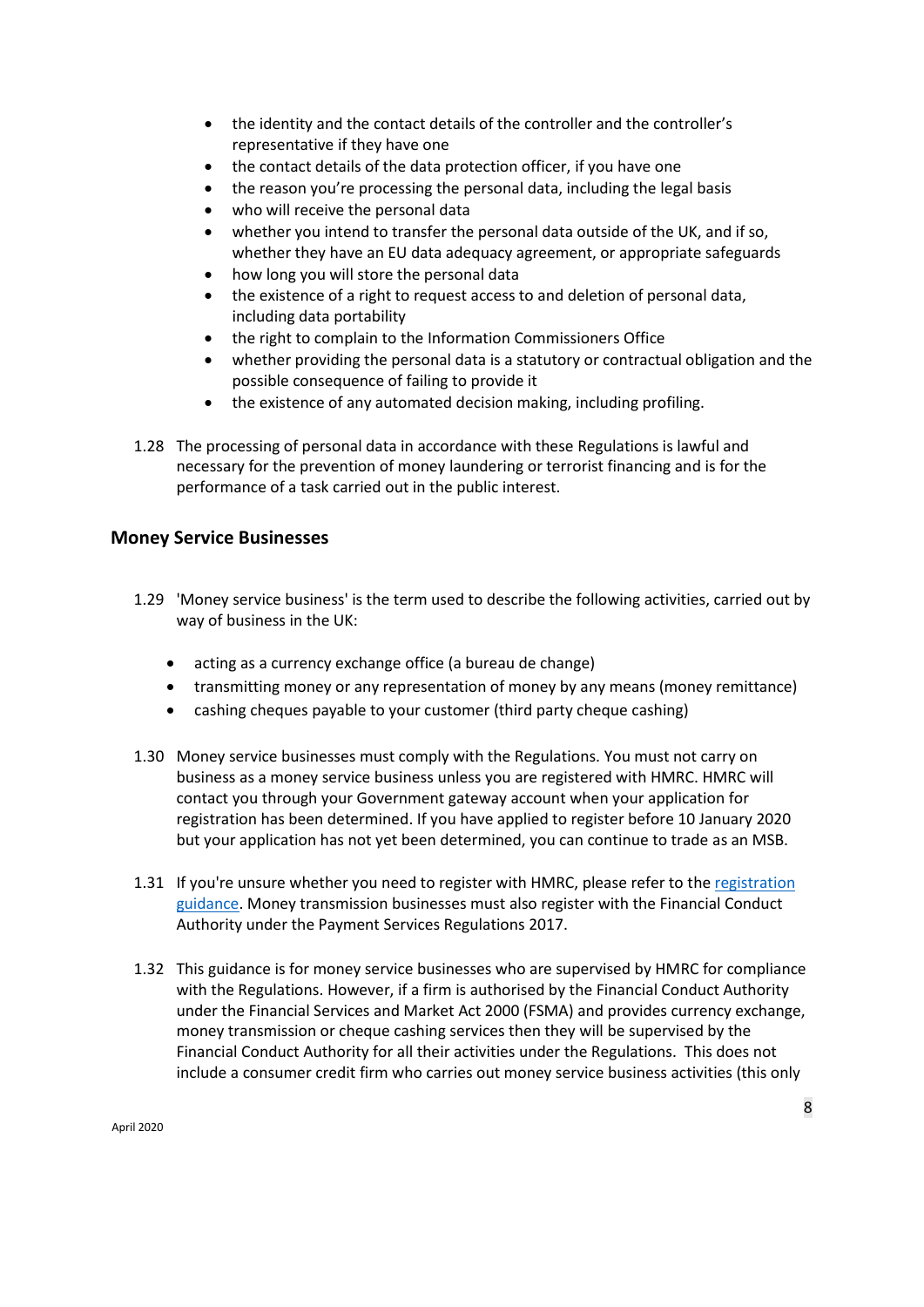apples to firms whose business model falls within the definition of an 'exempt money service business' in Regulation 7 (5) of the Regulations). The Financial Conduct Authority's notification requirements, and exceptions, for businesses authorised under FSMA can be found at:

[https://www.fca.org.uk/firms/money-laundering-terrorist-financing/reporting.](https://www.fca.org.uk/firms/money-laundering-terrorist-financing/reporting)

1.33 [The Joint Money Laundering Steering Group](http://www.jmlsg.org.uk/news/jmlsg-revised-guidance) (JMSLG) has produced equivalent guidance for firms supervised by the Financial Conduct Authority; and that guidance will be approved by HM Treasury for the purposes of the Regulations. Authorisation for the purposes of Financial Services and Market Act 2000 is different from being authorised as a payment institution under the Payment Services Regulations 2017.

#### **Penalties and sanctions**

- 1.34 If a person or business fails to comply with the Regulations, they may face a civil financial penalty or criminal prosecution that could result in an unlimited fine and/or a prison term of up to 2 years.
- 1.35 HMRC also have the power to
	- suspend or cancel a business' registration
	- ban or suspend individuals from having a role in a supervised business
	- issue a statement censuring the business.
- 1.36 HMRC will usually publish details of penalties and sanctions issued.
- 1.37 You can find information on the penalties HMRC can issue [here.](https://www.gov.uk/guidance/money-laundering-regulations-appeals-and-penalties)
- 1.38 Not complying with the Regulations may also lead to money laundering charges under the Proceeds of Crime Act 2002.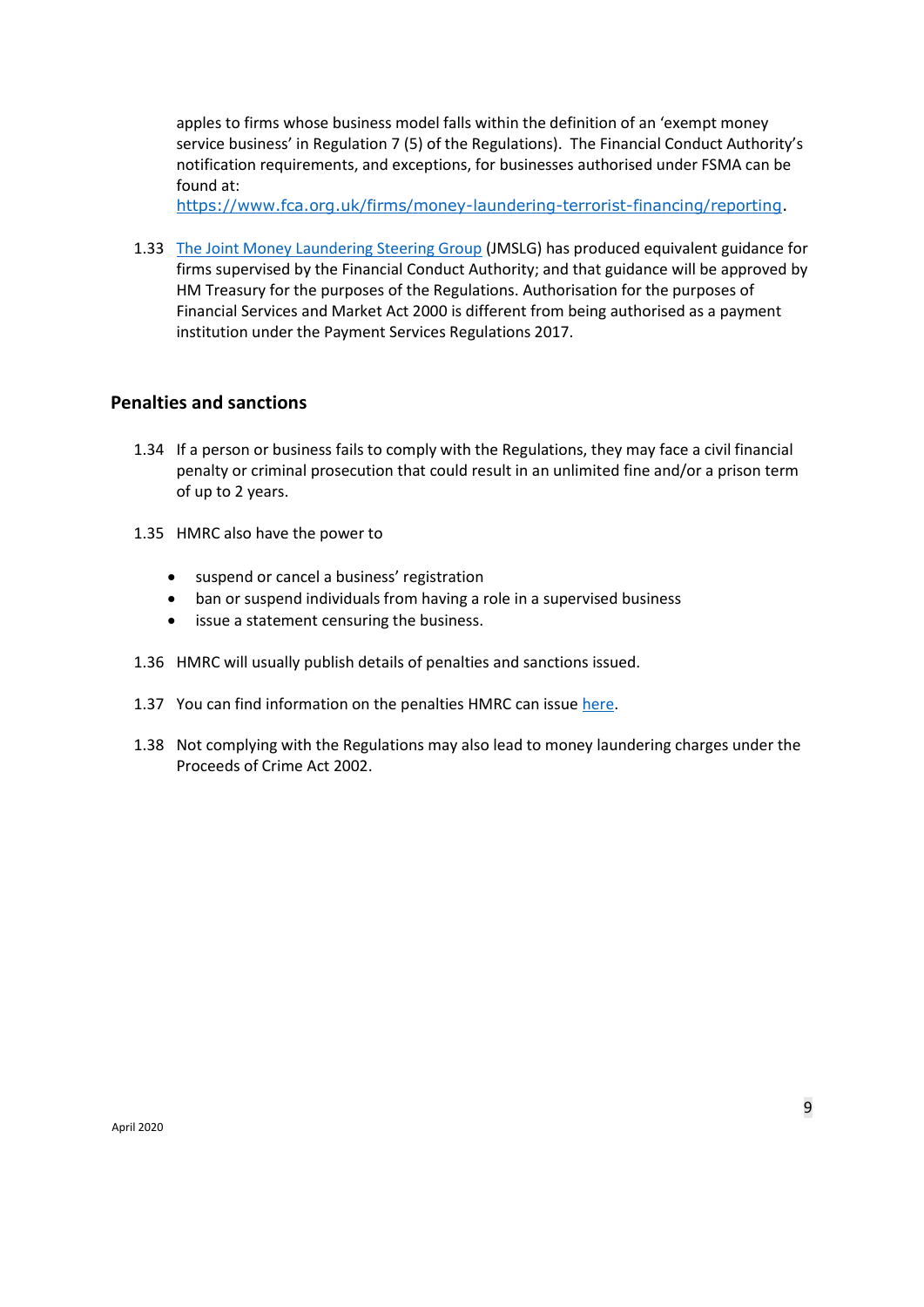# **2. Responsibilities of senior managers**

#### **Senior managers**

- 2.1 The senior managers of a money service business are responsible for the oversight of compliance with the Regulations and can be held personally liable if they don't take the steps necessary to protect their business from money laundering and terrorist financing.
- 2.2 A senior manager is an officer or employee who has the authority to make decisions that affect your business's exposure to money laundering and terrorist financing risk. Examples can include a director, manager, company secretary, chief executive, member of the management body, or someone who carries out those functions, or any partner in a partnership, or a sole proprietor.

#### **Minimum requirements**

- 2.3 Senior managers must:
	- identify, assess and manage effectively, the risks that their business may be exploited to launder money or finance terrorists
	- take a risk-based approach to managing these risks that focuses more effort on higher risks
	- appoint a nominated officer to report suspicious activity to the National Crime Agency
	- devote enough resources to deal with money laundering and terrorist financing

#### **Responsibilities**

- 2.4 Senior managers are responsible for making sure that the business has carried out a risk assessment for its business and has policies, controls and procedures to help reduce the risk that criminals may exploit the business for financial crime. They are also responsible for approving that risk assessment. Your policies, controls and procedures must address the level of risk that the business may encounter in different circumstances.
- 2.5 You must also take account of the size and nature of your business and put in place additional measures to ensure your policies, controls and procedures are being complied with throughout your organisation (including by subsidiaries, branches and agents).

#### **Actions required**

2.6 Senior managers must: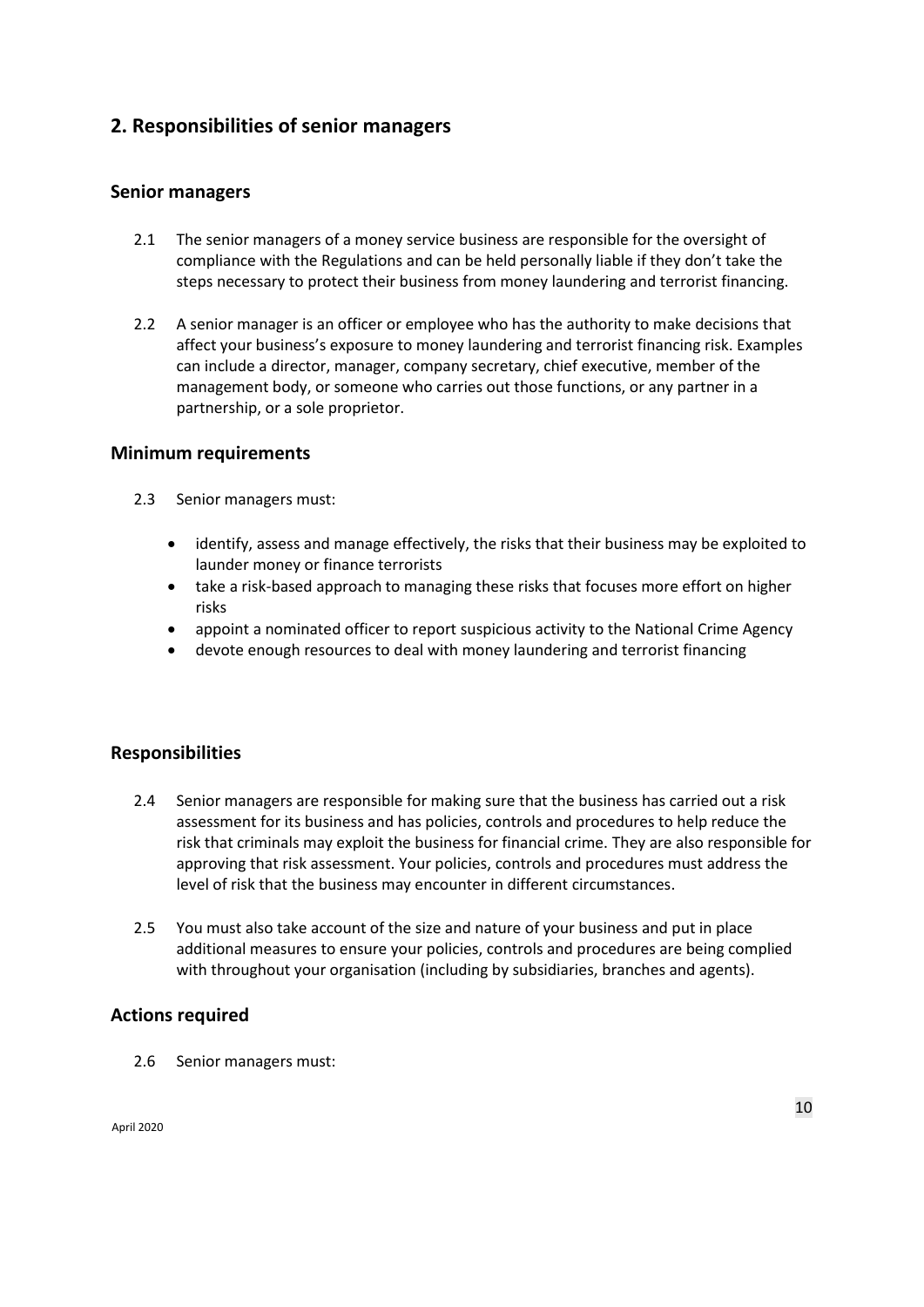- ensure a risk assessment is carried out, identifying where your business is vulnerable to money laundering and terrorist financing
- ensure a written policy statement, controls and procedures are prepared, maintained and approved, to show how the business will manage the risks of money laundering and terrorist financing identified in risk assessments
- ensure the policies, controls and procedures are reviewed and updated to reflect changes to the risk faced by the business and written records of any changes are kept
- 2.7 Senior managers should also be involved in the responsibilities of the business to:
	- make sure there are enough trained people equipped to implement policies adequately, including systems in place to support them
	- make sure that the policies, controls and procedures are communicated to and applied to subsidiaries or branches in or outside the UK
	- monitor effectiveness of the business's policy, controls and procedures and make improvements where required
	- have systems to identify when you are transacting with high risk third countries identified by the EU or financial sanctions targets advised by HM Treasury and take additional measures to manage and lessen the risks
- 2.8 The risk assessment, policies, controls and procedures must be reviewed in response to changes to your business, the market, information from HMRC, and changes to relevant legislation. So as to ensure that your risk assessment accurately identifies and addresses the money laundering and terrorist financing risk to which your business is subject, your risk assessment should – in any event – be updated on at least an annual basis.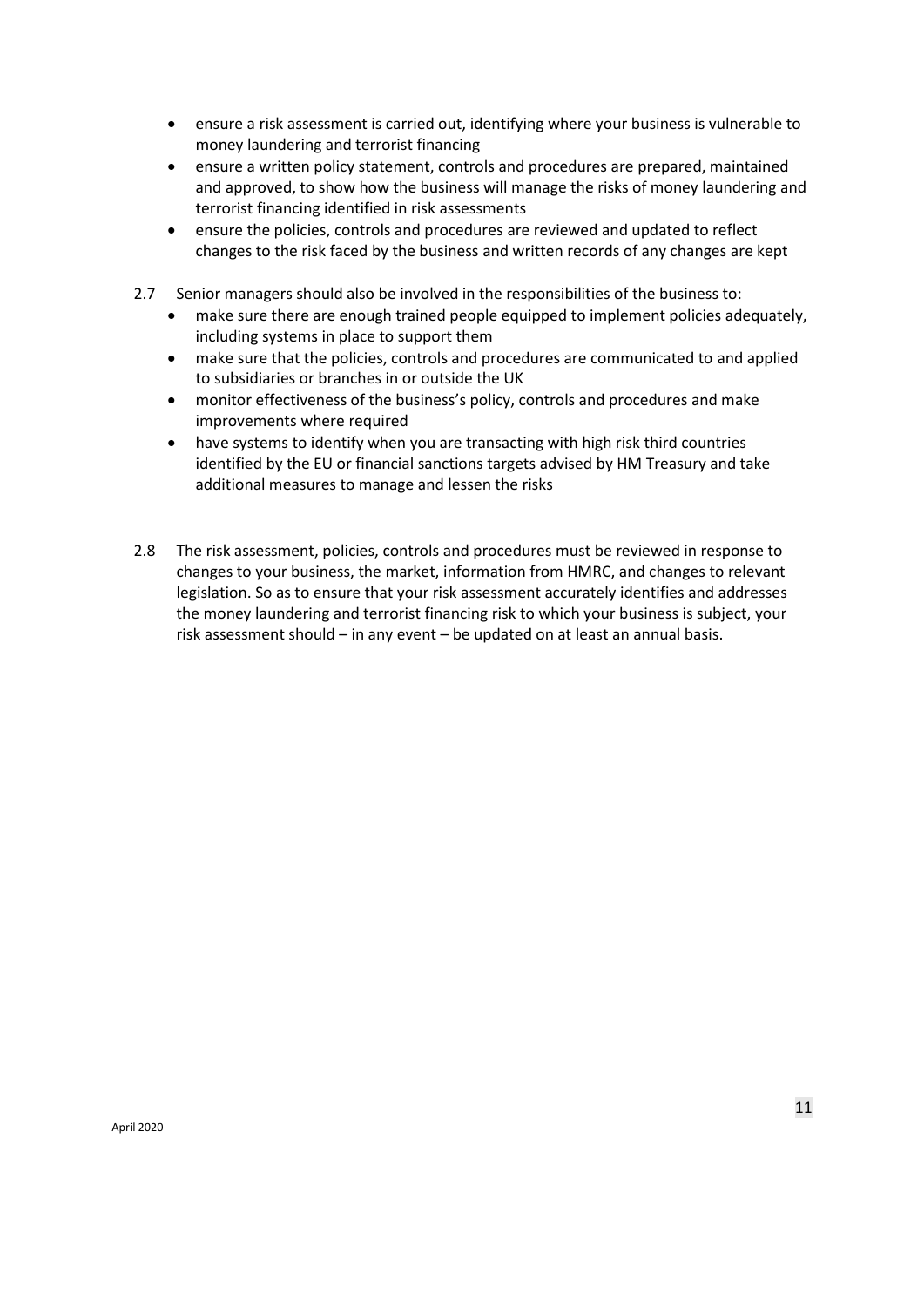## **3. Risk assessment, policies, controls and procedures**

## **Risk-based approach**

- 3.1 A risk-based approach is where you assess the risks that your business may be used for money laundering or terrorist financing and put in place appropriate measures to manage and reduce those risks. An effective risk-based approach will identify the highest risks of money laundering and terrorist financing that your business faces and put in place measures to manage these risks.
- 3.2 Several features of the money service business sector make it attractive to criminals, such as its worldwide reach (in the case of money remitters), the ease of making cash transactions, the one-off nature of many transactions and the speed, simplicity and certainty of transactions.
- 3.3 A risk-based approach should balance the costs to your business and customers with a realistic assessment of the risk that your business may be exploited for the purpose of money laundering and terrorist financing. It allows you to use your informed judgement to focus your efforts on the highest-risk areas and reduce unnecessary burdens on customers presenting a limited risk of money laundering and/or terrorist financing.

#### **Risks your business may face**

- 3.4 Assessing the money laundering and financial risks your business faces is the first step to a risk-based approach. This will help you design the right systems to spot suspicious activity and ensure that staff are aware of what sort of indicators of possible money laundering they may encounter.
- 3.5 The risks your business faces depends on factors including the nature of your business, how it is structured (e.g. the branch network or your agent network), the areas it operates in, who your customers are, where they are from and the vulnerability of your services or transactions to financial exploitation.
- 3.6 Specific risks in relation to money service businesses are covered i[n Risk indicators for each](#page-74-0)  [type of money service business.](#page-74-0) For each of these areas you must consider how your business could be exposed and put in place policies, controls and procedures to effectively address these. This generalised list is not exhaustive and will depend on individual business circumstances. An effective risk-based approach will require you to identify the risks facing your business, in view of your business' individual characteristics.
- 3.7 Th[e FATF website](http://www.fatf-gafi.org/media/fatf/documents/reports/Guidance-RBA-money-value-transfer-services.pdf) also provides guidance on the risk based approach for money value transfer services.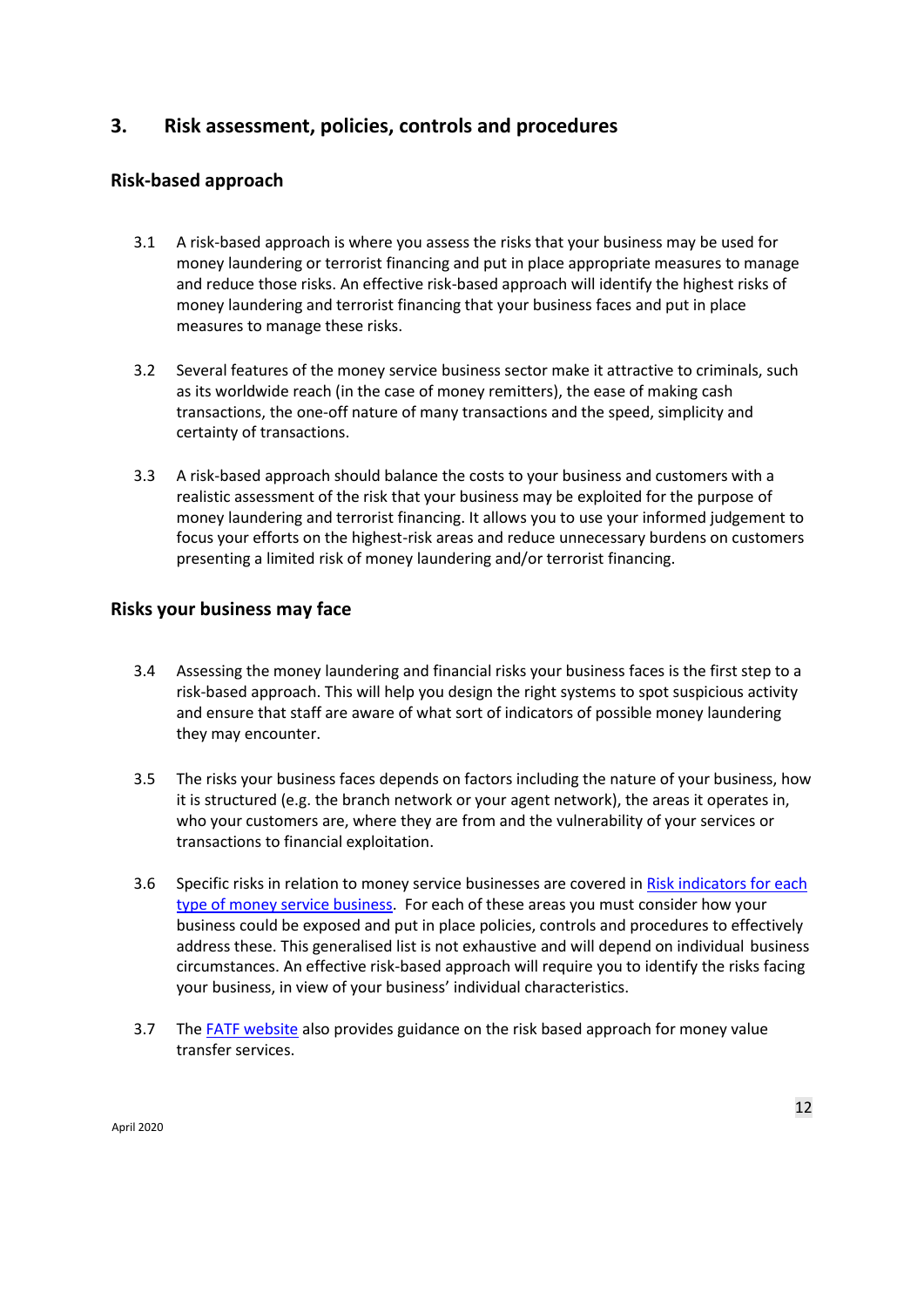#### **Risk Assessment**

- 3.8 Your risk assessment is how you identify the risks your business is exposed to. You must be able to understand all the ways that your business could be exposed to money laundering and terrorism financing risks, and design systems to deal with them.
- 3.9 You must:
	- Ensure your risk assessment identifies and monitors the risks of money laundering and terrorist financing that are relevant to your business, including those posed by your:
		- o customers and any underlying beneficial owners (see sector guidance on customer due diligence on who is a beneficial owner)
		- o services
		- o financing methods
		- o delivery channels, for example cash over the counter, wire transfer or cheque
		- geographical areas of operation, including sending money to, from or through high risk third countries, for example countries identified by the EU o[r Financial Action](http://www.fatf-gafi.org/publications/high-riskandnon-cooperativejurisdictions/?hf=10&b=0&s=desc(fatf_releasedate))  [Task Force](http://www.fatf-gafi.org/publications/high-riskandnon-cooperativejurisdictions/?hf=10&b=0&s=desc(fatf_releasedate)) (FATF) as having deficient systems to prevent money laundering or terrorist financing
	- take note of information on risk and emerging trends from sources including th[e](https://www.gov.uk/government/publications/national-risk-assessment-of-money-laundering-and-terrorist-financing-2017) [National Risk](https://www.gov.uk/government/publications/national-risk-assessment-of-money-laundering-and-terrorist-financing-2017) Assessment and HMRCs risk assessment and amend your procedures as necessary
- 3.10 Your risk assessment must be in writing and kept up to date. It needs to reflect changes in your business and the environment that you do business in. At least an annual review of the risk assessment is recommended and any revisions must be noted in the document.
- 3.11 The risk assessment must be given to HMRC if we ask for it, as well as the information the risk assessment was based on, and any records you're required to keep of it.
- 3.12 In a limited range of circumstances, we may tell you that you do not need to keep a record of your risk assessment (if, for example, you are a sole practitioner with no employees, have a small number of well-established clients and where you understand your money laundering and terrorist financing risks). We do not expect that it will apply to many businesses given the complexity of money service businesses. [Contact HMRC](#page-82-0) if you think this applies to you.
- 3.13 Specific risks in relation to money service businesses are covered i[n Risk indicators for each](#page-74-0)  [type of money service business.](#page-74-0)

#### **Customers**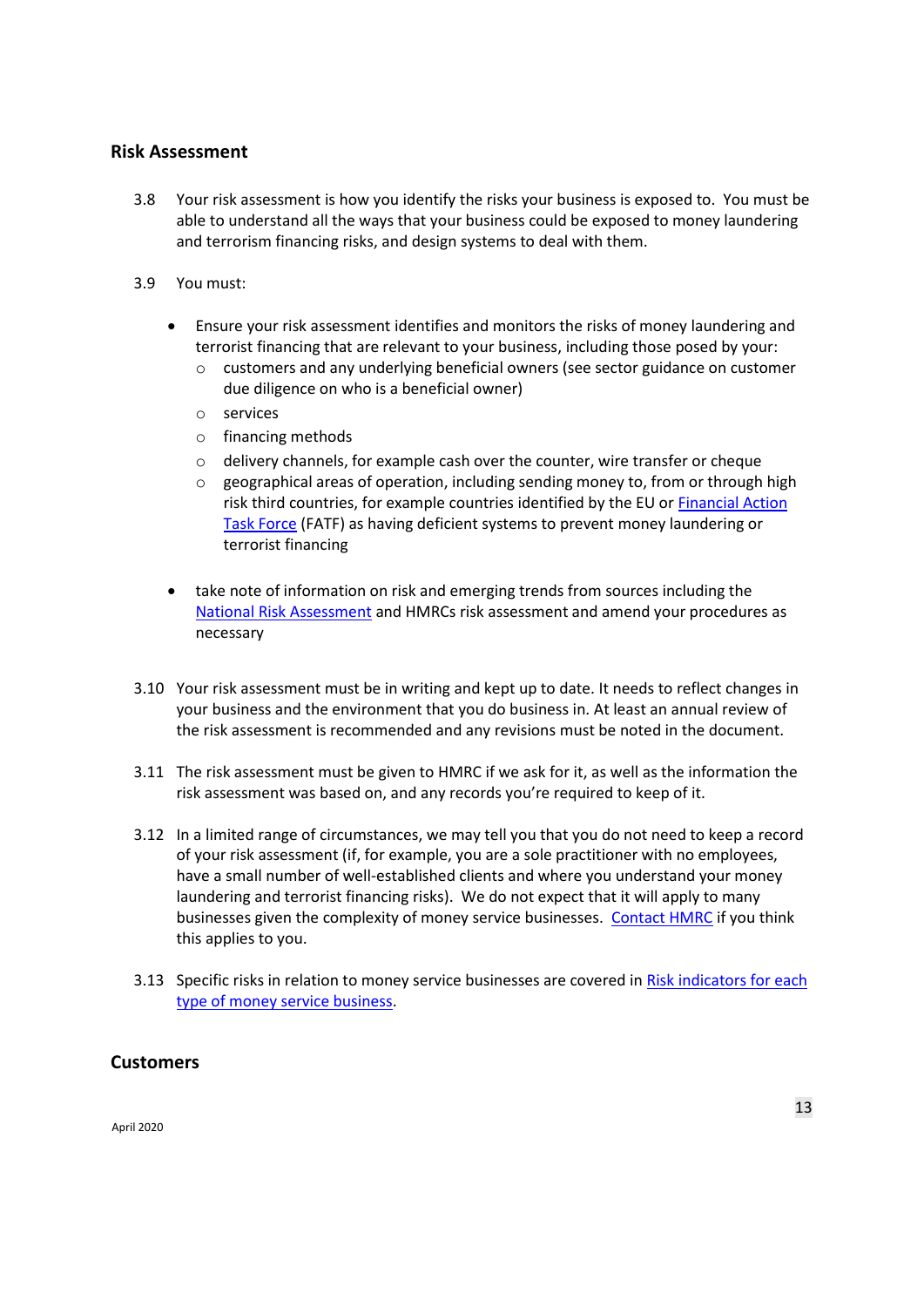- 3.14 Your business-wide risk assessment must take account of the full range of circumstances associated with your business model. The risk assessment must consider the risk factors relating to:
	- Its customers
	- the countries or geographic areas it operates in
	- its products or services
	- its transactions
	- its delivery channels.
- 3.15 Your risk assessment should also include the following non-exhaustive list:
	- if you accept customer introductions from an agent or third party, have you accepted customers from this source before
	- are your customers companies, partnerships, trusts or some combination of these
	- do you undertake business in areas with a highly transient population
	- is your customer base stable or does it have a high turnover
	- do you act for international customers or customers you don't meet
	- do you accept business from abroad, particularly those based in, or have beneficial owners in, tax havens, or countries with high levels of corruption or where terrorist organisations operate (Transparency International publish a [corruption perception](https://www.transparency.org/en/cpi)  [index](https://www.transparency.org/en/cpi)[\)](https://www.transparency.org/research/cpi/overview)
	- do you act for entities that have a complex ownership structure or a cross border element
	- do you accept payments that are made to, or received from, third parties
- 3.16 Other situations that may present a higher risk and need to be considered in your risk assessment are covered in the enhanced due diligence.
- 3.17 See als[o Money Service Business risk](#page-73-0) which details some of the specific risks that your business may be subject to.

# **Policy, controls and procedures**

#### **Policy statement**

3.18 Your policy statement must lay out your policy, controls and procedures and how you and other senior managers will manage the business' exposure to risk. It must be proportionate to the size and nature of your business. It must make clear how you'll manage the risks identified in your risk assessment to prevent money laundering and terrorist financing and take account of any additional risk due to the size and nature of your business.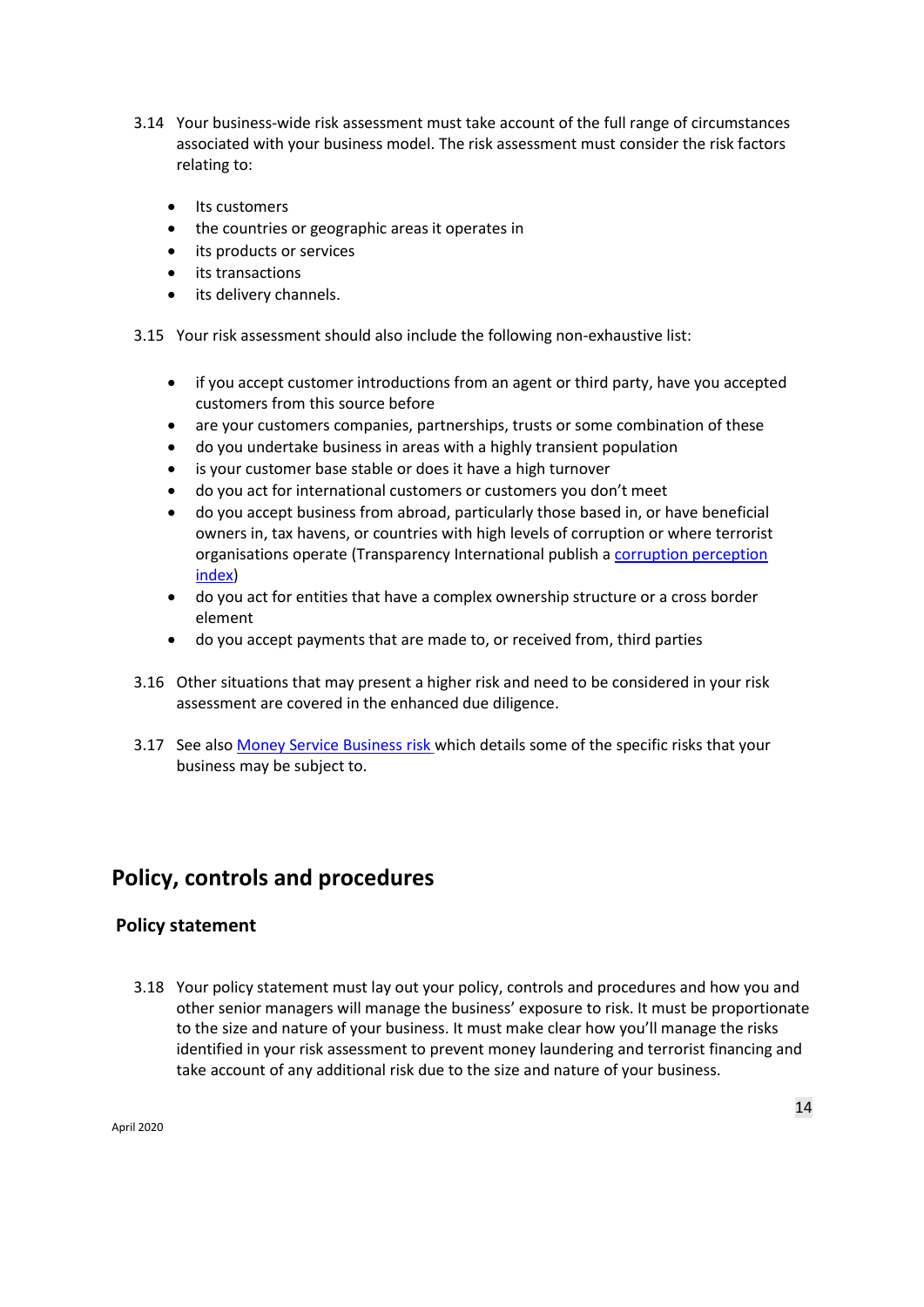3.19 Policies, controls and procedures must be approved by a senior manager, kept in writing and be communicated throughout your organisation to staff, branches, subsidiaries and agents in and outside the UK. It must also be regularly reviewed and updated. You must keep a record of any changes made.

#### **Controls and procedures**

- 3.20 Senior managers must ensure appropriate controls and procedures are put in place to reflect the degree of risk associated with the business and its customers.
- 3.21 You must take into account situations that, by their nature, can present a higher risk of money laundering or terrorist financing, and take enhanced measures to address them. The specific measures depend on the type of customer, identity of the customer, business relationship, jurisdiction, product or transaction, especially large or complex transactions or unusual patterns of activity that have no apparent economic or lawful purpose. Conversely, the measures that you put in place to manage risks associated with lower-risk customers should be less onerous. The risk assessment that you conduct must underpin the nature of your measures for managing money laundering and terrorist financing risks.
- 3.22 When designing systems to identify and deal with suspicious activity, there are some warning signs of potentially suspicious activity that your systems should be capable of picking up and flagging for attention (see [Examples of when you may consider making a](#page-59-0)  [SAR\)](#page-59-0). You will always need to consider the circumstances of each case, which you will need to assess in the round.

#### **Minimum requirements**

- 3.23 Your policies, controls, and procedures must also show how you will:
	- do customer due diligence checks and conduct ongoing monitoring
	- identify when a customer or beneficial owner is a politically exposed person (PEP) or a family member or close associate of a PEP, and do appropriate levels of enhanced due diligence (as described later in this guidance)
	- appoint a nominated officer to receive reports of suspicious activity from staff and make suspicious activity reports to the National Crime Agency
	- make sure your staff and the staff of your agents are trained to recognise money laundering and terrorist financing risks and understand what they should do to manage these, including the importance of reporting suspicious activity to the nominated officer
	- review and update the business's policies, controls and procedures
	- maintain accurate, up-to-date record keeping and retention of records
- 3.24 If you are an MSB principal that uses agents to provide your services, you must also: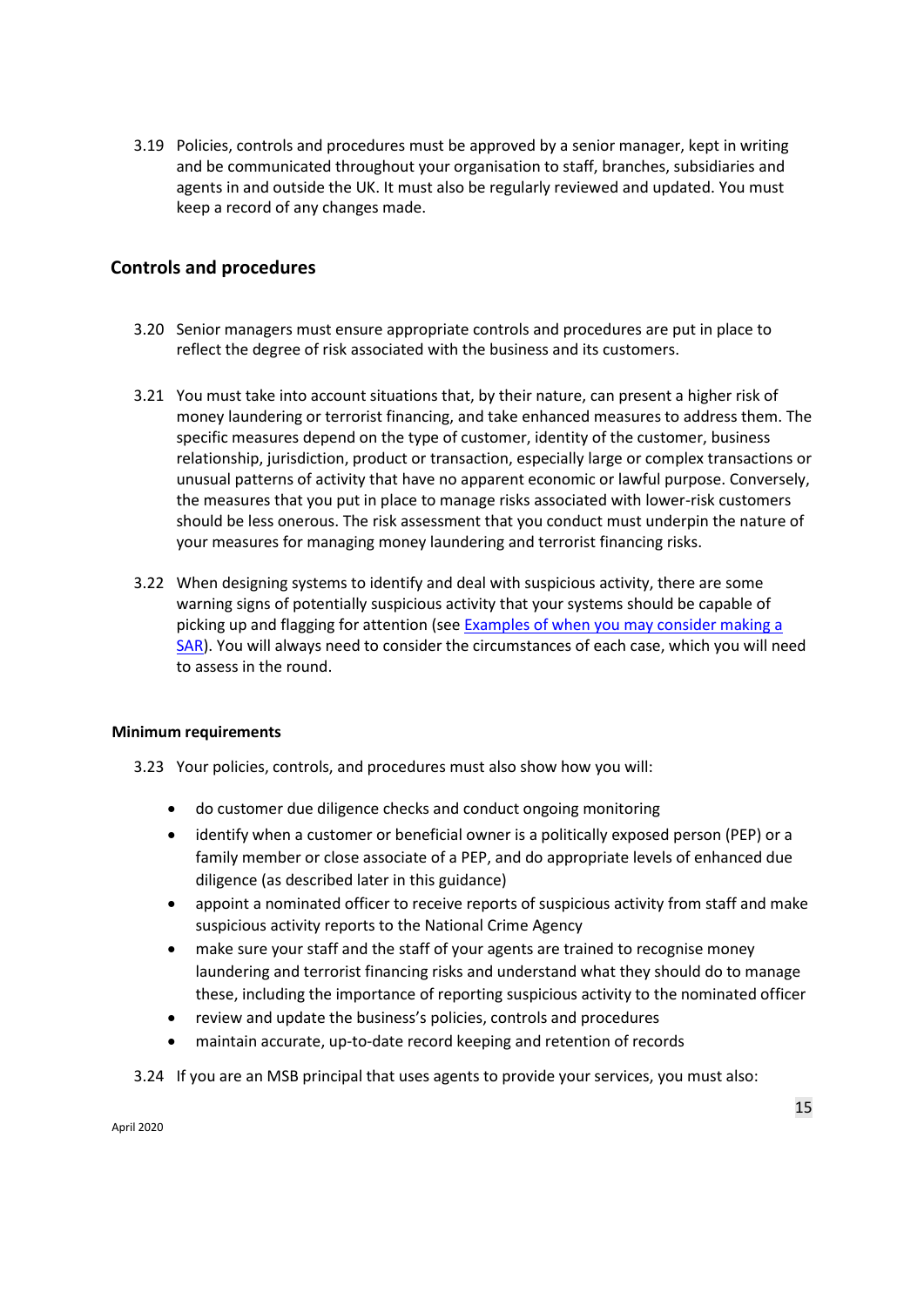- ensure that appropriate measures are taken by the business to assess whether an agent would satisfy the F&P test under reg 58
- assess the extent of the risk that the agent may be used for money laundering and/or terrorist financing
- have processes in place to monitor and manage compliance with and the internal communication of such policies controls and procedures (reg 19 (2) (e))
- have processes in place to identify and monitor transactions which are unusually large or complex, or an unusual pattern of transaction and transactions without apparent economic purpose
- have policies that ensure you adopt appropriate measures to assess and if necessary mitigate the ML risks of new products, business practices or technologies that you adopt

#### **Actions required**

3.25 The following actions are also required and must be kept under regular review:

- ensure customer identification and acceptance procedures reflect the risk characteristics of customers
- ensure additional controls are in place for approving transactions with PEPs
- ensure low risk situations are assessed and records retained to justify your assessment
- ensure arrangements for monitoring systems and controls are robust, and fully reflect the risk characteristics of customers and the business
- carry out regular assessments of your systems and internal controls to make sure they are working
- ensure staff training is appropriate to the individual and kept up to date and content regularly reviewed
- ensure staff know the names of the nominated officer and any deputy
- ensure policies are in place for sharing information with entities within the same corporate structure/group about customers, customer accounts and transactions for the purposes of preventing money laundering and terrorist financing within the group.
- when the business adopts new products, business practices or technology, these must be immediately incorporated into the business' policies, controls and procedures.
- 3.26 Where you spot any weakness, you should document it and record action taken to put the problem right.
- 3.27 The policy of a larger, or more complex business, must include:
	- the appointment of a member of the board of directors (or equivalent body) or senior management who has responsibility for monitoring the effectiveness of and compliance with the policy, controls and procedures, including regular reviews to learn from experience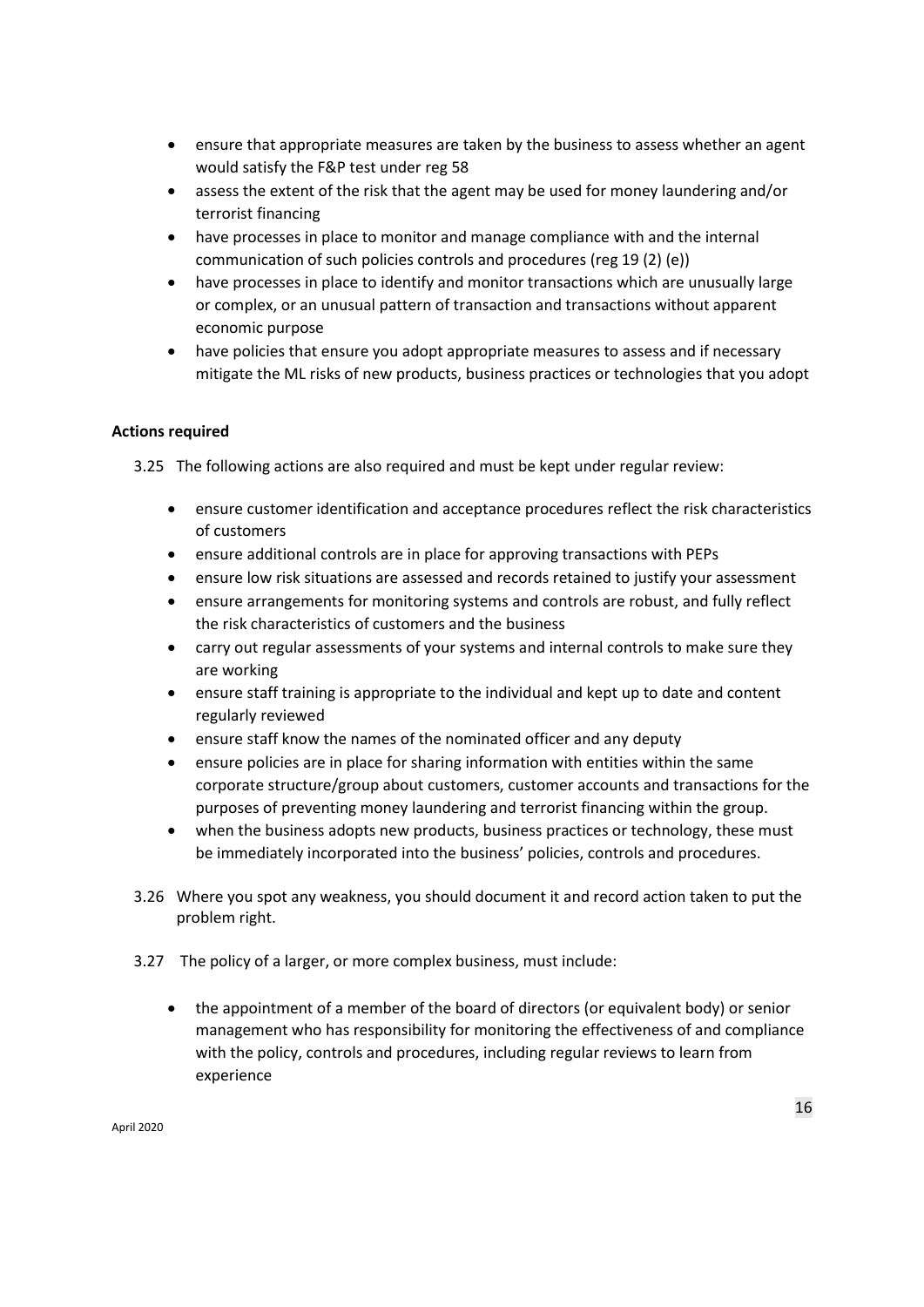- individual staff responsibilities under the Regulations
- the process for auditing the business's compliance with its policies, controls and procedures

#### **Making relevant appointments within your business**

- 3.28 Every business must have a [nominated officer,](#page-57-0) no matter what size it is. The nominated officer is responsible for receiving reports of suspicious activity from staff within the business and deciding whether to report them to the National Crime Agency.
- 3.29 Whether you have [a compliance officer](#page-16-0) will depend on the size and nature of your business. The compliance officer is responsible for ensuring the business is compliant with the Regulations.
- 3.30 You must inform HMRC of the names of the compliance and nominated officers within 14 days of the appointment and if there is a change in the post holder.
- 3.31 A sole practitioner who has no employees and who does not act with another person does not need to appoint a compliance or nominated officer but must carry out the duties of the nominated officer and compliance officer themselves.

#### **Appointing a nominated officer for the business**

- 3.32 You must appoint a nominated officer, from within your business, to receive reports of suspicious activity from staff and decide whether to report them to the National Crime Agency. You should also appoint a deputy to act in the absence of the nominated officer. If you're a sole trader with no employees, you'll be the nominated officer by default and must report suspicious activity to the National Crime Agency.
- 3.33 The nominated officer should be at an appropriate level of seniority in your business to make decisions on transactions.
- 3.34 You should make sure that your staff and the staff of your agents know the name of the nominated officer and any deputy. You must ensure they receive training on when and how to report their suspicions to the nominated officer (see [reporting suspicious activity\)](#page-55-0). HMRC expects the nominated officer to be based in the UK.

#### <span id="page-16-0"></span>**Appointing a compliance officer for larger, more complex businesses**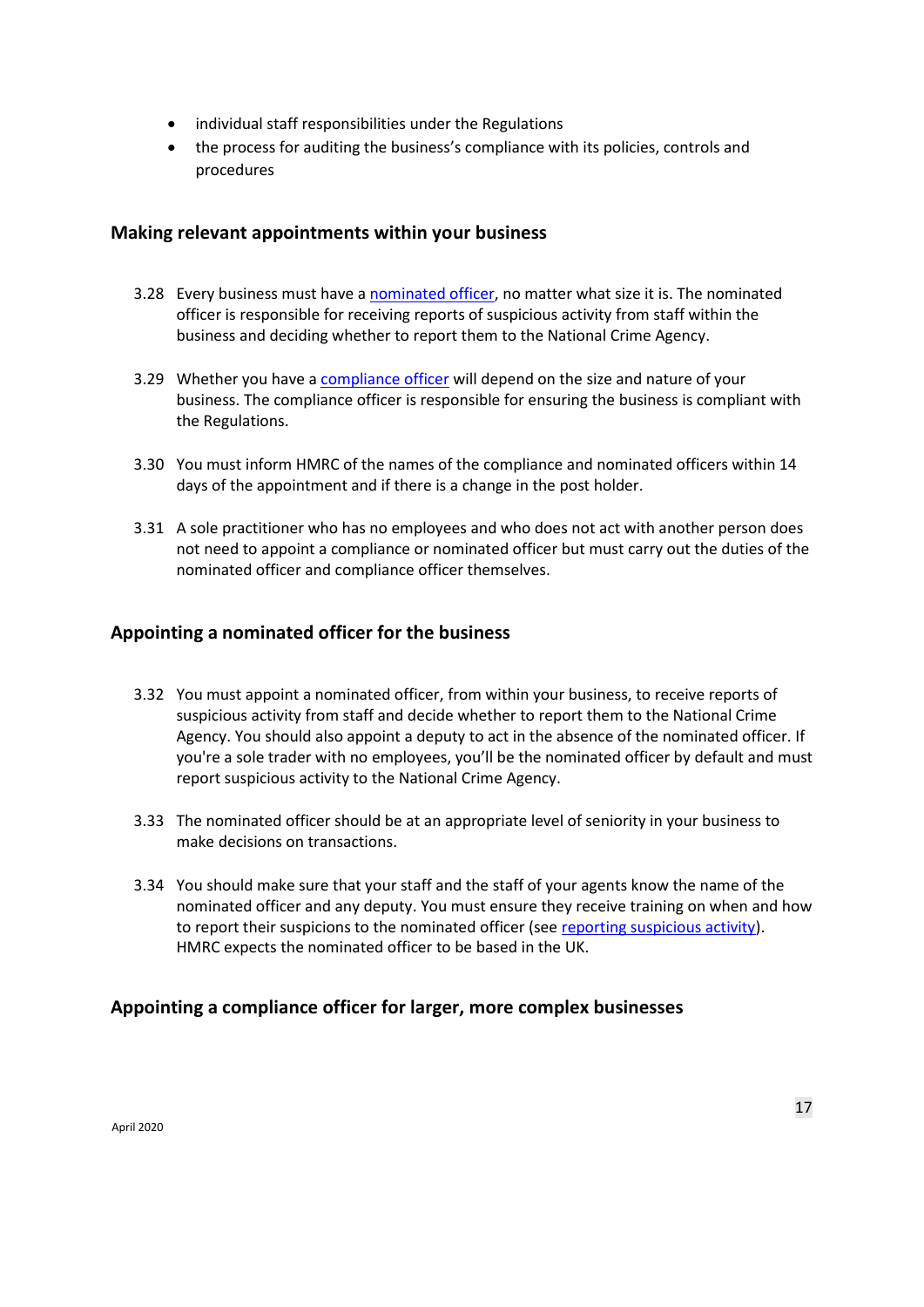- 3.35 You should consider whether the size and nature of your business means that you must appoint a compliance officer to ensure your compliance with the Regulations. You should take into account your risk assessment and exposure to money laundering and terrorist financing risk, the number of employees, number of premises, agent network, geographical area you operate in, type of customers, and the complexity of the business.
- 3.36 HMRC would not expect you to appoint a compliance officer where you are a sole trader, where you carry out regulated activity from one premises, have no more than two or three staff and run an uncomplicated business model or organisation.
- 3.37 For example, businesses with more premises, that use branches or agents, have a high turnover of customers, carry out non-local or cross-border trading or have complex ways to deliver services will need a compliance officer. This is so that the business can ensure that, for example, training, record keeping, and compliance requirements are observed and consistent throughout the organisation.
- 3.38 You may decide that an existing officer, of the required position and level of authority, may be able to take on the additional role.
- 3.39 Where a compliance officer is needed, the business must appoint a person from the board of directors, its equivalent or senior management, to act as a compliance officer.
- 3.40 The compliance officer will be responsible for the business's compliance with the Regulations including:
	- carrying out regular audit on compliance with the regulations such as:
		- o actively checking adherence to the policies, controls and procedures
		- o reviewing how effective these are
		- o recommending and implementing improvements following such reviews
	- ensure compliance throughout the business (including subsidiaries, branches and agents) with anti-money laundering legislation and internal policies/procedures
	- oversight of relevant staff and agent screening.
- 3.41 For these purposes "relevant staff" are persons involved in the identification of risk, controls and procedures to reduce risk and to ensure your compliance with the Regulations. Screening means an assessment of the skills, knowledge and expertise of these staff to carry out their functions effectively and the conduct and integrity of the individual.
- 3.42 These functions may be carried out from within the business.
- 3.43 It is recommended that the compliance officer and nominated officer in larger businesses should not be the same person. This is because the responsibilities between these roles differ: the compliance officer needs to be at a senior management level and needs to review how the business carries out its obligations including the reporting of suspicious activity. However, in some businesses (particularly those that are smaller and/or have a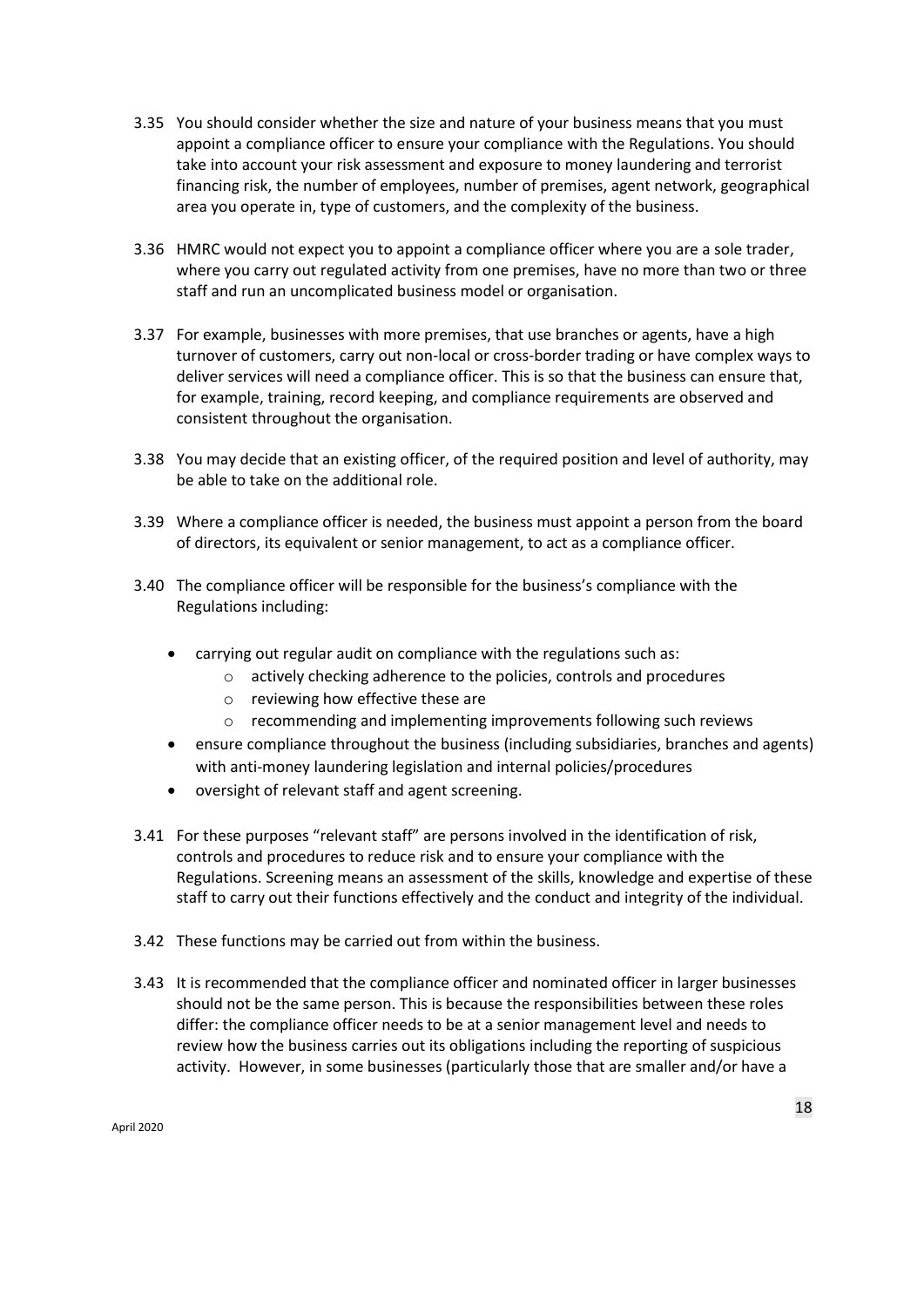simple operating model) it may not be practical to have two individuals carrying out these functions and a compliance officer may be suitable to also act as nominated officer.

- 3.44 Given the importance of this role, larger businesses may need to appoint a deputy compliance officer to take on the responsibilities when the compliance officer is absent for an extended period.
- 3.45 HMRC expects the compliance officer to be based in the UK.
- 3.46 Where a business is part of a group of companies an individual can carry out these roles for other parts of the group. If each subsidiary has their own compliance officer, then one person should have oversight of this at a group-wide level.

#### **Personal liability of officers of a business**

- 3.47 You are an 'officer' if you are:
	- a director, secretary, chief executive, member of the committee of management, or a person who carries out that role in a business, even if you don't have the title
	- a person in control of a business
	- any officer of an association or any member of its governing body, or a person carrying out that role
	- a partner, any manager, secretary or similar officer of a partnership, or a person carrying out that role.
- 3.48 An officer who is knowingly concerned in a breach of the Regulations may be subject to a civil penalty.
- 3.49 They will also be committing a crime if they do not comply with the Regulations. This may result in an unlimited fine and/or a prison term of up to 2 years if:
	- The officer agrees to, or is involved in committing a crime
	- A crime is committed because of their neglect.

#### **Controls and procedures to put in place**

3.50 Once you've identified and assessed the risks of money laundering and terrorist financing associated with your business, you must ensure that you put in place appropriate controls and procedures to reduce and manage them. They'll help to decide the appropriate level of due diligence to apply to each customer and beneficial owner. It's likely that there will be a standard level of due diligence that will apply to most customers (who will present a relatively low risk of money laundering and terrorist financing), based on your business's risk assessment.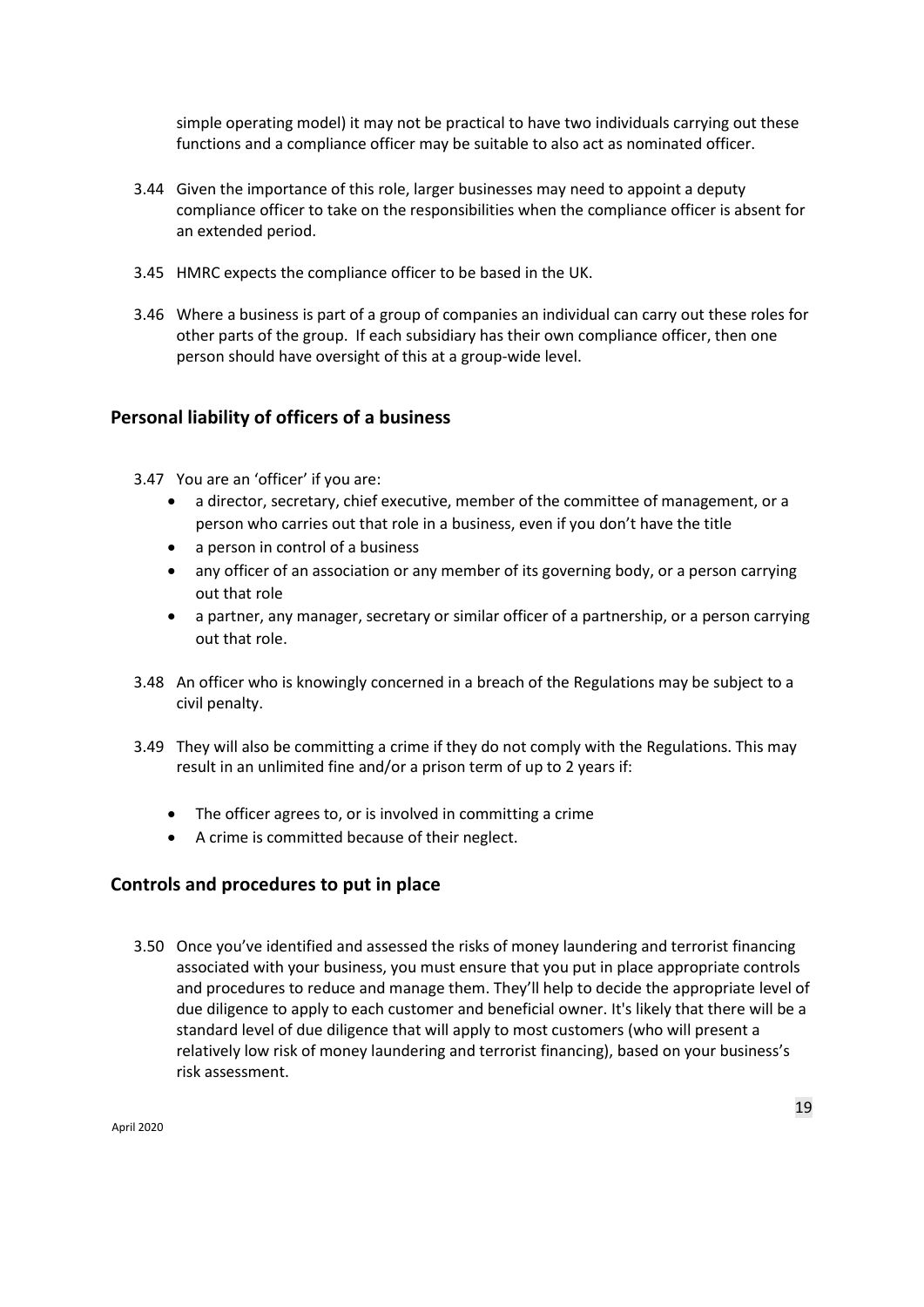- 3.51 Procedures should be easily accessible to staff and agents and detailed enough to allow staff to understand and follow them easily. They should set out:
	- the types of customers and transactions that you consider to be lower risk (and qualify for simplified due diligence) and those that are higher risk and merit closer scrutiny
	- how to do customer due diligence, the identification requirements for customers and beneficial owners and how to do enhanced due diligence on higher risk customers
	- any other patterns or activities that may signal that money laundering or terrorist financing is a real risk in connection with an individual customer/transaction
	- how to keep records, and where and for how long they should be kept
	- how and when to conduct ongoing monitoring of transactions and customers
	- clear staff responsibilities and the name and role of the nominated officer
	- how policies and procedures will be reviewed
	- how to report suspicious activity to the nominated officer, and how the nominated officer should make a report to the National Crime Agency
	- policies on training, reliance and risk management .
- 3.52 Examples of risk-based controls include:
	- introducing a customer identification and verification programme that varies depending on the assessed level of risk
	- requiring additional customer identity evidence in higher risk situations
	- reviewing low risk customers and applying more due diligence where changes are apparent which alter the risk profile associated with a customer varying the level of monitoring of customer transactions and activities depending on the assessed level of risk or activities that might be unusual or suspicious
- 3.53 This list is not exhaustive and should not be treated as a check-list. You could also have other risk-based controls depending on the circumstances of your business.
- 3.54 Identifying a customer or transaction as high risk does not automatically mean that they're involved in money laundering or terrorist financing. Similarly, identifying a customer or transaction as low risk does not mean that they're not involved in money laundering or terrorist financing.
- 3.55 Your risk assessment of a customer must reflect the risk of that particular customer, your business-wide risk assessment, and take into account risks highlighted by HMRC. Declining a business relationship should be a last resort, when you have concluded that it is not possible to effectively manage the money laundering/terrorist financing risks associated with a particular customer.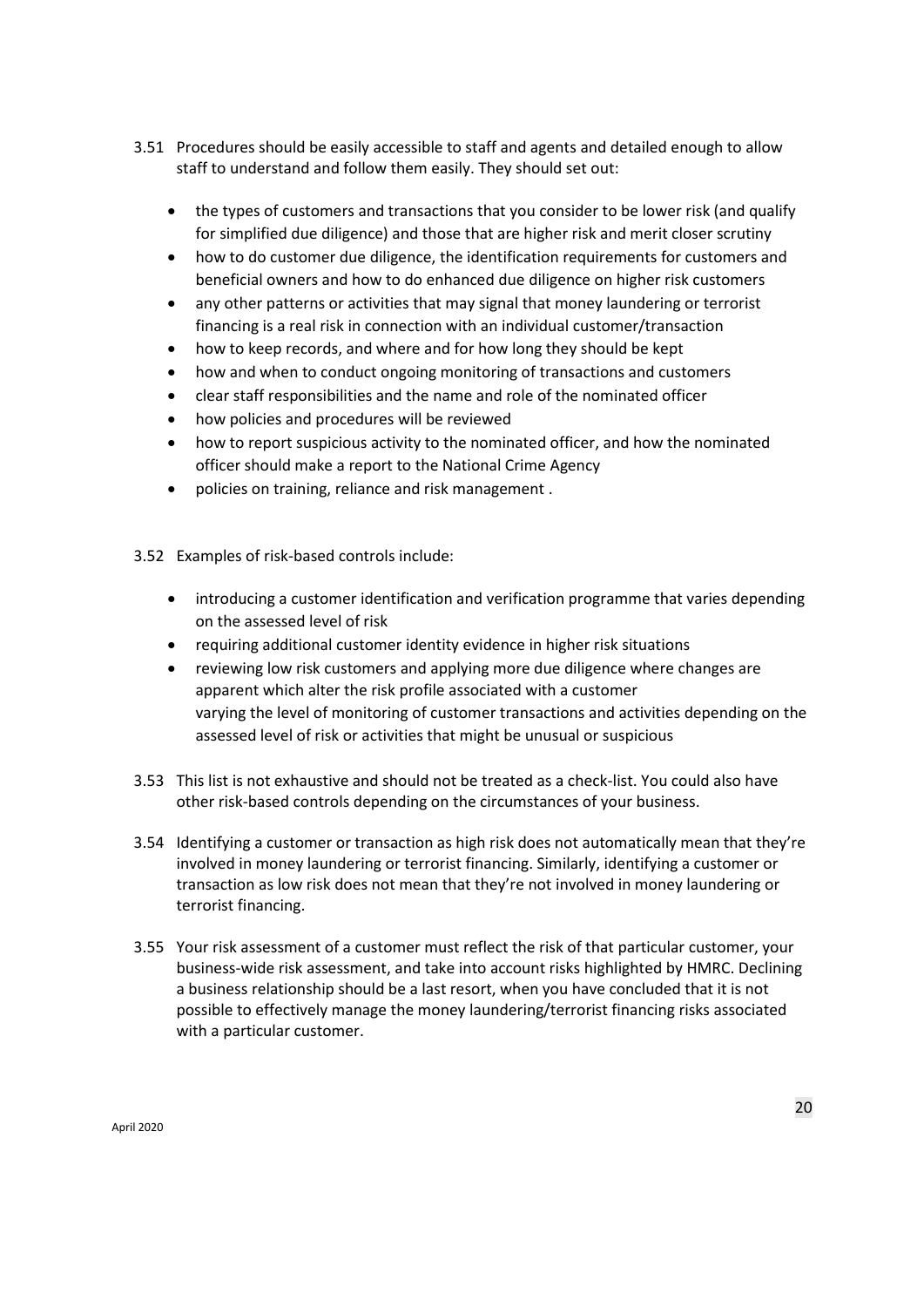## **Effectiveness of the controls**

- 3.56 Managing the money laundering and terrorist financing risks to your business is an ongoing process, not a one-off exercise.
- 3.57 You must document the risk assessment procedures and controls, such as internal compliance audits, as this helps to keep them under regular review. You should have a process for monitoring whether they are working effectively, and how to improve them, for example to reflect changes in the business environment, such as new product types or business models.

#### **Managing group subsidiaries and branches**

- 3.58 A parent company who is subject to the Regulations must apply its policies, controls and procedures in all subsidiaries or branches, in or outside the UK, who are also carrying out regulated activities. This will involve:
	- putting in place controls for data protection and information sharing to prevent money laundering and terrorist financing, as well as sharing information about customers, customer accounts, and transactions
	- sharing information on risk within the corporate group
	- ensuring that subsidiaries or branches in EU member states are complying with the money laundering and terrorist financing requirements of that country
	- ensuring that subsidiaries or branches in a third country (e.g., a non-EEA state) are applying anti-money laundering/counter-terrorist financing requirements that are equivalent to those required by the UK (as far as permitted under the law of that third country).
- 3.59 Where a third country does not allow similar measures, you must put in place extra controls to deal with this risk and inform HMRC.

#### **Managing a branch or agent network**

- 3.60 If you manage a branch or agent network you should consider this (non-exhaustive) list of questions to help inform your risk assessment, and your policies, controls and procedures:
	- how will you apply risk management procedures to a network of agents or branches
	- how will you manage and maintain records, for example, if the branch closes or you end your relationship with an agent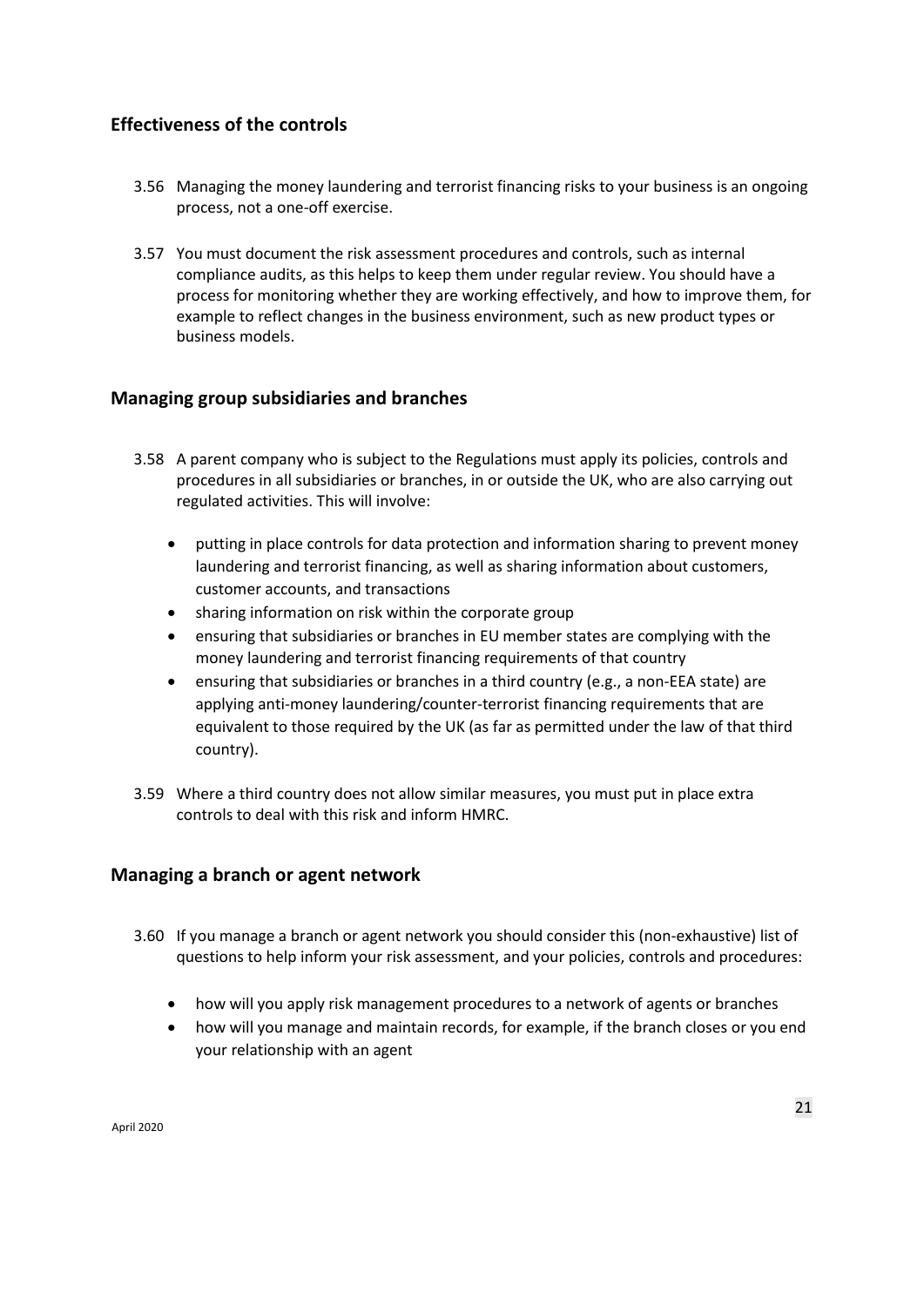- if you selected a number of customer files at random, would they all have a risk assessment and adequate customer due diligence records in connection with the customers and beneficial owners, and would ongoing monitoring support your original risk assessment
- if you have applied simplified due diligence, will your records evidence the decision to treat the customer as low risk in line with your risk assessment
- do you have a system that will pick up where individuals, departments, branches or agents are not implementing risk management procedures
- could you demonstrate that all staff, including those in your agents have been trained on the Regulations and the business's procedures, and given ongoing training on recognising and dealing with suspicious transactions
- if asked, will staff at your branches and your agents know who the nominated officer is, what the firm's policies are and where they can be found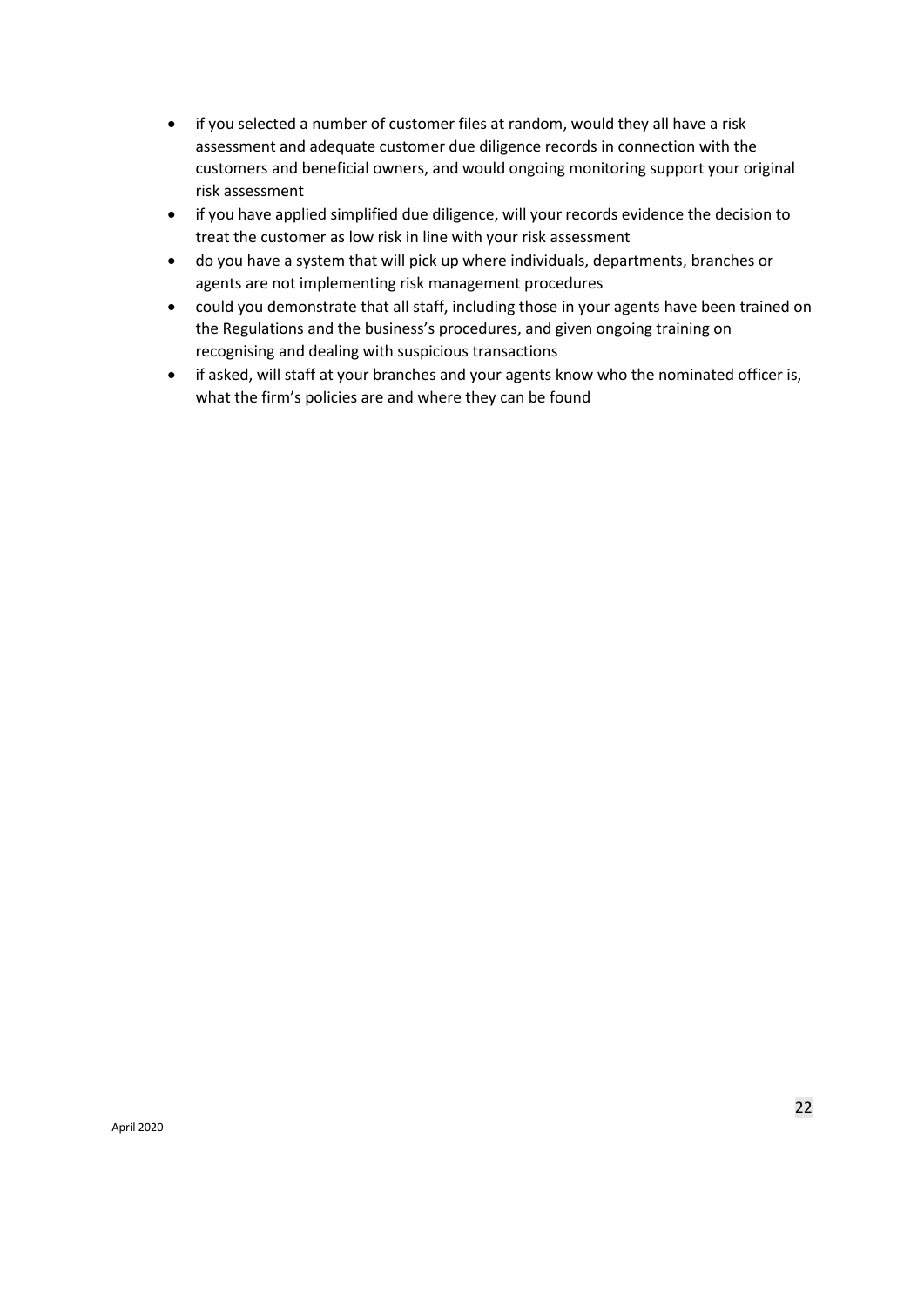# **4. Customer due diligence**

#### **These are the minimum requirements:**

- complete customer due diligence on all customers and beneficial owners before entering into a business relationship or undertaking an occasional transaction that requires due diligence
- complete customer due diligence when you suspect money laundering, or have doubts about the documents or information previously collected for customer due diligence
- have adapted procedures to identify those who cannot produce standard documents, for example, a person not able to manage their own affairs
- identify and verify a person acting on behalf of a customer and verify that they have authority to act
- apply enhanced due diligence to take account of the greater potential for money laundering in higher risk cases, including in respect of politically exposed persons and persons established in high risk third countries.
- apply customer due diligence when you become aware that the circumstances of an existing customer has changed. This may require you to review the extent of due diligence undertaken, for example applying enhanced due diligence if the customer now represents a higher risk
- not deal with certain persons or entities if you cannot do customer due diligence andconsider making a suspicious activity report
- have a system for keeping copies of customer due diligence and supporting records and keep the information up to date
- understanding the legal and beneficial ownership or control structure of a customer when the customer is one of the following:
	- o legal person
	- o trust
	- o company
	- o foundation or
	- o similar legal arrangement

#### **Who is the customer?**

- 4.1 The customer is the person or entity with whom the money service business forms a contractual relationship or provides a service to. This is the individual or company sending money, exchanging currency, or cashing a cheque made out to them.
- 4.2 If you accept business from another money service business, either as a currency wholesaler or as a money transmitter acting as an intermediary in a money remittance chain, the money service business from whom you accept business is your customer, and the owners or controllers of the money service business with which you're doing business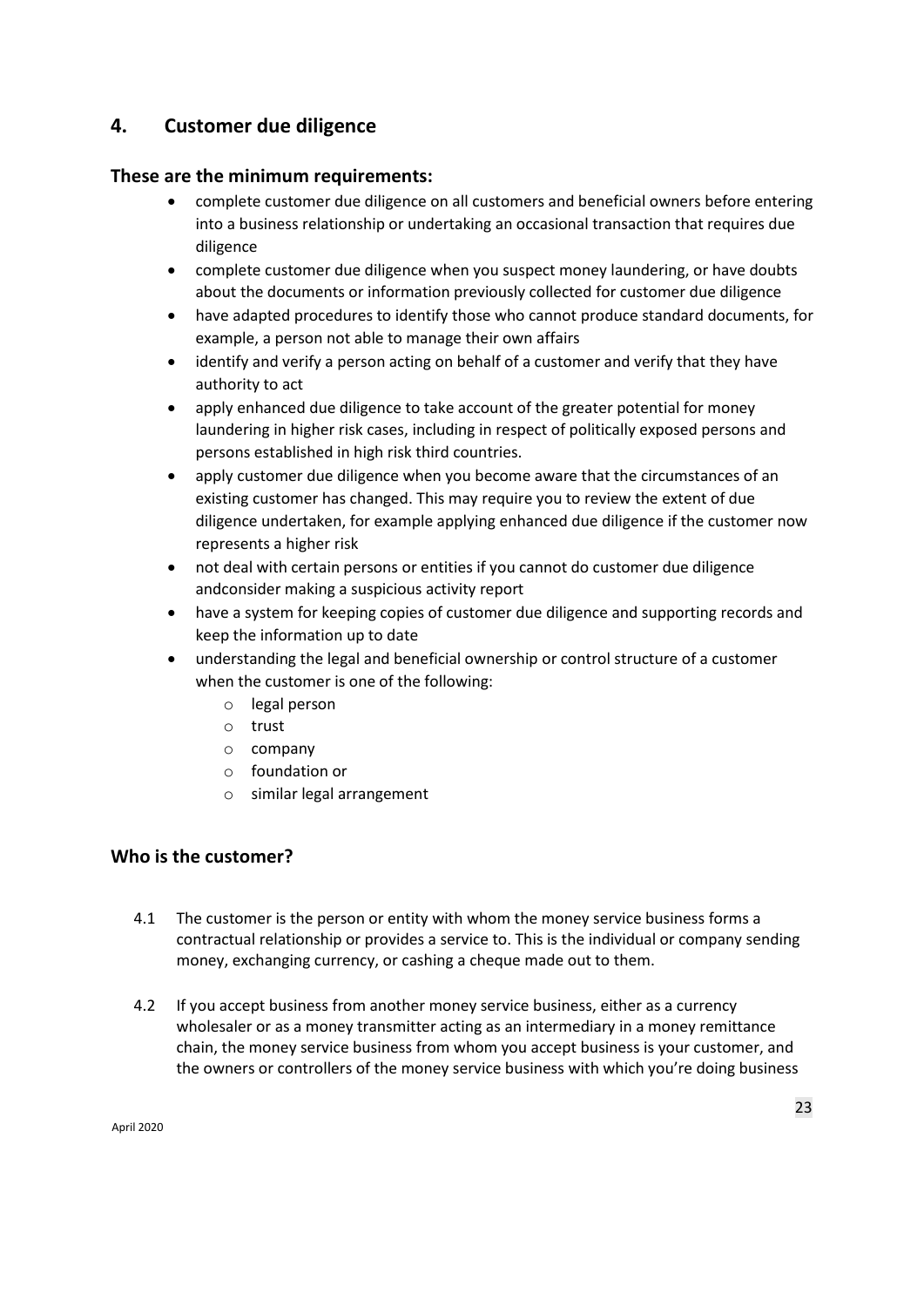are beneficial owners. You must apply customer due diligence to each of them. This is explained further in the sections on beneficial owners, below, and on undertaking transactions with other money service businesses that are not agents.

- 4.3 If you're a business providing money transmission as part of an escrow service for two other parties, both those parties to a transaction are your customers. For example, if you facilitate a payment between a payer and a payee, both the payer and the payee are your customers, and you must apply customer due diligence to each of them.
- 4.4 You must do customer due diligence when:
	- establishing a business relationship with a customer
	- carrying out an occasional transaction which is a transfer of funds exceeding €1,000
	- under the Funds Transfer regulations only, you must identify and verify the customer when a money transmission transaction is of any value and is funded by cash or anonymous e-money
	- carrying out an occasional transaction with a customer of  $£15,000$  or more, either at once, or in a series of linked transactions
	- money laundering or terrorist financing is suspected
	- you suspect that information obtained for due diligence checks on a customer is not reliable or adequate
- 4.5 Customer due diligence means:
	- identifying all customers and verifying their identity [\(more details below\)](#page-28-0)
	- identifying all beneficial owners, where applicable, and taking reasonable measures to verify their identity to satisfy yourself that you know who they are
	- obtaining information on the purpose and intended nature of the business relationship
	- conducting ongoing monitoring of the business relationship, to ensure transactions are consistent with what the business knows about the customer, and the risk assessment
	- retain records of these checks and update them when there are changes

#### **Timing of customer due diligence**

- 4.6 The customer's identity and where applicable the identity of a beneficial owner, must be verified before entering into a business relationship or undertaking an occasional transaction where customer due diligence is required.
- 4.7 You can make an exception to when customer due diligence is carried out only if both the following apply:
	- it is necessary not to interrupt the normal conduct of business

April 2020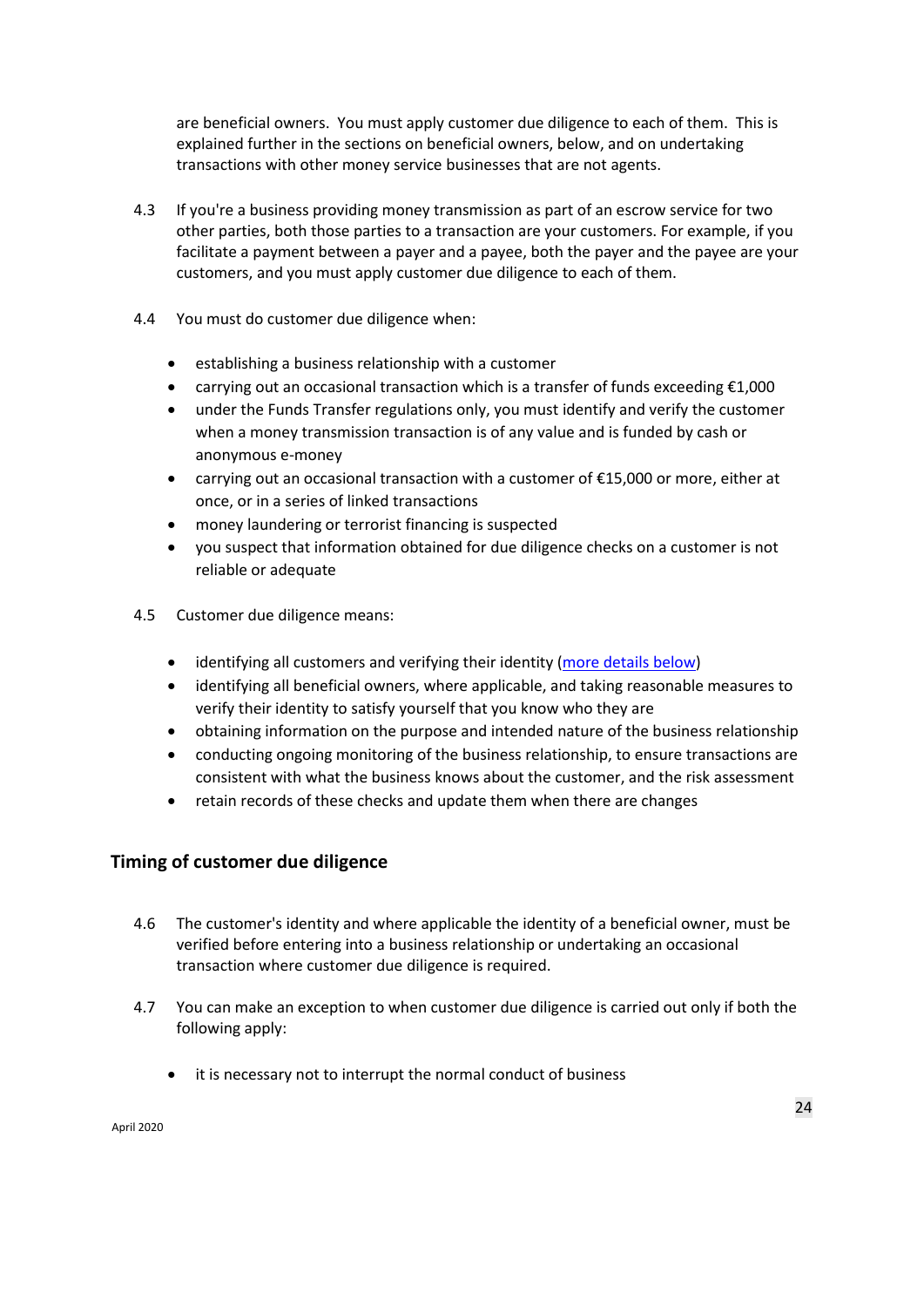- there is little risk of money laundering or terrorist financing
- 4.8 However, this exception is very limited and the verification must still be completed as soon as practicable after contact is first established. Even when it is available, it allows for the verification to be completed during the course of setting up the business relationship only and so must be completed by the time that relationship is established and no later than when there are contractual liabilities. This exception does not mean that you can delay customer due diligence because it is hard to verify a customer's or beneficial owner's identity.
- 4.9 To use this exception, a business will have to be able to show why, in relation to its risk assessment, it considers the business relationship or transaction has little risk of money laundering or terrorist financing.

#### **Non-compliance with customer due diligence**

- 4.10 If you can't comply with the customer due diligence measures, then you must not:
	- carry out a transaction with or for the customer
	- establish a business relationship or carry out an occasional transaction with the customer
- 4.11 Money deposited in an account may be repaid to the person who deposited it. However, you must ensure you have consent (in relation to a suspicion) from the National Crime Agency before it is repaid.
- 4.12 You must:
	- terminate any existing business relationship with the customer
	- consider making a suspicious activity report
	- if no suspicious activity report is made, record the reasons why it is considered that a report is not required

#### **Business relationship**

4.13 A business relationship is a business, professional or commercial relationship between a money service business and a customer, which the business expects, on establishing the contact, to have an element of duration. For example, a business relationship for a money service business exists where: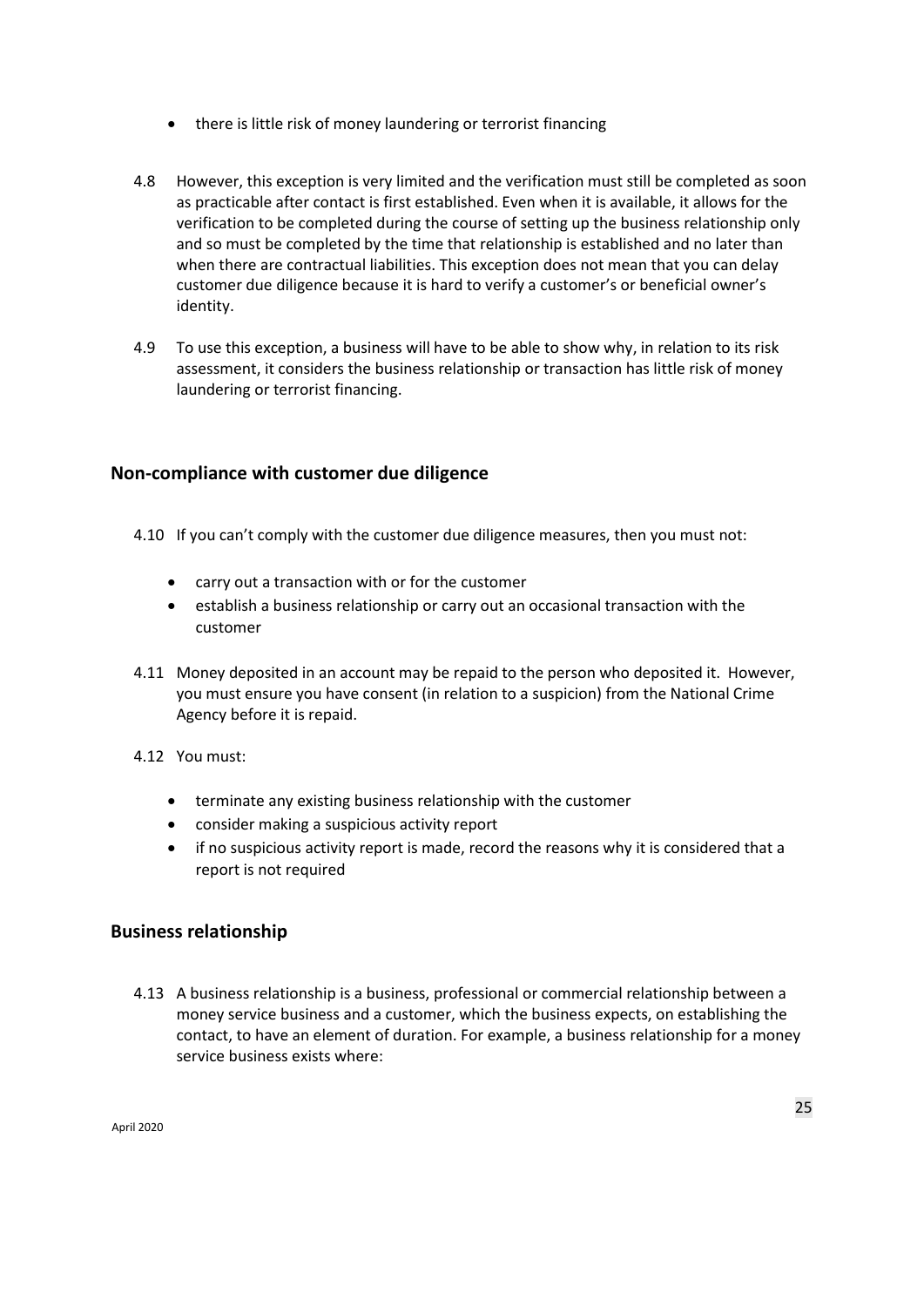- another money service business is your customer
- you set up a customer account
- there's a contract to provide regular services
- you give preferential rates to repeat customers
- any other arrangement facilitates an ongoing business relationship or repeat custom, such as providing a unique customer identification number for the customer to use

4.14 If the customer is a business, the relevant person must collect proof of registration or an excerpt of the register, before a business relationship is established, to show the business:

- is subject to the requirements of Companies Act 2006, Part 21A
- is subject to the requirements of Limited Liability Partnerships (Register of People with Significant Control) Regulations 2016
- is subject to the requirements of the Scottish Partnerships ((Register of People with Significant Control) Regulations 2017 or
- on or after 10 March 2020, is subject to registration under Part 5 of the Regulations.

#### **Ongoing monitoring of a business relationship**

- 4.15 You must continue to monitor a business relationship after it is established. This means you must monitor transactions, and where necessary the source of funds, to ensure they are consistent with what you know about the customer and the customer's business and the risk assessment. As part of your ongoing monitoring, you may need to contact an existing client to review any information and customer due diligence must be conducted at this point. Examples of requirements to review include:
	- the risk assessment for the client
	- beneficial ownership of clients who are a corporate structure
	- when the relevant business becomes aware that the circumstances of an existing customer, relevant to its risk assessment for that customer has changed.
- 4.16 You must also keep the information you collect for this purpose up-to-date. It should be checked periodically and expired documents, such as passport and driving license, replaced with copies of newly issued documents.

#### **Occasional transaction**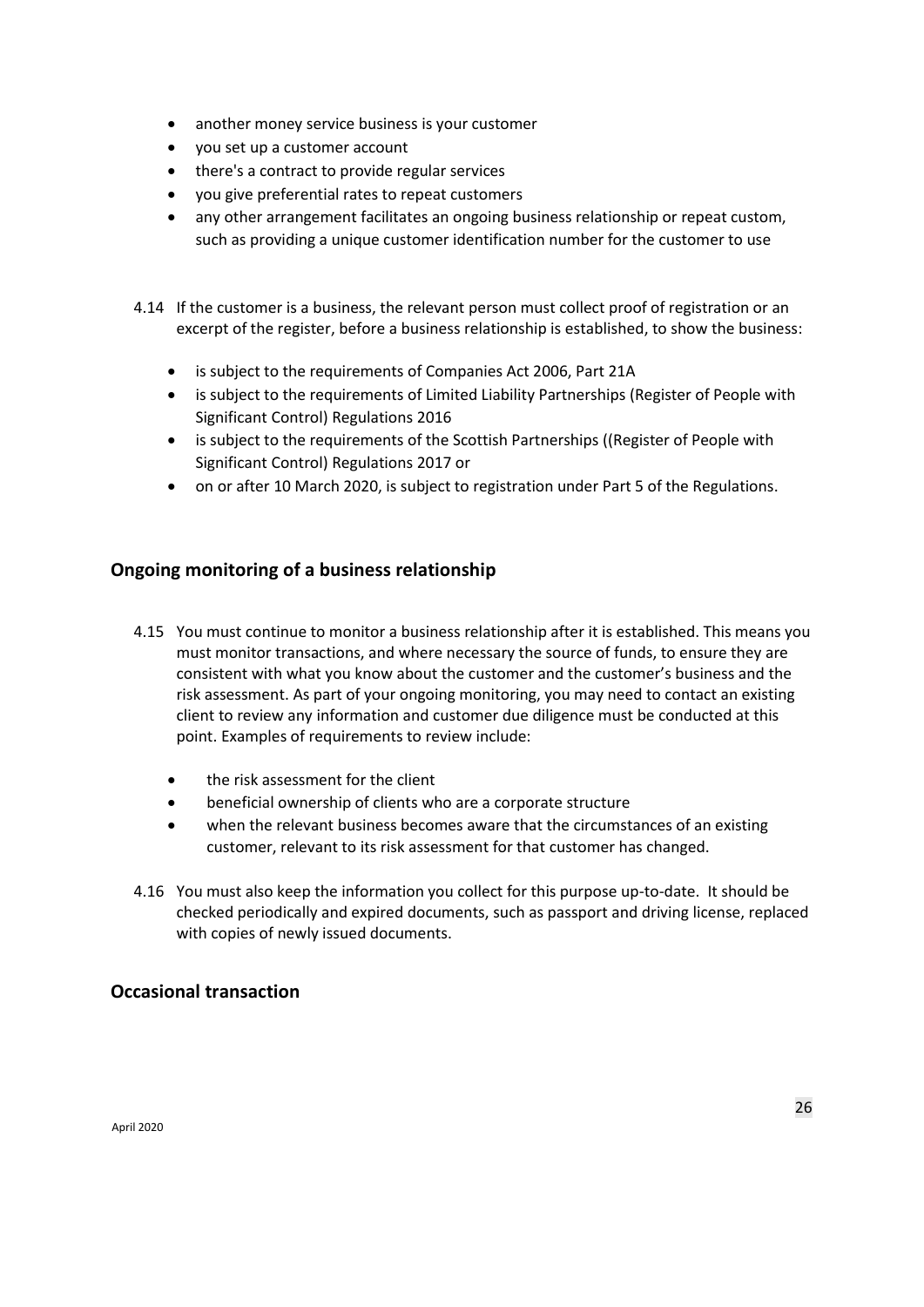4.17 An occasional transaction is a transaction of that is not part of a business relationship. It also applies to a series of transactions totalling €15,000 or more (or the sterling equivalent), where there appears to be a link between transactions (linked transactions).

## **Beneficial owner**

- 4.18 Beneficial owners are individuals who ultimately own or control the customer, or on whose behalf a transaction or activity takes place.
- 4.19 For a corporate body that is not a company whose securities are listed on EEA regulated markets and certain other main markets<sup>1</sup>, a beneficial owner is any individual who:
	- owns or controls over 25% of the shares or voting rights
	- ultimately owns or controls whether directly or indirectly including bearer shares holdings or other means, more than 25% share or voting rights in the business
	- holds the right, directly or indirectly, to appoint or remove a majority of the board of directors
	- has the right to exercise, or actually exercises, significant influence or control over the corporate body
	- exercises ultimate control over the management
	- controls the corporate body.
- 4.20 If shares or rights are held by a nominee the beneficial owner will be the person for whom the nominee is acting. If the nominee is acting for a legal entity, then the beneficial owner will be the person who exercises ultimate control over the legal entity.
- 4.21 Similarly, if shares and rights are held indirectly, i.e. when a legal entity holds the shares or the rights and someone has a majority stake in that legal entity, the beneficial owner will be the person who has the majority stake and exercises ultimate control over the legal entity.
- 4.22 A joint interest is where two or more people hold the same shares or voting rights in a company. A joint arrangement is where two or more people arrange to exercise all or substantially all of their rights arising from their shares jointly in a way which is predetermined.
- 4.23 Where joint interests or joint arrangements are concerned, each person holds the total number of shares or rights held by all of them. So if two or more people hold jointly more than 25% of the shares or voting rights, each of them is a beneficial owner.

**.** 

<sup>&</sup>lt;sup>1</sup> Main markets in USA, Japan, Switzerland, and Israel.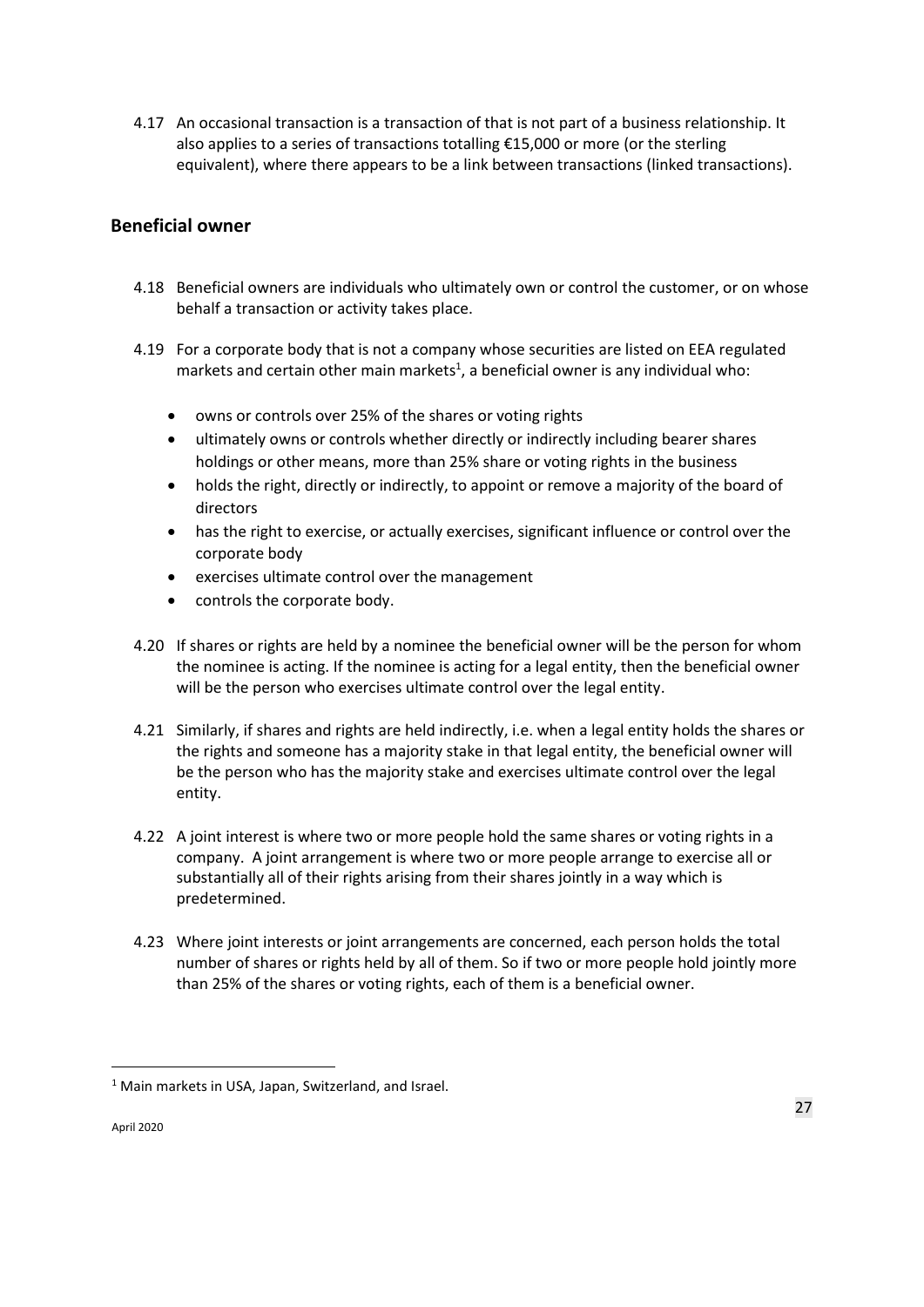- 4.24 As well as companies incorporated under the Companies Act, limited liability partnerships, industrial & provident societies and some charities (often companies limited by guarantee or incorporated by an Act of Parliament or Royal Charter) are corporate bodies.
- 4.25 For a partnership, a beneficial owner is any individual who:
	- ultimately is entitled to or controls, whether directly or indirectly, more than 25% of the capital or profits of the partnership
	- ultimately is entitled to or controls, whether directly or indirectly, more than 25% of the voting rights in the partnership
	- satisfies one or more of the conditions in Part 1 of Schedule 1 to the Scottish Partnership (Register of People with Significant Control) Regulation 2017 (guidance at section 2 [Scottish](https://www.gov.uk/government/publications/scottish-qualifying-partnerships-people-with-significant-control/scottish-qualifying-partnerships-people-with-significant-control) [qualifying partnerships guidance\)](https://www.gov.uk/government/publications/scottish-qualifying-partnerships-people-with-significant-control/scottish-qualifying-partnerships-people-with-significant-control)
	- exercises ultimate control over the management
- 4.26 For a trust, a beneficial owner includes:
	- the settlor
	- the trustees
	- the beneficiaries
	- where the individuals (or some of the individuals) benefiting from the trust have not been determined, the class of persons in whose main interest the trust is set up, or operates
	- individuals who exercise control over the trust
- 4.27 Control means a power exercisable alone, jointly with another person or with the consent of another person under the trust instrument or by law to:
	- dispose of, advance, lend, invest, pay or apply trust property;
	- approve proposed trust distributions;
	- vary or terminate the trust;
	- add or remove a person as a beneficiary or to or from a class of beneficiaries;
	- approve the appointment of an agent or adviser;
	- appoint or remove trustees or give another individual control over the trust;
	- resolve disputes amongst the trustees;
	- direct, withhold consent to or veto the exercise of a power mentioned above
- 4.28 For a foundation or other legal arrangement similar to a trust, the beneficial owner includes the individuals with similar positions to a trust.
- 4.29 For other legal entities, or arrangements that administer or distribute funds, a beneficial owner includes: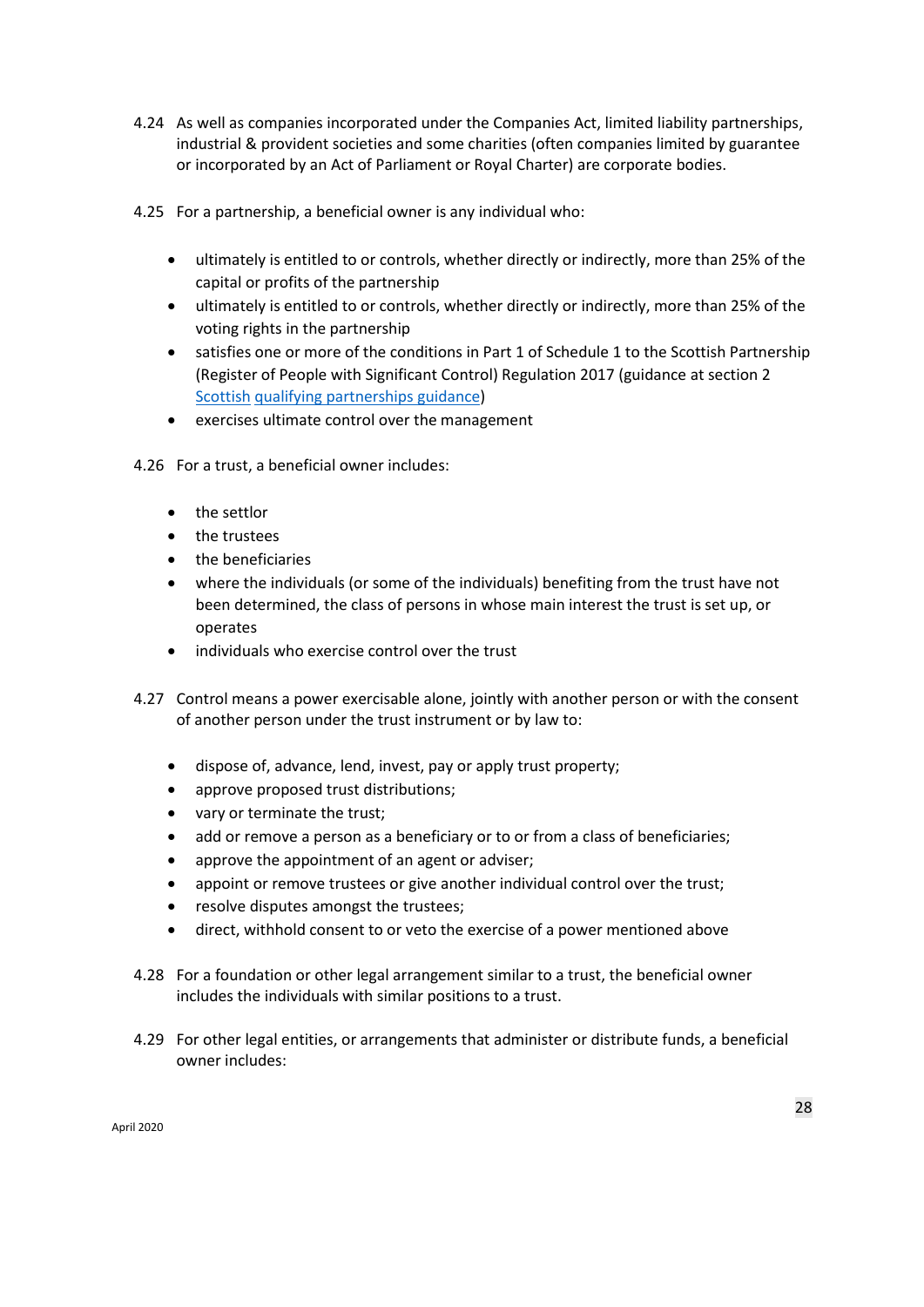- individuals who benefit from the entity's property
- where beneficiaries have not been established, the class of persons in whose main interest the entity or arrangement is set up or operates
- any individual who exercises control over the property
- 4.30 For the estate of a deceased person in the course of administration, a beneficial owner means:
	- the executor (original or by representation) or administrator for the time being of a deceased person in England, Wales or Northern Ireland
	- the executor for the purposes of the Executors (Scotland Act) 1900 in Scotland
- 4.31 A beneficial owner in any other case is the individual who ultimately owns or controls the entity or on whose behalf a transaction is being conducted. If the business has exhausted all possible means of identifying the beneficial owner, the business must take reasonable measures to verify the identity of the senior person of the customer responsible for management in a corporate body. The business should keep records in writing of actions taken place to achieve this and any difficulties the business had in achieving this.
- 4.32 Where the customer is a legal person, trust, company, foundation or similar, you must take reasonable measures to understand their control structure, as well as who is the beneficial owner.

#### <span id="page-28-0"></span>**Extent of customer due diligence measures**

- 4.33 The extent of customer due diligence measures depends on the degree of risk. It depends on the type of customer, business relationship, product or transaction.
- 4.34 It goes beyond simply carrying out identity checks to understanding who you're dealing with. This is because even people you already know well may become involved in illegal activity at some time; for example if their personal circumstances change or they face some new financial pressure. Your due diligence measures should reduce the risk of this, and the opportunities for staff to be corrupted. This is covered in more detail below, and in the chapters on principal-agent relationships and risk indicators.
- 4.35 This means that you must consider the level of identification, verification and ongoing monitoring that's necessary, depending on the risk you assessed. You should be able to demonstrate that the extent of these procedures is appropriate when asked to do so.

#### **Simplified due diligence**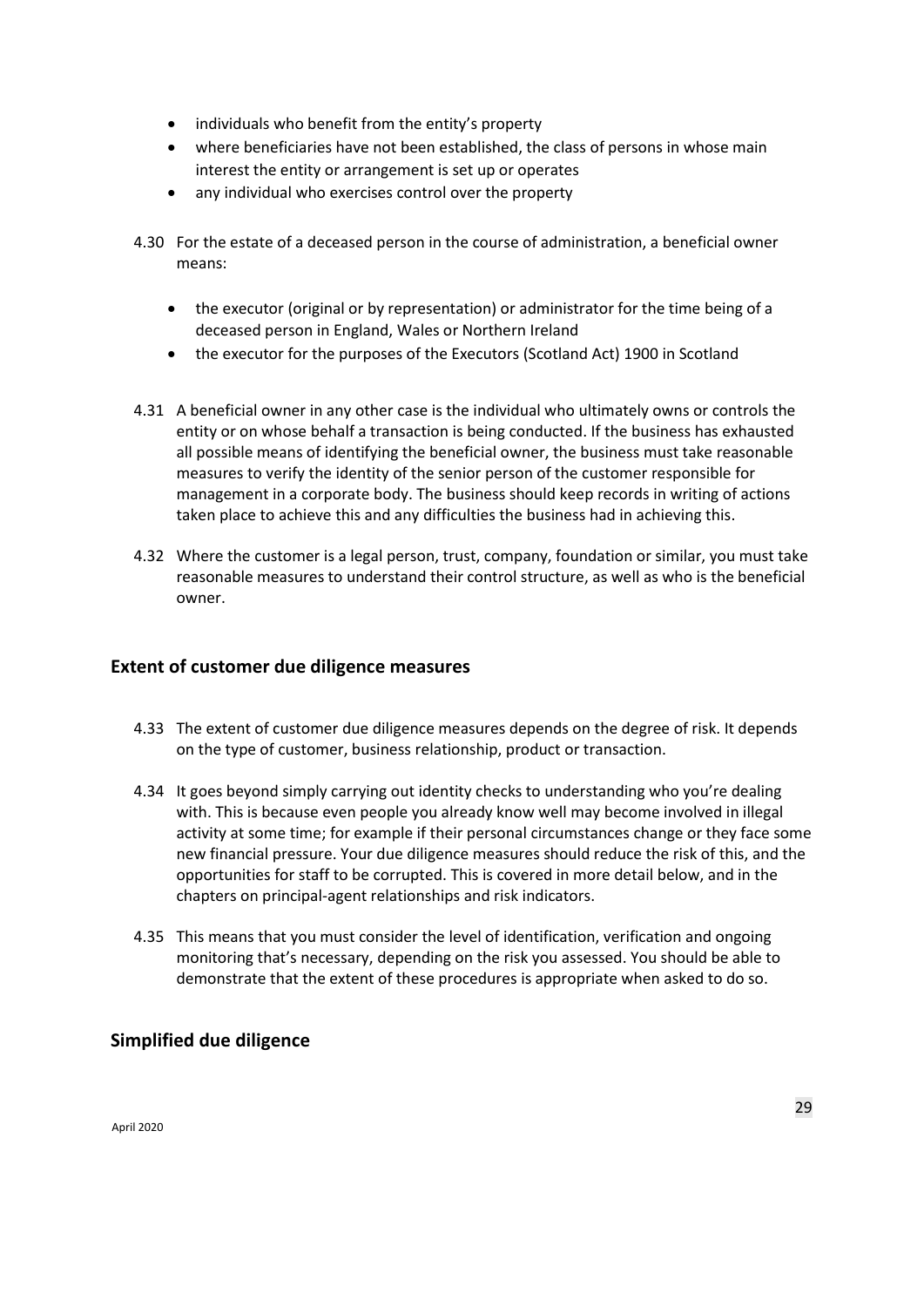- 4.36 Your business may apply a simplified form of due diligence where the business relationship or transaction is considered low risk in terms of money laundering or terrorist financing. It can apply to any person you assess as low risk with some exceptions.
- 4.37 You will have to risk assess the customer to establish that they are low risk, taking into account relevant information made available by HMRC.
- 4.38 If simplified due diligence is applicable, you are still required to identify and verify customers' identities and identify and take reasonable measures to verify beneficial owners' identities. Under simplified due diligence however, you can change when it is done, how much you do, or the type of measures you take to identify and verify a person. For example:
	- verifying the customer or take reasonable measures to verify the beneficial owner's identity:
		- o during the establishment of a business relationship or
		- o within a reasonable time, which HMRC would expect to normally be no more than 14 days from the start of the business relationship or transaction (this does not mean exemption from customer due diligence and any delay to customer due diligence must not be prohibited by any other legal requirement you are subject to)
	- if applicable, verify the identity when transactions exceed a reasonably low level, use at least one authoritative identity document to verify identity that:
		- $\circ$  demonstrates the person's name, and (at least) either their address or date of birth
		- o contains security features that prevent tampering, counterfeiting and forgery
		- $\circ$  has been issued by a recognised body that has robust identity proofing measures e.g. passport
	- use information you already have to determine the nature or purpose of a business relationship without requiring further information, for example, if your customer is a pension scheme you can assume what the purpose is
	- adjust the frequency of transaction monitoring such as checks triggered when a reasonable threshold is reached
	- adjust the frequency of customer due diligence reviews, for example, to when a change occurs
- 4.39 If verification is not immediate, your system must be able to pick up on these cases so that verification of identity still takes place.
- 4.40 To apply simplified due diligence, you need to ensure that:
	- it is supported by your customer risk assessment
	- you take into account relevant information made available by HMRC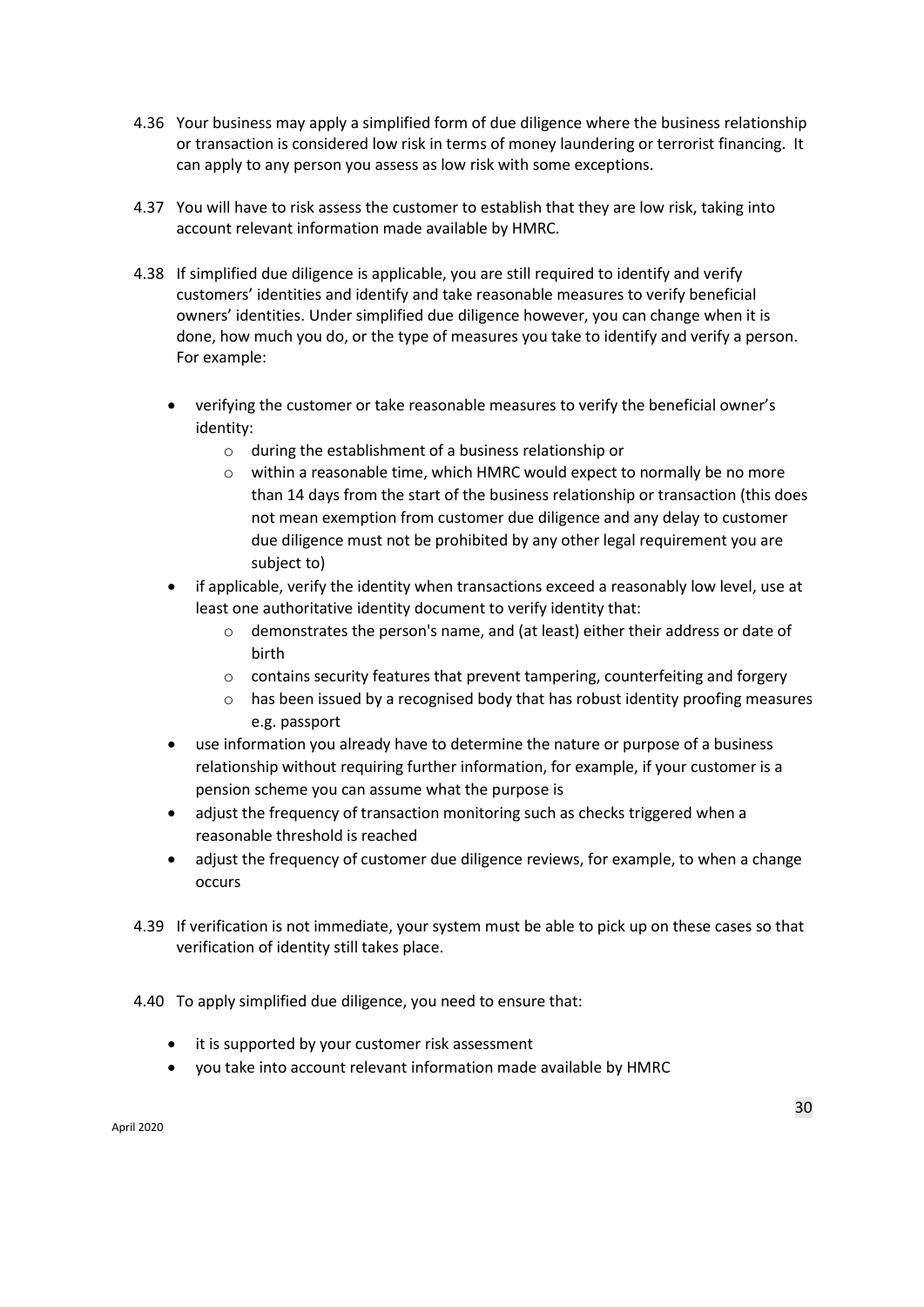- enhanced due diligence does not apply
- you monitor the business relationship or transactions to ensure that there is nothing unusual or suspicious from the outset
- it is not prevented by information on risk provided by HMRC or any other authority in periodically published risk assessments
- either party to the transaction is established in or operates in a high risk third country identified by the [EU](https://ec.europa.eu/commission/presscorner/detail/en/IP_19_781), FATE [or HMT](https://www.gov.uk/government/publications/money-laundering-and-terrorist-financing-controls-in-overseas-jurisdictions-advisory-notice)
- the customer is not a politically exposed person, a family member, or a known close associate
- of a politically exposed person
- the customer is seen face to face
- the source of funds or wealth are transparent and understood by your business
- the transaction is not complex or unusually large, that is, over £1 million although your risk assessment may indicate that a lower sum would be considered large in your geographical location
- where the customer is not an individual, that there is no beneficial ownership beyond that legal entity.
- 4.41 To decide whether a customer is suitable for simplified due diligence you should consider among other factors the type of customer, the underlying product or service and the geographical factors, in your risk assessment. One factor, on its own, should not be taken to indicate low risk.
- 4.42 Type of customer that may indicate lower risk:
	- a public authority or publicly owned body in the UK
	- a financial institution that is itself subject to anti-money laundering supervision in the UK or equivalent regulation in another country
	- an individual resident in a geographical area of lower risk
	- a company whose securities are listed on a regulated market
	- beneficial owners of pooled accounts held by a notary or independent legal professional, provided information on the identity of the beneficial owners is available upon request
	- a European Community institution.
- 4.43 Geographical factors that may indicate a lower risk are where the customer is:
	- resident or established in another EEA state
	- situated outside the EEA in a country:
		- o subject to equivalent anti-money laundering measures o with a low level of corruption or terrorism
		- o has been assessed by organisations such as FATF, FATF-style Regional Bodies, World Bank, Organisation for Economic Co-operation and Development and the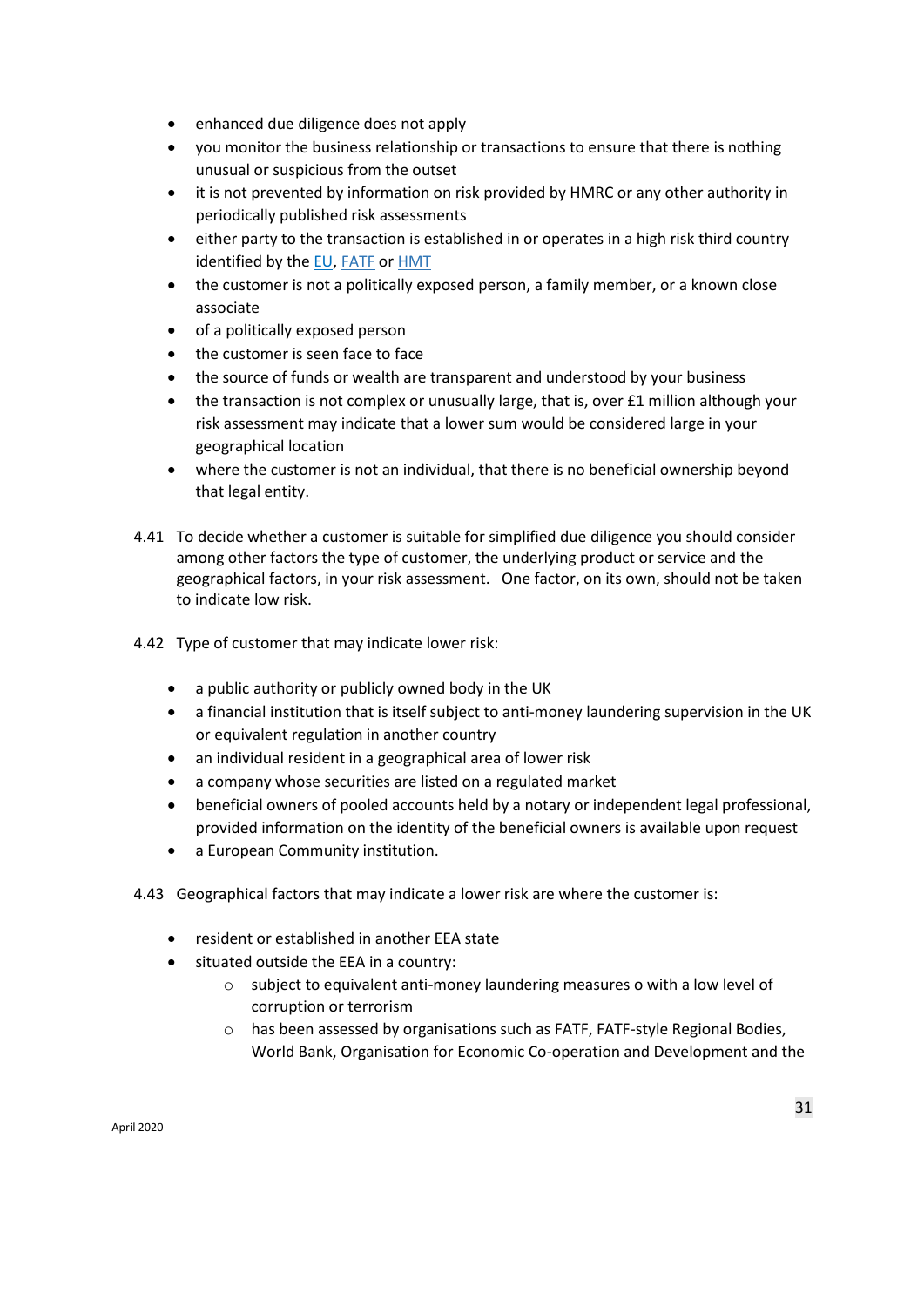International Monetary Fund as having in place effective anti-money laundering measures.

- 4.44 [The Joint Money Laundering Steering Group](http://www.jmlsg.org.uk/news/jmlsg-revised-guidance) [pu](http://www.jmlsg.org.uk/news/jmlsg-revised-guidance)blishes more information about the level of risk in other jurisdictions (Annex 4-1 part 1)
- 4.45 You must consider all of the factors, for example a customer from another EEA state is not automatically low risk simply because they are from the EEA. All of the information you have on a customer must indicate a lower risk.
- 4.46 You'll need to record evidence, as part of your risk assessment, that a customer or service provided is eligible for simplified due diligence. You'll also need to conduct ongoing monitoring in line with your risk assessment to ensure that the circumstances on which you based your original assessment have not changed.
- 4.47 Where a person says that they are representing a customer who may be low risk you should check that they have the authority to act for them or are an employee.
- 4.48 You should not automatically assume that a customer is low risk to avoid doing an appropriate level of customer due diligence. Persons or businesses well established in the community or persons of professional standing or who you have known for some time, may merit being categorised as low risk but you still must have evidence to base this decision on.
- 4.49 A business or person who has strong links to the community, is well established with a clear history, is credible and open, does not have a complex company structure, where the source of funds are transparent and where there are no other indicators of higher risk may be suitable, subject to your risk assessment, for simplified due diligence.
- 4.50 Your decisions may be tested based on the evidence that your business holds.
- 4.51 You must not continue with simplified due diligence if you:
	- suspect money laundering or terrorist financing
	- doubt whether documents obtained for identification are genuine
	- doubt whether the person is the one demonstrated by the documentation
	- suspect that the documents obtained for identification maybe lost, stolen or otherwise fraudulently acquired
	- circumstances change and your risk assessment no longer considers the customer, transactions, or location as low risk.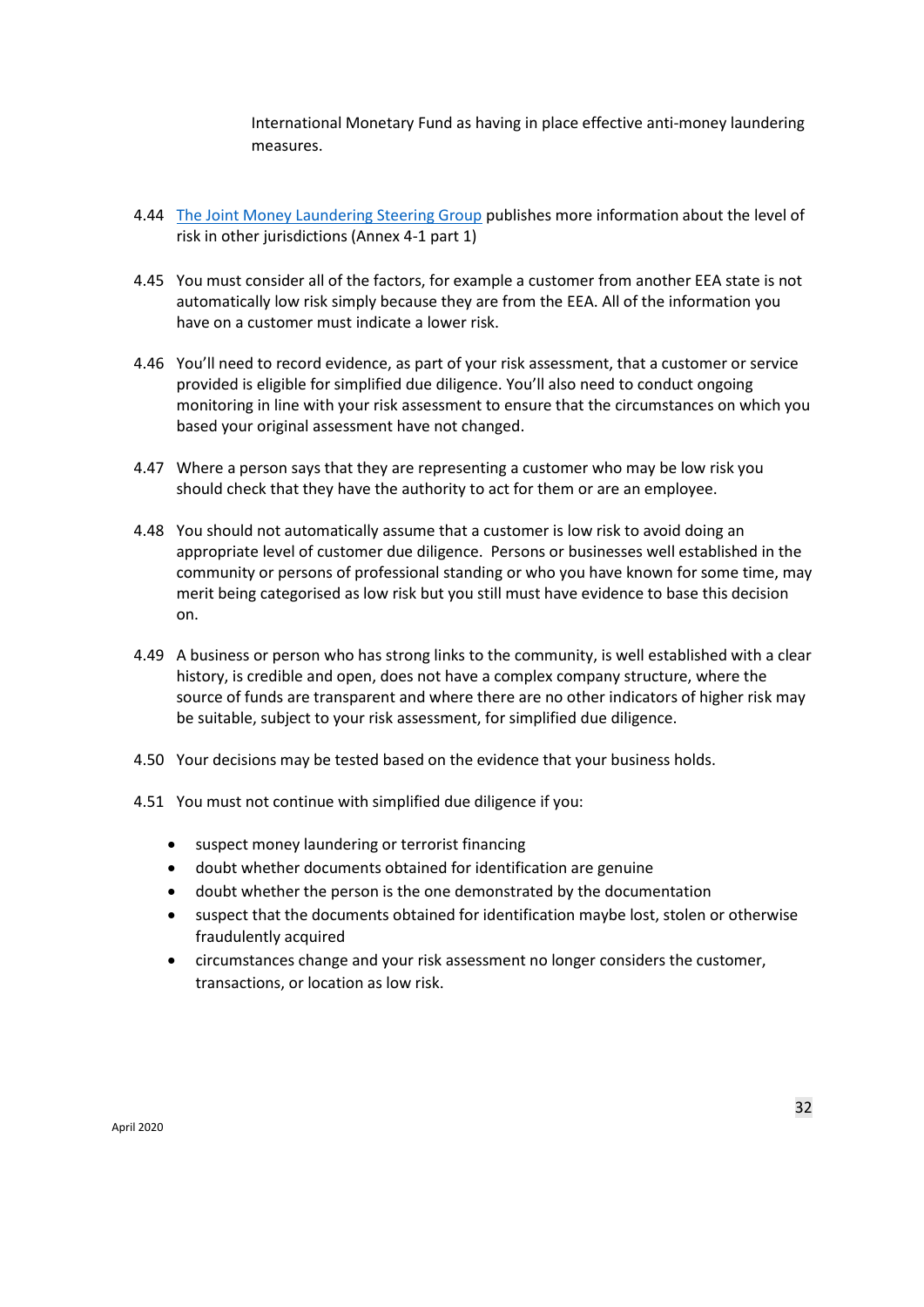#### **Enhanced due diligence**

- 4.52 Enhanced due diligence applies in situations that are high risk. It means taking additional measures to identify and verify the customer identity and source of funds and doing additional ongoing monitoring.
- 4.53 You must do this when:
	- you have identified in your risk assessment that there is a high risk of money laundering or terrorist financing
	- HMRC or another supervisory or law enforcement authority provide information that a particular situation is high risk
	- a customer or other party is established in, or operates in a high risk third country identified by the [EU](https://ec.europa.eu/commission/presscorner/detail/en/IP_19_781)[, FATF](http://www.fatf-gafi.org/publications/high-riskandnon-cooperativejurisdictions/?hf=10&b=0&s=desc(fatf_releasedate)) [or HMT](https://www.gov.uk/government/publications/money-laundering-and-terrorist-financing-controls-in-overseas-jurisdictions-advisory-notice)
	- person has given you false or stolen documents to identify themselves (immediately consider reporting this as suspicious activity)
	- a customer is a politically exposed person, an immediate family member or a close associate of a politically exposed person
	- the transaction is complex, or unusually large, or with an unusual pattern and have no apparent legal or economic purpose
	- a customer is a third country national who is applying for residence rights in or citizenship of an EEA state in exchange for transfers of capital, purchase of a property, government bonds or investment in corporate entities in that EEA state.
- 4.54 A branch or subsidiary of an EU entity located in a high risk third country who fully complies with the parents' anti-money laundering policies and procedures and where the parent is supervised under the 4th Directive may not be subject to enhanced due diligence if your risk assessment finds it is not high risk.
- 4.55 You should consider several factors in your risk assessment when deciding if enhanced due diligence needs to be applied. The following are some examples of things to take account of.
- 4.56 Customer factors based on information you have or behaviours indicating higher risk, such as:
	- unusual aspects of a business relationship
	- a person is resident in a high-risk area
	- use of a legal person or arrangement used to hold personal assets
	- a company with nominee shareholders or shares in bearer form
	- a person or business that has an abundance of cash
	- an unusual or complex company structure given the nature of the type of business

April 2020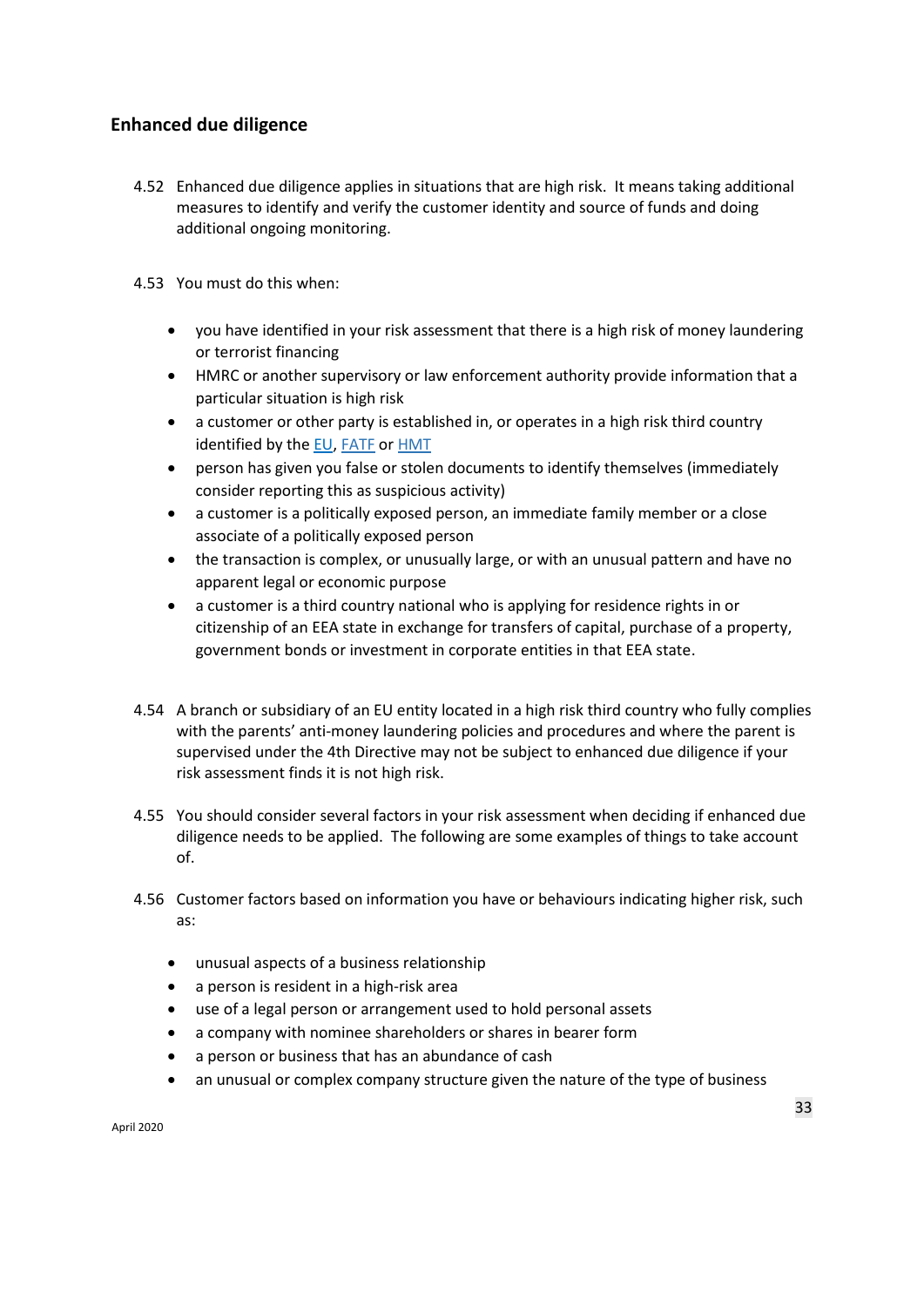- searches on a person or associates show, for example, adverse media attention, disqualification as a director or convictions for dishonesty
- 4.57 How the transaction is paid for or specific requests to do things in a certain way may indicate higher risk, for example:
	- the transaction involves private banking
	- the transaction favours anonymity
	- a person is not physically present
	- payment from third parties with no obvious association
	- involves nominee directors, nominee shareholders or shadow directors, or a company formation is in a third country
- 4.58 Geographical factors indicating higher risk, including:
	- Countries identified by a credible source as:
		- o not subject to equivalent anti-money laundering or counter terrorist measures
		- o with a significant level of corruption, terrorism, or supply of illicit drugs
		- o subject to sanctions or embargoes issued by EU or UN
		- o providing funding or support for terrorism
		- o having organisations designated under domestic sanctions legislation or "proscribed" by the UK
		- o having terrorist organisations designated by the EU, other countries, and international organisations
	- has been assessed by organisations such as FATF, World Bank, Organisation for Economic Cooperation and Development and the International Monetary Fund as having in place effective anti-money laundering measures.
- 4.59 When the transaction is related to any of the following, you must consider whether you should carry out enhanced due diligence:
	- oil
	- arms and weapons
	- precious metals and stones
	- tobacco products
	- cultural artefacts
	- ivory and other items related to protected species

## **Additional measures to take**

4.60 If enhanced due diligence is appropriate, then you must do more to verify identity and scrutinise the background and nature of the transactions than for standard customer due

April 2020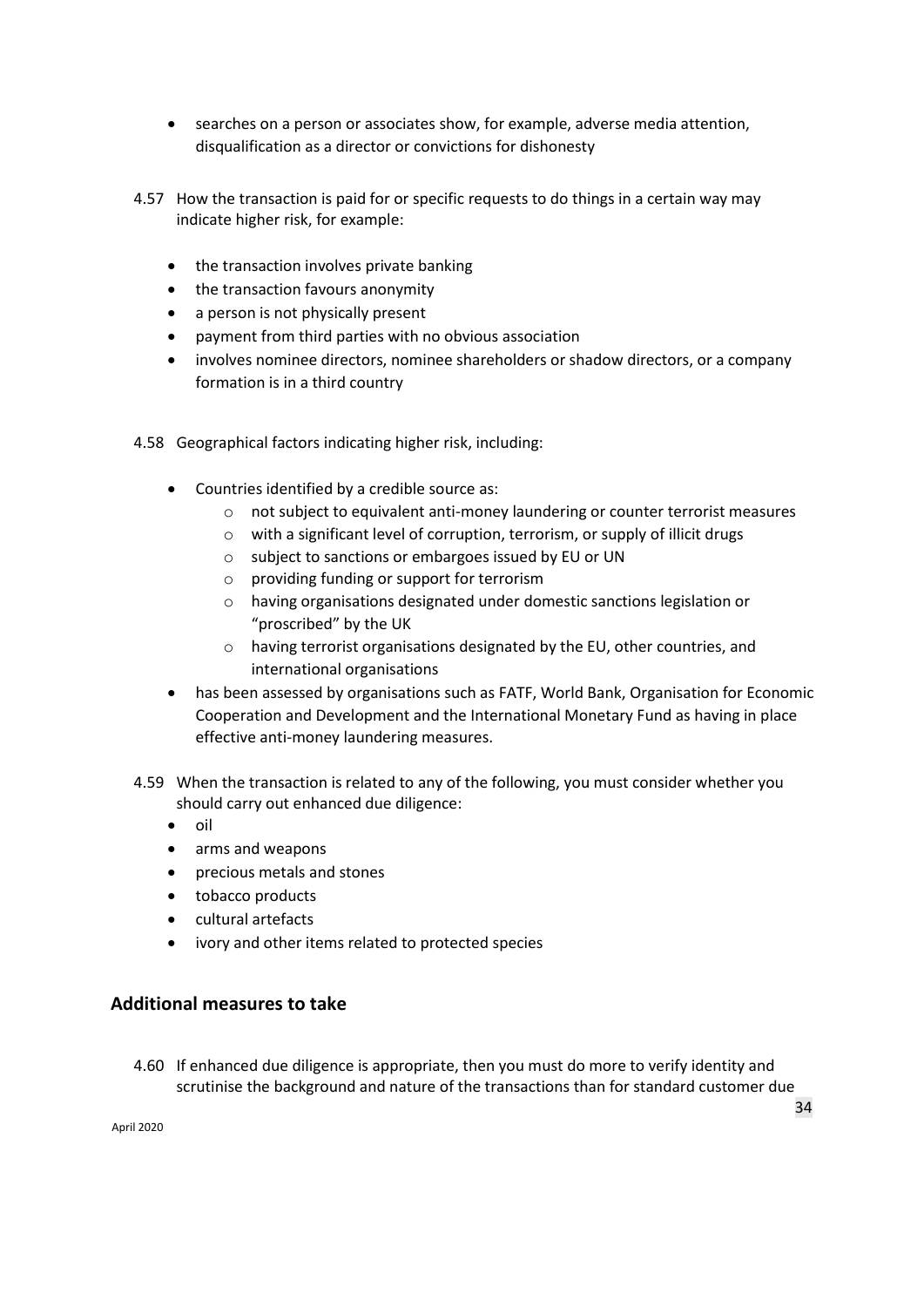diligence. How this goes beyond standard due diligence must be made clear in your risk assessment and procedures. For example:

- obtain additional information or evidence to establish the identity from independent sources, such as more documentation on identity or address or electronic verification alongside manual checks
- take additional measures to verify the documents supplied such as by checking them against additional independent sources, or require that copies of the customer's documentation are certified by a bank, financial institution, lawyer or notary who are competent at document inspection and impostor detection, or a person from a regulated industry or in a position of trust
- if receiving payment ensure it is made through a bank account in the name of the person you are dealing with
- take more steps to understand the history, ownership, and financial situation of the parties to the transaction
- in the case of a politically exposed person establish the source of wealth and source of funds
- carry out more scrutiny of the business relationship and satisfy yourself that it is consistent with the stated purpose.
- measures which must be taken when either party to a business relationship, or relevant transaction is established in a high-risk third country (a business is established in a country if they are incorporated there, is is their principal place of business, or they are regulated there as a financial or credit institution; an individual is established in a country if they are resident there):
	- o Obtain additional information on the customer and the customer's beneficial owner
	- $\circ$  Obtain additional information on the intended nature of the business relationship
	- $\circ$  Obtain information on the source of funds of the customer and of the customer's beneficial owner
	- o Obtain information on the reasons for the transaction
	- $\circ$  Obtain the approval of senior management for establishing or continuing the business relationship
	- o Enhance monitoring of the business relationship by increasing the number and timing of controls applied, and select patterns of transactions which require further examination
- At least one of the following measures must be taken when the transaction relates to a politically exposed person, a family member or known close associate of a politically exposed person:
	- o obtain senior management approval before establishing a business relationship with that person
	- o take adequate steps to establish the source of wealth and source of funds that are involved in the proposed business relationship or transaction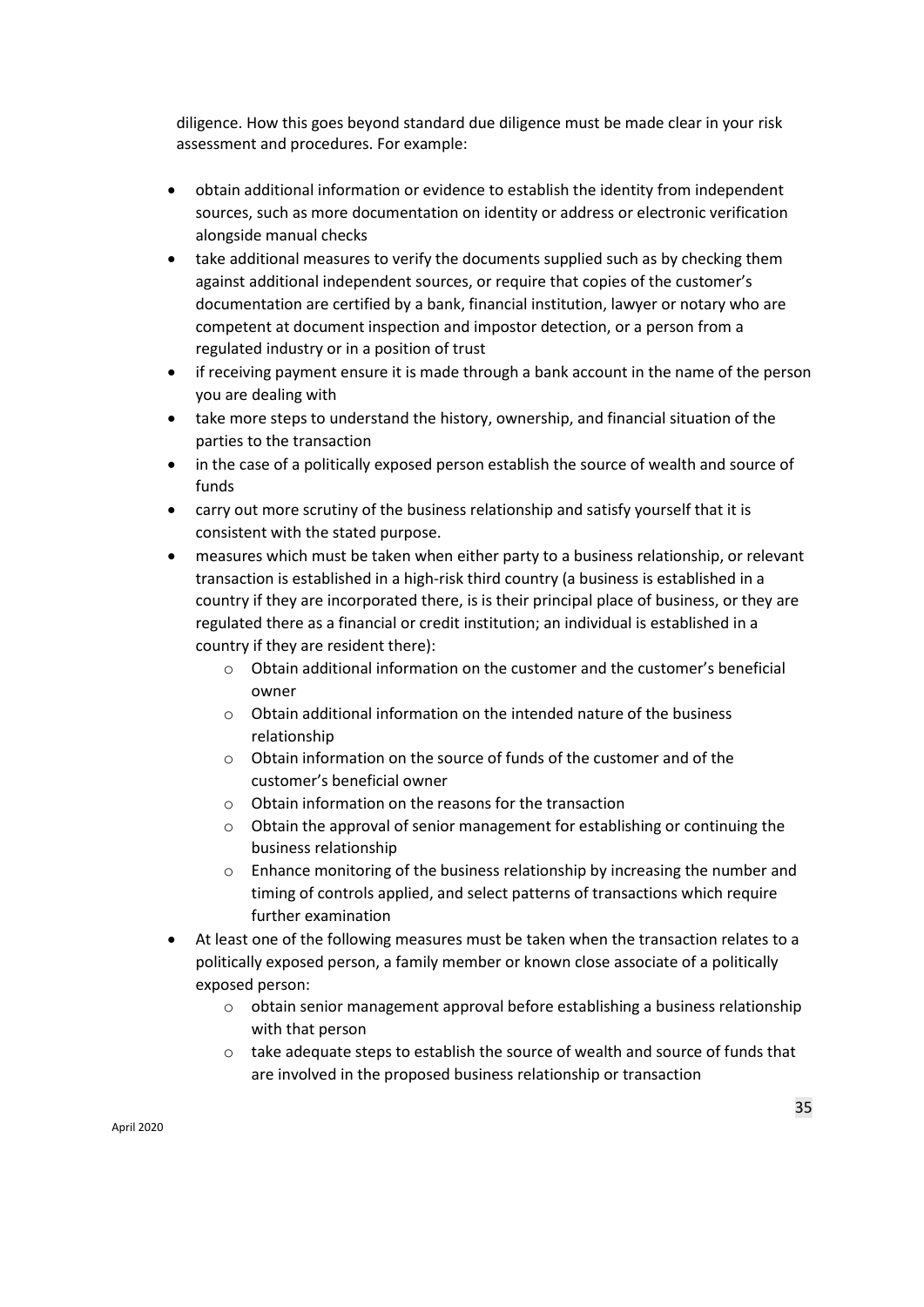o conduct enhanced ongoing monitoring where you've entered a business relationship.

#### **Certification**

- 4.61 If the original documents are not produced for verification, or cannot be validated with an authoritative source, then you can use a certified document instead.
- 4.62 You can read more about certification of document[s here.](https://www.gov.uk/certifying-a-document)

#### **Politically exposed persons (PEPs)**

- 4.63 Politically exposed persons are persons that are entrusted with prominent public functions, whether in the UK or abroad. This is because international standards issued by the Financial Action Taskforce (FATF) recognise that a PEP may be in a position to abuse their public office for private gain and a PEP may use the financial system to launder the proceeds of this abuse of office.
- 4.64 The definition does not include:
	- middle ranking or more junior officials
	- persons who were not a politically exposed person under the 2007 regulations where they ceased to hold a prominent public function prior to 26 June 2017, such as former MPs or UK Ambassadors
- 4.65 In the UK, civil servants below Permanent or Deputy Permanent Secretary-level will not normally be treated as having a prominent public function. When assessing whether a person is a PEP, you should be mindful of whether a person is acting on the instruction of, or on behalf of, a PEP. This is more likely to be the case when the relevant persons hold prominent functions in a third country which presents a relatively higher risk of money laundering.
- 4.66 Politically exposed persons include:
	- heads of state, heads of government, ministers and deputy or assistant ministers
	- members of parliament or similar legislative bodies
		- o includes regional governments in federalised systems and devolved administrations, including the Scottish Executive and Welsh Assembly, where such bodies have some form of executive decision-making powers. does not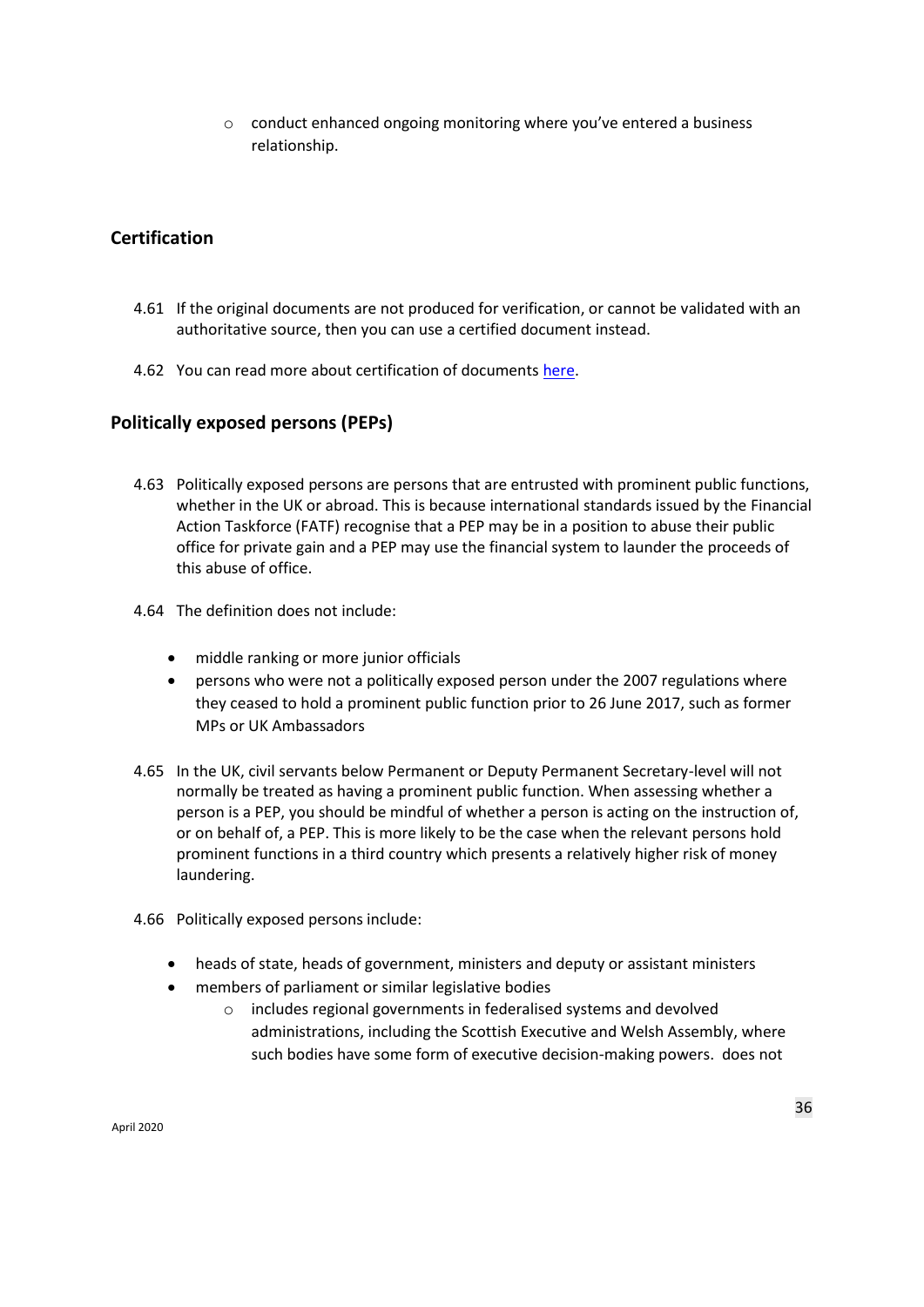include local government in the UK but it may, where higher risks are assessed, be appropriate to do so in other countries.

- members of the governing bodies of political parties
	- $\circ$  member of a governing body will generally only apply to the national governing bodies where a member has significant executive power (e.g. over the selection of candidates or distribution of significant party funds).
	- o political parties who have some representation in a national or supranational Parliament or similar legislative body.
- members of supreme courts, of constitutional courts or of any judicial body the decisions of which are not subject to further appeal except in exceptional circumstances; in the UK this includes judges of the Supreme Court but does not include any other member of the iudiciary
- members of courts of auditors or boards of central banks
- ambassadors, and high-ranking officers in the armed forces
	- o where persons holding these offices on behalf of the UK government are at Permanent Secretary or Deputy Permanent Secretary level, or hold the equivalent military rank e.g. Vice Admiral, Lieutenant General or Air Marshal
- members of the administrative, management or supervisory bodies of state owned enterprises
	- $\circ$  this only applies to for profit enterprises where the state has ownership of greater than 50% or where information reasonably available points to the state having control over the activities of such enterprises
- directors, deputy directors and members of the board, or equivalent of an international organisation.
	- o includes international public organisations such as the UN and NAT does not include international sporting federations.
- 4.67 The Regulations require that family members of PEPs must also have enhanced due diligence measures applied to them. For these purposes, the definition of "family member" includes:
	- spouses/civil partners of PEPs;
	- children of PEPs and their spouses/civil partners
	- parents of PEPs
	- brothers and sisters of PEPs.
- 4.68 Beyond this definition, firms should take a proportionate and risk-based approach in assessing whether any given individual is a family member of a PEP – it may, for example, be appropriate to treat a wider circle of family members (such as aunts and uncles) as subject to enhanced due diligence measures in cases where a firm has assessed a PEP to present a higher risk.
- 4.69 Known close associates are persons who have: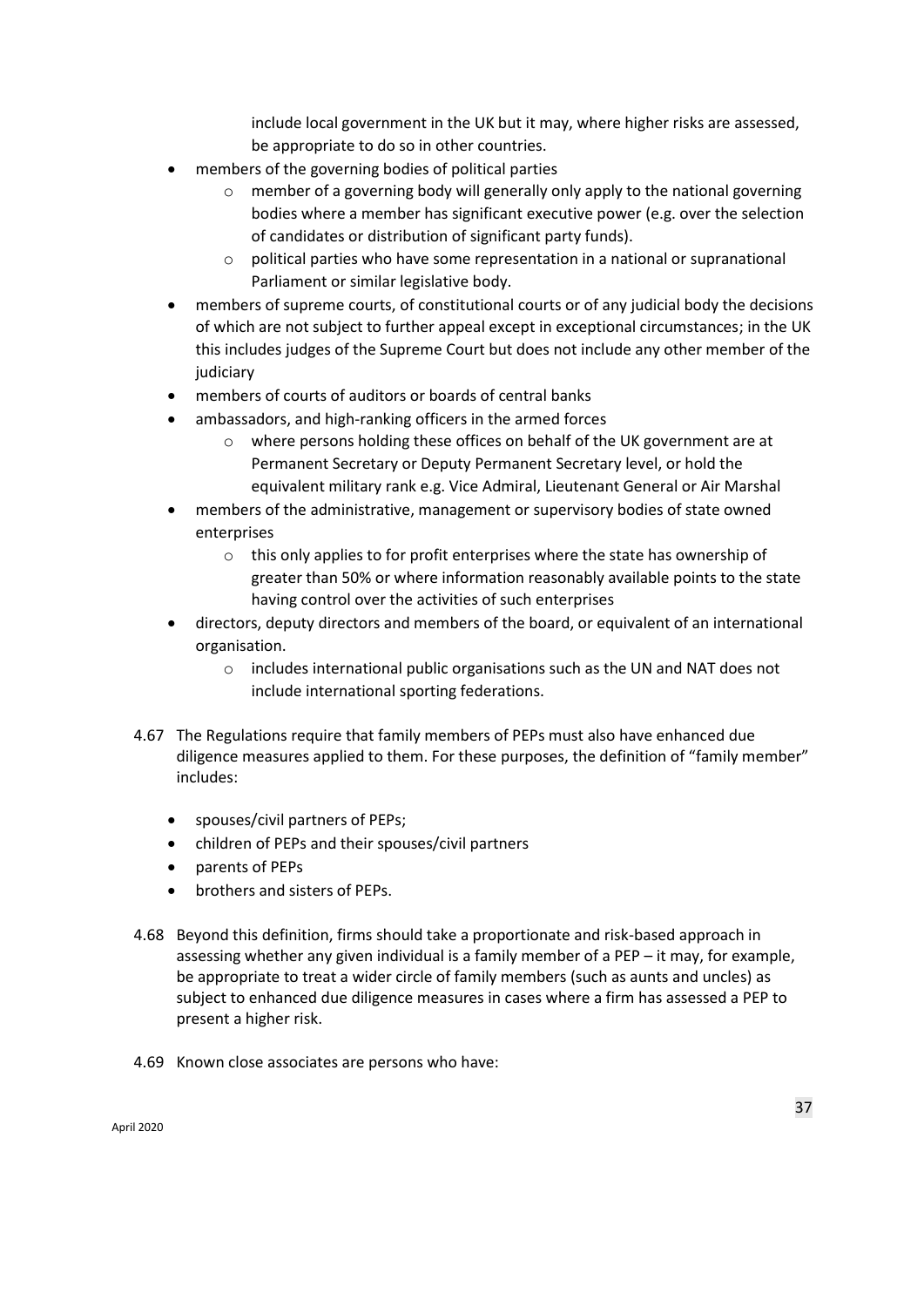- joint legal ownership, with a politically exposed person, of a legal entity or arrangement
- any other close business relationship with a politically exposed person
- sole beneficial ownership of a legal entity or arrangement set up for the benefit of a politically exposed person.

## **Politically exposed person's risk**

- 4.70 You must always apply enhanced due diligence on politically exposed persons, their family members or known close associates. Guidance on how to identify such persons is set out in the section above. You must have appropriate risk management systems and procedures in place to determine whether a customer is a politically exposed person or a family member or known close associate of one. You should take account of:
	- your own assessment of the risks faced by your business in relation to politically exposed persons
	- a case by case assessment of the risk posed by a relationship with a politically exposed person
	- any information provided through the [National Risk Assessment](https://www.gov.uk/government/publications/national-risk-assessment-of-money-laundering-and-terrorist-financing-2017) [o](https://www.gov.uk/government/publications/national-risk-assessment-of-money-laundering-and-terrorist-financing-2017)r by HMRC
- 4.71 Information is available in the public domain that will help you to identify politically exposed persons. You can make use of several sources, for example:
	- ask the customer
	- search the internet
	- news agencies and sources
	- government and parliament websites
	- Electoral Commission: <http://search.electoralcommission.org.uk/>
	- Companies House Persons of Significant Control: <https://beta.companieshouse.gov.uk/>
	- Transparency International:<https://www.transparency.org/>
	- Global Witness[: https://www.globalwitness.org/en-gb/campaigns/corruption](https://www.globalwitness.org/en-gb/campaigns/corruption-and-money-laundering/)[andmoney-laundering/](https://www.globalwitness.org/en-gb/campaigns/corruption-and-money-laundering/)
- 4.72 You are not required to, but you may decide to use a commercial provider to assist in identifying politically exposed persons.
- 4.73 Whatever source is used you need to understand how any database is populated, for example how often it is updated. You should ensure that those flagged by the system fall within the definition of a politically exposed person, family member or known close associate as set out in the Regulations and this guidance.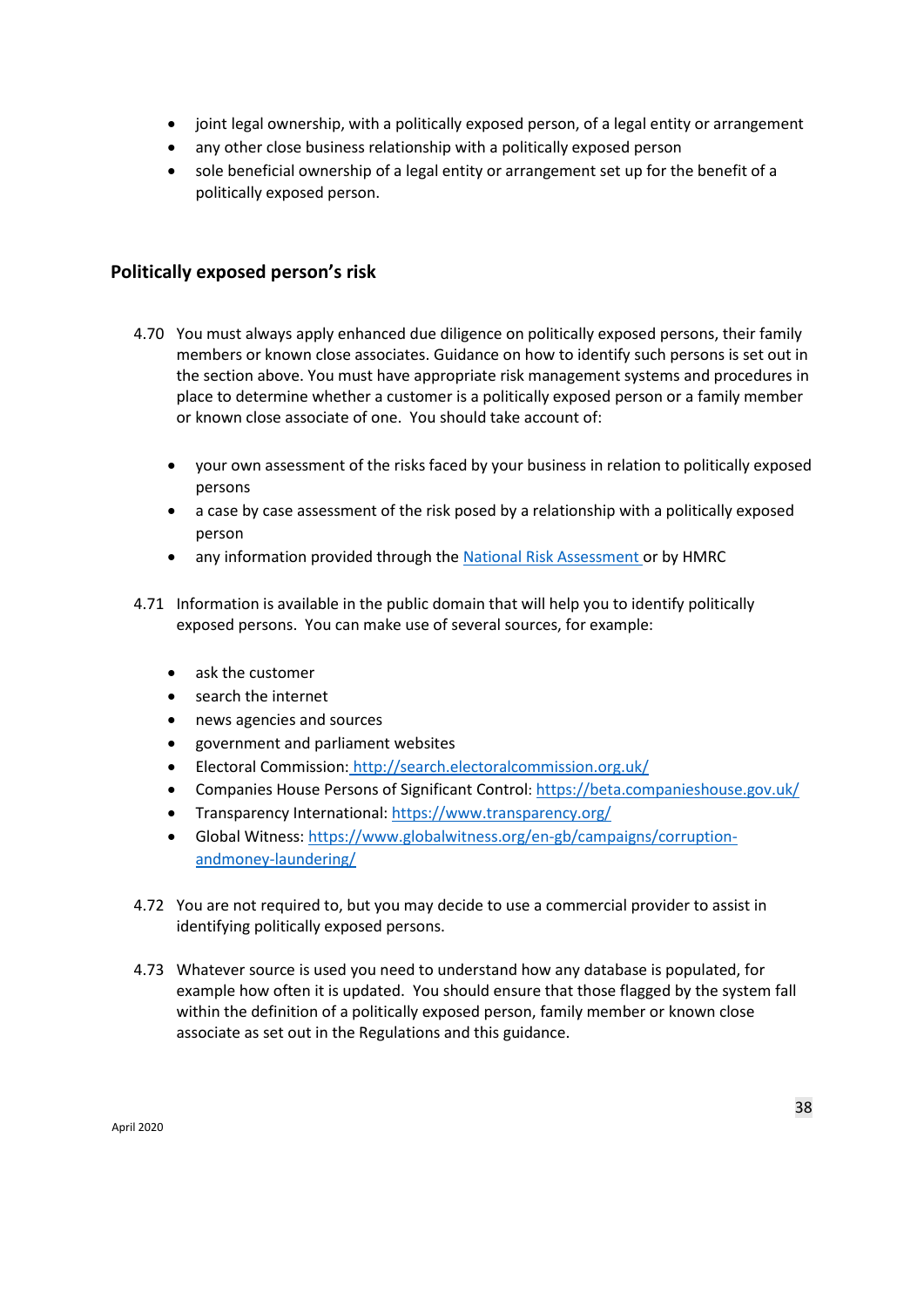- 4.74 If a customer is a politically exposed person, family member or known close associate of one, then you must put in place the following enhanced due diligence measures:
	- obtain senior management approval before establishing a business relationship with that person
	- take adequate steps to establish the source of wealth and source of funds that are involved in the proposed business relationship or transaction
	- conduct enhanced ongoing monitoring where you've entered a business relationship.
- 4.75 You must, however, assess in each case the level of risk that the politically exposed person presents and apply an appropriate level of enhanced due diligence. More frequent and thorough measures should be taken if the politically exposed person is higher risk. Similarly, a reduced level of enhanced due diligence measures can be applied to lower-risk politically exposed persons. A politically exposed person who has a prominent public function in the UK should be treated as lower risk unless other factors in your risk assessment indicate a higher risk. The same treatment should be applied to family members or close associates of lower risk UK politically exposed persons.
- 4.76 You must continue to apply enhanced due diligence when the politically exposed person has left their function or position and for a further period of at least 12 months after they cease to hold such a function. Any extension over 12 months will normally only apply to a politically exposed person you have assessed as higher risk. As set out above, UK PEPs should be treated as lower risk unless specific factors indicate otherwise, and so you should typically cease applying enhanced due diligence measures to such persons 12 months after they cease to hold a prominent public function.
- 4.77 For family members and known close associates, the obligation to apply enhanced due diligence stops as soon as the politically exposed person no longer holds the office unless there are other reasons for treating them as higher risk.
- 4.78 The level of risk of a politically exposed person may vary depending on where they are from and the public accountability, they are subject to. The following are examples only.
- 4.79 A lower risk politically exposed person may be one who holds office in a country with traits such as:
	- low levels of corruption
	- political stability and free and fair elections
	- strong state institutions where accountability is normal
	- credible anti-money laundering measures
	- a free press with a track record for probing official misconduct
	- an independent judiciary and a criminal justice system free from political interference
	- a track record for investigating political corruption and taking action against wrongdoers
	- strong traditions of audit within the public sector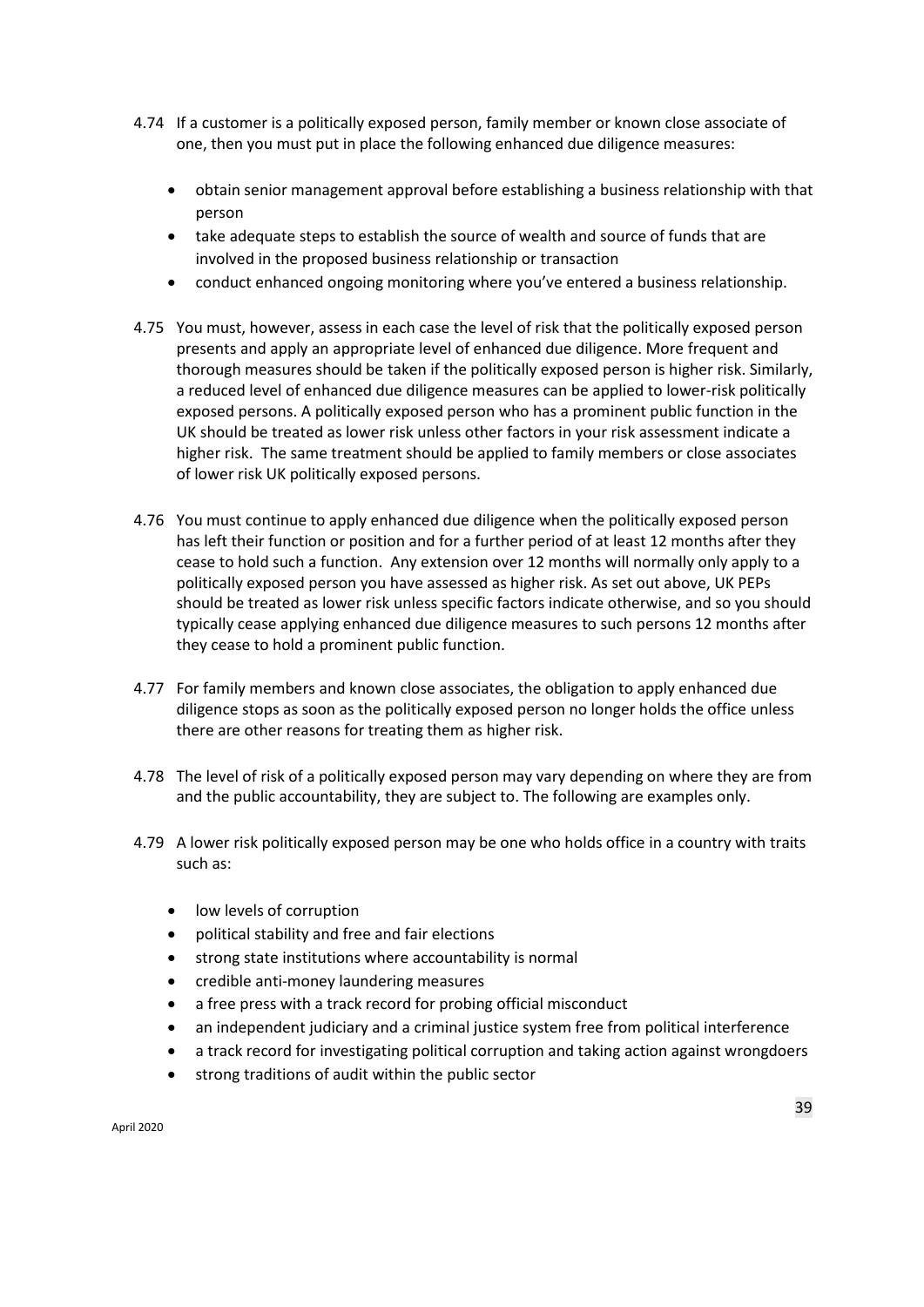- legal protections for whistle blowers
- well-developed registries for ownership of land, companies and equities.

4.80 A politically exposed person may be a lower risk if they, for example:

- are subject to rigorous disclosure requirements such as registers of interests or independent oversight of expenses
- do not have decision making responsibility such as a government MP with no ministerial responsibility or an opposition MP.
- 4.81 A high risk politically exposed person may be from, or connected to, a country viewed as having a higher risk of corruption that may have traits such as:
	- high levels of corruption
	- political instability
	- weak state institutions
	- weak anti-money laundering measures
	- armed conflict
	- non-democratic forms of government
	- widespread organised criminality or illicit drug supply
	- a political economy dominated by a small number of people or entities with close links to the state
	- lacking a free press and where legal or other measures constrain journalistic investigation
	- a criminal justice system vulnerable to political interference
	- lacking expertise and skills related to book-keeping, accountancy and audit, particularly in the public sector
	- law and culture hostile to the interests of whistle blowers
	- weaknesses in the transparency of registries of ownership for companies, land and equities
	- human rights abuses.

4.82 A high risk politically exposed person may show characteristics such as:

- lifestyle or wealth does not match what you know of their income source
- credible allegations of financial misconduct have been made in relation to bribery or dishonesty
- there is evidence they have sought to hide the nature of their financial situation
- has responsibility for or can influence the awarding of large procurement contract where the process lacks transparency
- has responsibility for or can influence the allocation of government grant of licenses such as energy, mining, or permission for major construction projects

April 2020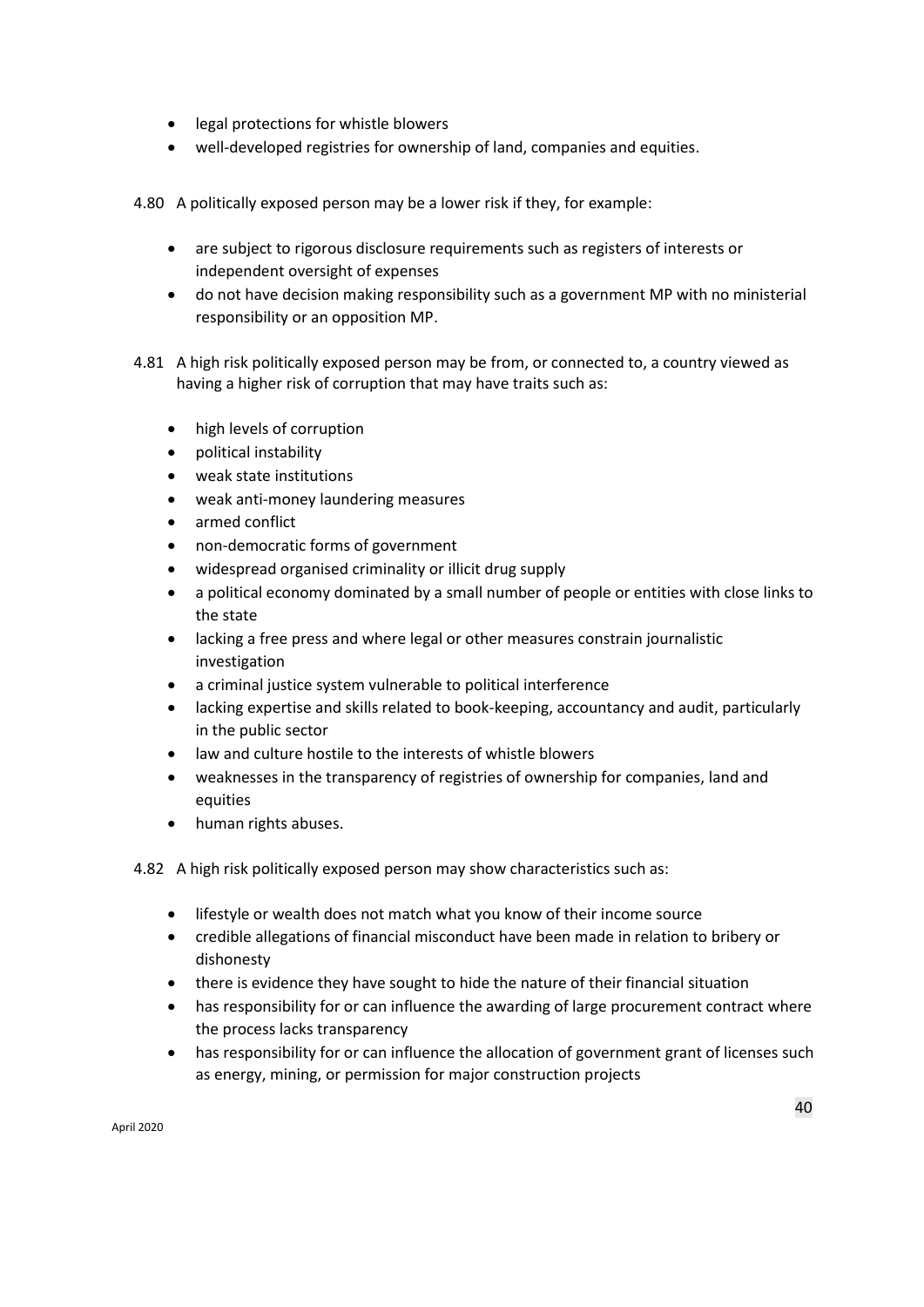- 4.83 A family member or known close associate of a politically exposed person may pose a lower risk if they:
	- are related or associated with a politically exposed person who poses a lower risk
	- are related or associated with a politically exposed person who is no longer in office
	- are under 18 years of age.
- 4.84 The family and known close associates of a politically exposed person may pose a higher risk if they have:
	- wealth derived from the granting of government licences or contracts such as energy, mining, or permission for major construction projects
	- wealth derived from preferential access to the privatisation of former state assets
	- wealth derived from commerce in industry sectors associated with high-barriers to entry or a lack of competition, particularly where these barriers stem from law, regulation, or other government policy
	- wealth or lifestyle inconsistent with known legitimate sources of income or wealth
	- subject to credible allegations of financial misconduct made in relation to bribery or dishonesty
	- an appointment to a public office that appears inconsistent with personal merit.
- 4.85 Where you have assessed a politically exposed person as a higher risk it may be appropriate to consider a wider circle of family members, such as aunts or uncles, as part of your risk assessment.
- 4.86 You must always apply enhanced due diligence to politically exposed persons, their family members and known close associates. However, where your risk assessment indicates a lower risk, the politically exposed person, family members and known close associates may be subject to less scrutiny than those who present a higher risk, for example:
	- supervision of the business relationship is at a less senior management level
	- source of wealth and funds established from information you already have or publicly available information only
	- ongoing monitoring is less intensive such as only when necessary to update due diligence information.
- 4.87 You should identify when a politically exposed person is a beneficial owner of a corporate body and take appropriate measures based on your risk assessment. This does not make the legal entity or other beneficial owners politically exposed persons as well. If the politically exposed person has significant control and can use their own funds through the entity then a higher risk is indicated and enhanced due diligence may be required.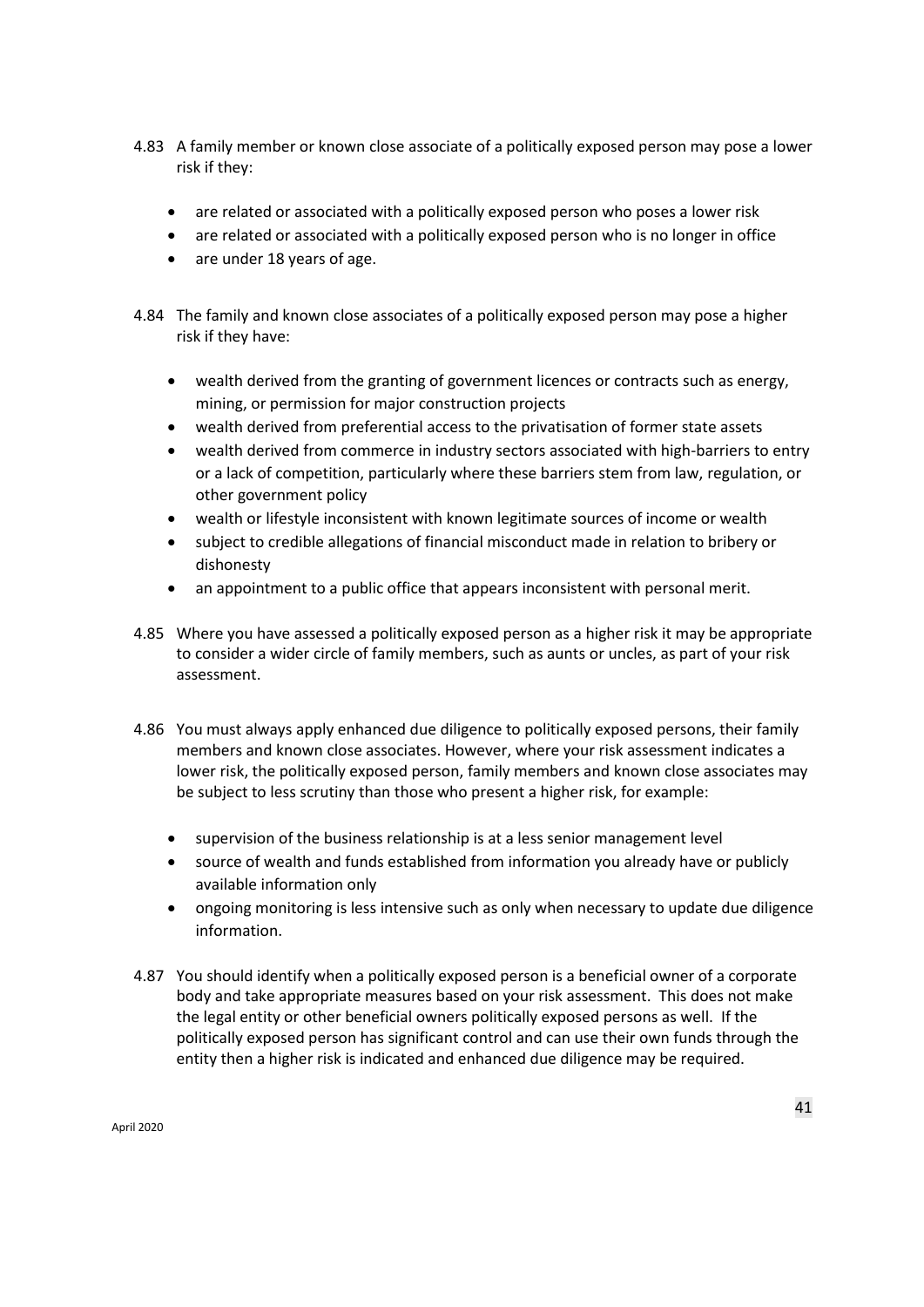## **Customer due diligence on transactions below €15,000**

- 4.88 For transactions below €15,000 (or the sterling equivalent) where there's no ongoing business relationship you must consider the money laundering and terrorist financing risks when deciding if you should do customer due diligence on a particular customer, as explained in Chapter 3.
- 4.89 Money transmission businesses must obtain information on the payer and payee and verify the payer information on electronic transactions of more than €1,000 (or the sterling equivalent) and any cash transaction or anonymous e-money to comply with the Regulation. However, HMRC expects that money transmission businesses should obtain and verify the identity of customers for all money transfers, regardless of value.

## **Linked transactions**

- 4.90 Linked transactions may be a series of transactions by a legitimate customer, or they may be transactions that appear to be independent but are in fact split into two or more transactions to avoid detection. This typically happens when a customer tries to avoid antimoney laundering controls by splitting transactions into several smaller amounts, below the level at which you check ID or enquire about the source of funds. You must have systems to detect linked transactions, and to undertake enhanced due diligence on them, and report any suspicious activity when they're detected.
- 4.91 The value of the transaction here means the gross value of the transaction, not the value of your commissions, fees, or charges.
- 4.92 You must put in place systems to monitor customers' transactions to identify linked transactions. For example, to identify linked transactions you must be able to associate a series of money transfers made by the same customer to a recipient or several recipients over a period of time. Also, you must be able to associate a series of money transfers made by different customers to the same recipient over a period of time.
- 4.93 If you conduct business through branches or agents, your systems should be able to identify linked transactions that are conducted through all your locations.
- 4.94 There is no specific time period over which transactions may be linked, after which enhanced due diligence is not necessary. The period of time depends on the customers, product and destination countries. HMRC recommends that businesses consider checking for linked transactions over a minimum rolling 90-day period. HMRC may check that you have an adequate system in place and are operating it effectively.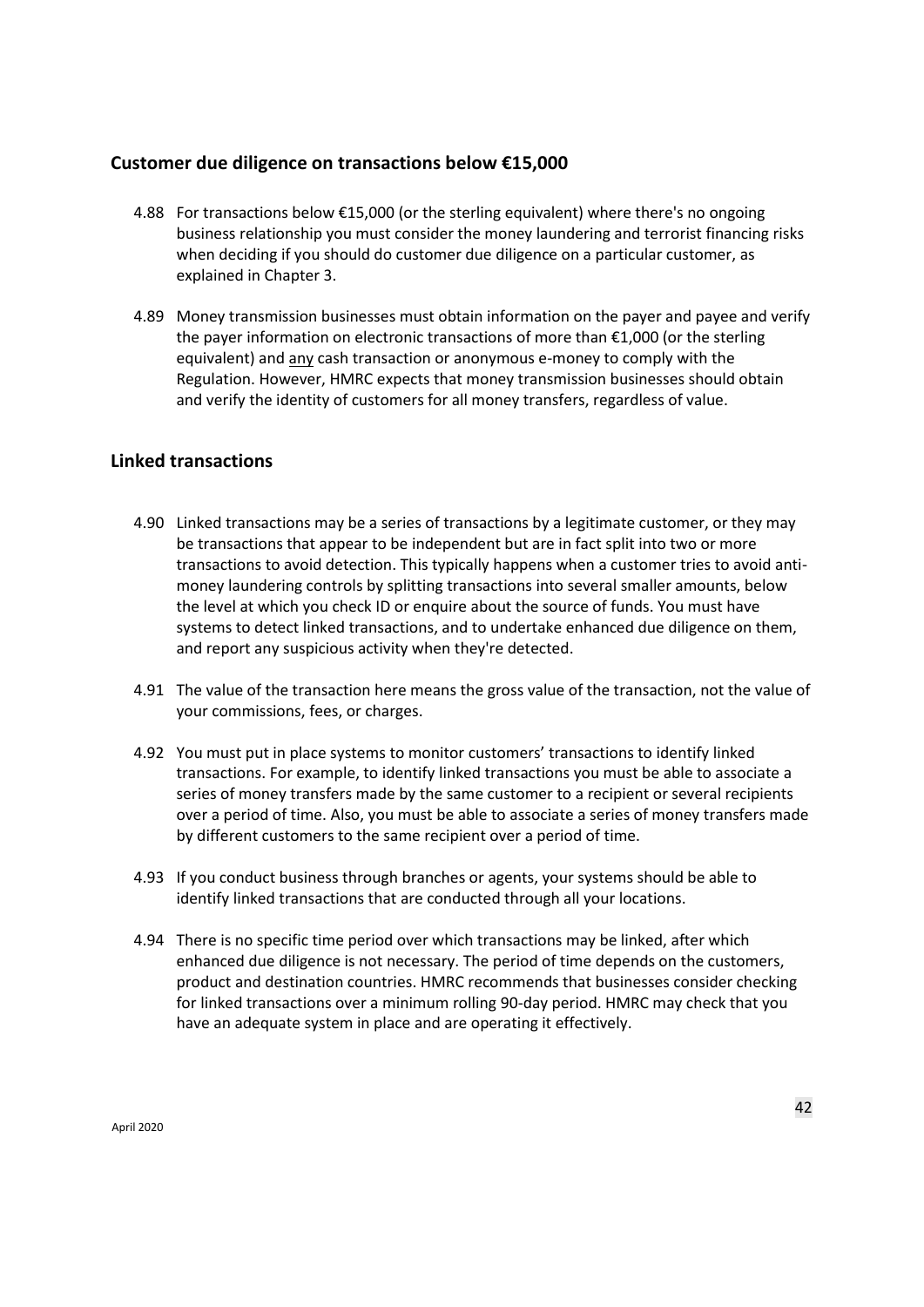# **Identifying individuals**

- 4.95 If your customer is an individual, you must identify them as part of your customer due diligence. You should obtain a private individual's given and family name, date of birth and residential address as a minimum.
- 4.96 Documentation purporting to offer evidence of identity may come from a number of sources. These documents differ in their integrity, reliability and independence. Some are issued after due diligence on an individual's identity has been undertaken; others are issued on request, without any such checks being carried out. There is a broad hierarchy of documents:
	- certain documents issued by government departments and agencies, or by a court; then
	- certain documents issued by other public sector bodies or local authorities; then
	- certain documents issued by regulated firms in the financial services sector; then
	- those issued by other firms' subject to the Regulations, or to equivalent legislation; then
	- those issued by other organisations.
- 4.97 You should verify these using identity evidence that has been issued by a recognised body, for example a Government department, that has robust identity proofing measures, and includes security features that prevent tampering, counterfeiting and forgery with the customer's full name and photo, with a customer's date of birth or residential address such as:
	- a valid passport
	- a valid photo card driving licence (full or provisional)
	- a national identity card
	- a firearms certificate
	- an identity card issued by the Electoral Office for Northern Ireland
- 4.98 When verifying the identity of a customer using the above list of government-issued documents, you must take a copy and keep it in the customer's file. However, it may be appropriate to also record the details of what identity evidence was presented and the information that was on the document, as well as how this evidence was checked and the outcome of the verification process.
- 4.99 Documents issued by official bodies such as Government departments are independent of the customer, even if provided by the customer.
- 4.100 Where the customer doesn't have one of the above documents you should ask for the following: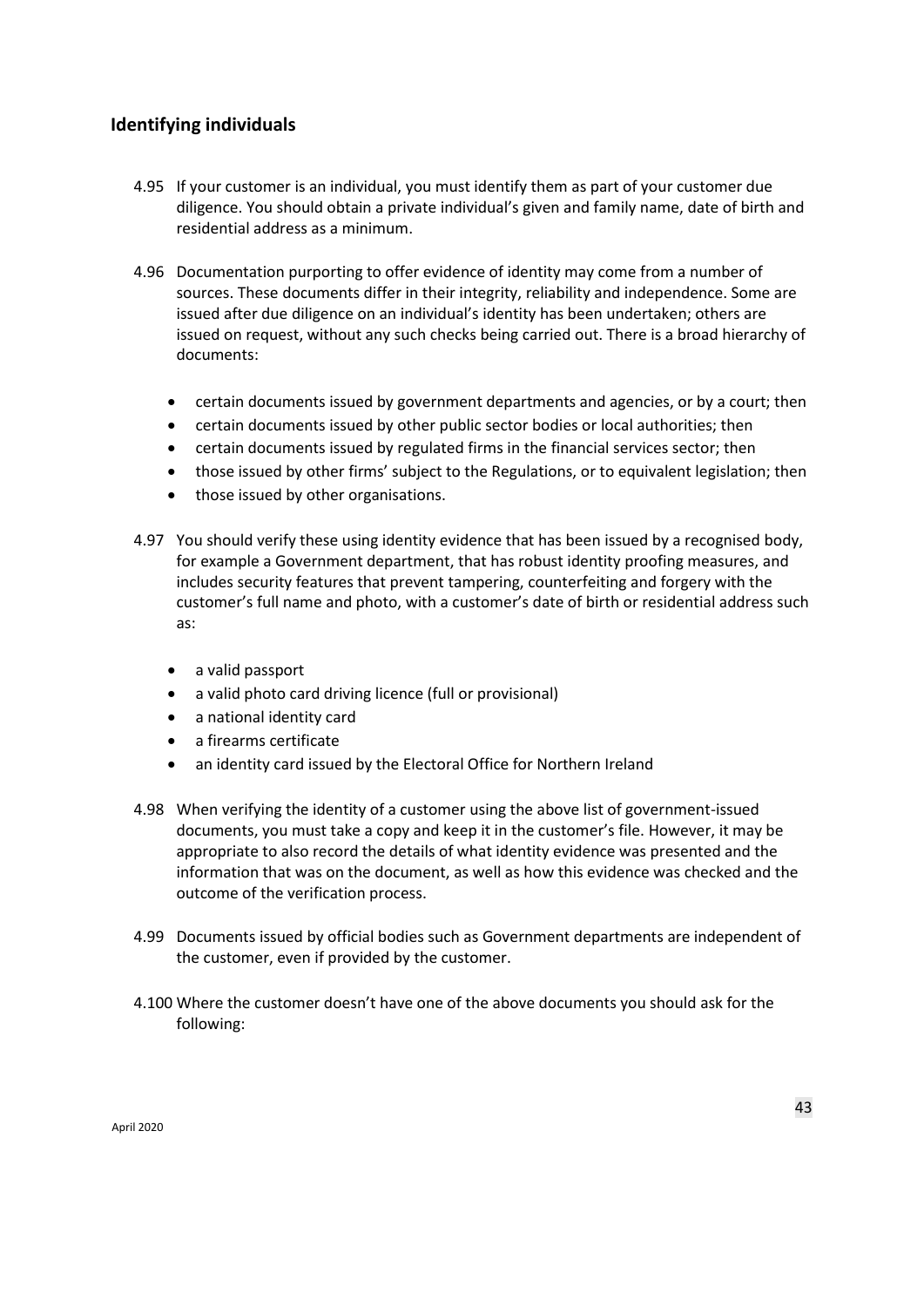- A valid and genuine identity document from a recognised and authoritative source, such as a government issued document (without a photo) which includes the customer's full name and also secondary evidence of the customer's address; for example, an old style driving licence or recent evidence of entitlement to state or local authority funded benefit such as housing benefit, council tax benefit, pension, tax credit
- secondary evidence of the customer's address, that can be verified as true by the company that issued it, commonly by confirmation of a reference number, name and address; for example, a utility bill, bank, building society or credit union statement or a most recent mortgage statement
- 4.101 If you verify the customer's identity by documents, you should see the originals and not accept photocopies, unless [certified.](file://///c/S/CAF1/BT%20MONEY%20LAUNDERING%20REGULATIONS/Policy/Individual%20Duty-Free%20Folders/David%20Hagreen/MSB%20Guidance/If%20you%20verify%20the%20customer’s%20identity%20by%20documents,%20you%20should%20see%20the%20originals%20and%20not%20accept%20photocopies,%20unless%20certified.)
- 4.102 The documents must be from a reliable source not connected to the customer.
- 4.103 You should check the documents to satisfy yourself of the customer's identity. This may include checking:
	- spellings
	- validity
	- photo likeness
	- whether addresses match.
- 4.104 The Nominated Officer, or other responsible person, should be aware of the issues within this and cascade relevant parts to staff as part of their training programme.
- 4.105 If a member of staff has visited an individual at their home address, a record of the visit may corroborate the individual's residential address (instead of the need for a second document). This should be covered in the risk assessment.
- 4.106 Where an agent, representative or any other person acts on behalf of the customer you must ensure that they are authorised to do so, identify them and verify the identity using documents from a reliable and independent source.

### **Persons without standard documents**

4.107 Some persons such as elderly persons or those that cannot manage their own affairs may not be able to produce current standard documents because they have been incapacitated or have not driven or travelled for some time and have allowed licenses and passports to lapse.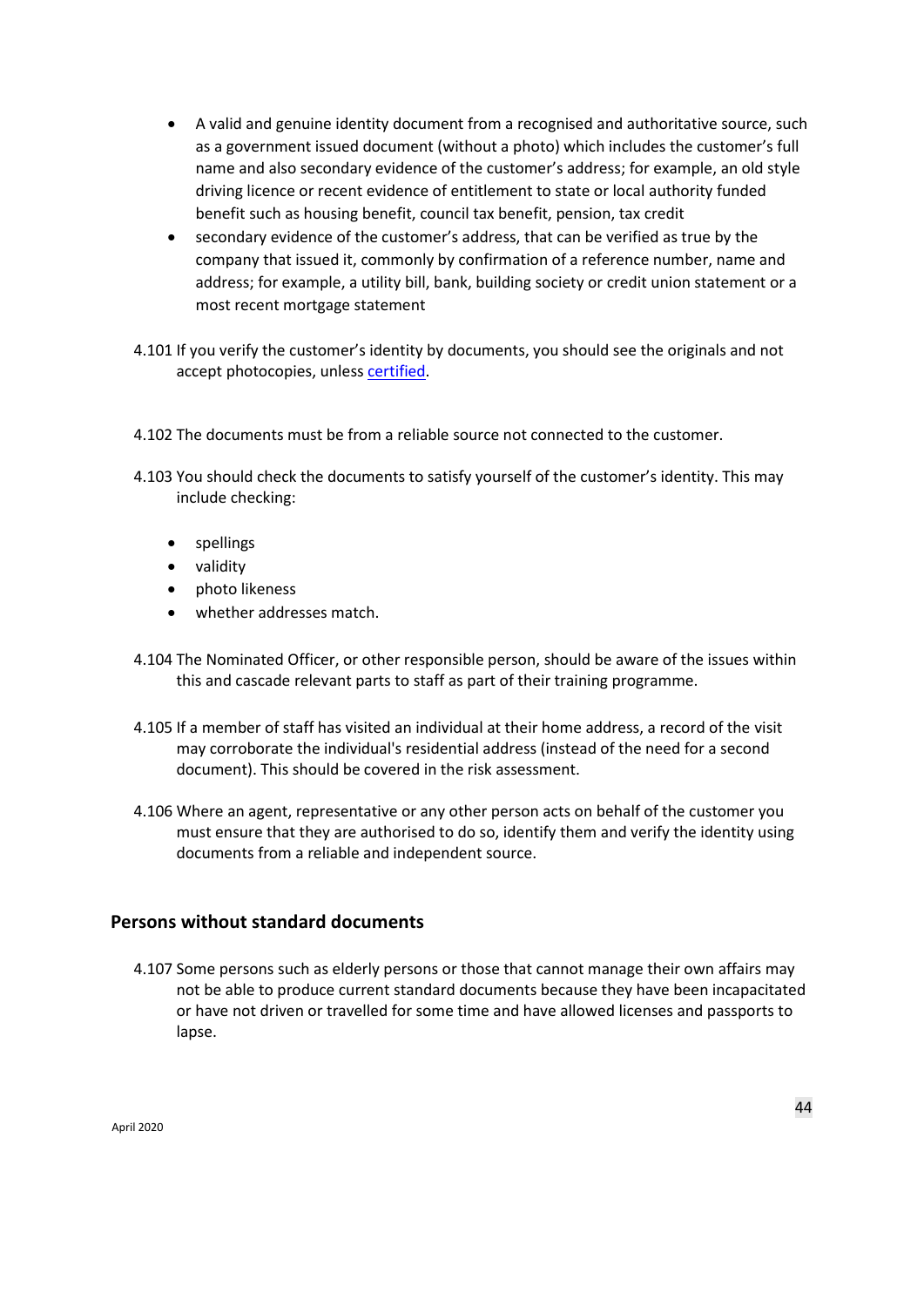- 4.108 Before accepting non-standard documents, you should exhaust the traditional forms of identification first.
- 4.109 The types of documents that you could accept should be from a reliable and independent source that has knowledge of the person, for example documents from:
	- a medical professional
	- a legal professional
	- the head of a care home with relevant professional qualifications
	- a pension provider stating that the person is in receipt of a pension
- 4.110 If non-standard documentation is used to confirm the client's identity, measures should be taken to establish whether the documentation is genuine – for example, the use of documents references or organisation
- 4.111 Th[e](http://www.jmlsg.org.uk/industry-guidance/article/jmlsg-guidance-current) [JMLSG Guidance](http://www.jmlsg.org.uk/industry-guidance/article/jmlsg-guidance-current) [f](http://www.jmlsg.org.uk/industry-guidance/article/jmlsg-guidance-current)or the UK financial sector Part I, at the section "Customers who cannot provide the standard evidence" (from 5.3.108) gives more detail on situations where nonstandard documents may be acceptable.

### **Electronic verification**

4.112 Simply carrying out electronic records checks on limited information, such as the name and address of a person you have not seen, does not mean that you have verified that the person you are dealing with is who they say they are. You must ensure that the checks you use show that you have identified the customer, verified the identity and that they are, in fact, the same person that is using your services (to protect against impersonation). You should therefore verify key confidential facts that only the customer may know to establish who they say they are. For example, testing the person using robust information that is not known to be, or likely to be, in the public domain. Manual identity documents can be checked alongside electronic verification where greater risk is indicated. An electronic records check is not always appropriate. For example, the Council for Mortgage Lenders notes that electronic verification products may not be suitable for fraud prevention purposes.

4.113 If you verify an individual's identity electronically, you must:

- use a package which addresses the risks detailed in your risk assessment and understand how it addresses those risks
- use multiple positive information sources, such as addresses or bill payment details
- use negative sources, such as databases identifying identity fraud and deceased persons
- use data from multiple sources collected over a period of time
- incorporate checks that assess the strength of the information supplied
- ensure that the system is set to fail/refer a customer at a level appropriate to the risk posed by the customer you are carrying out customer due diligence on

April 2020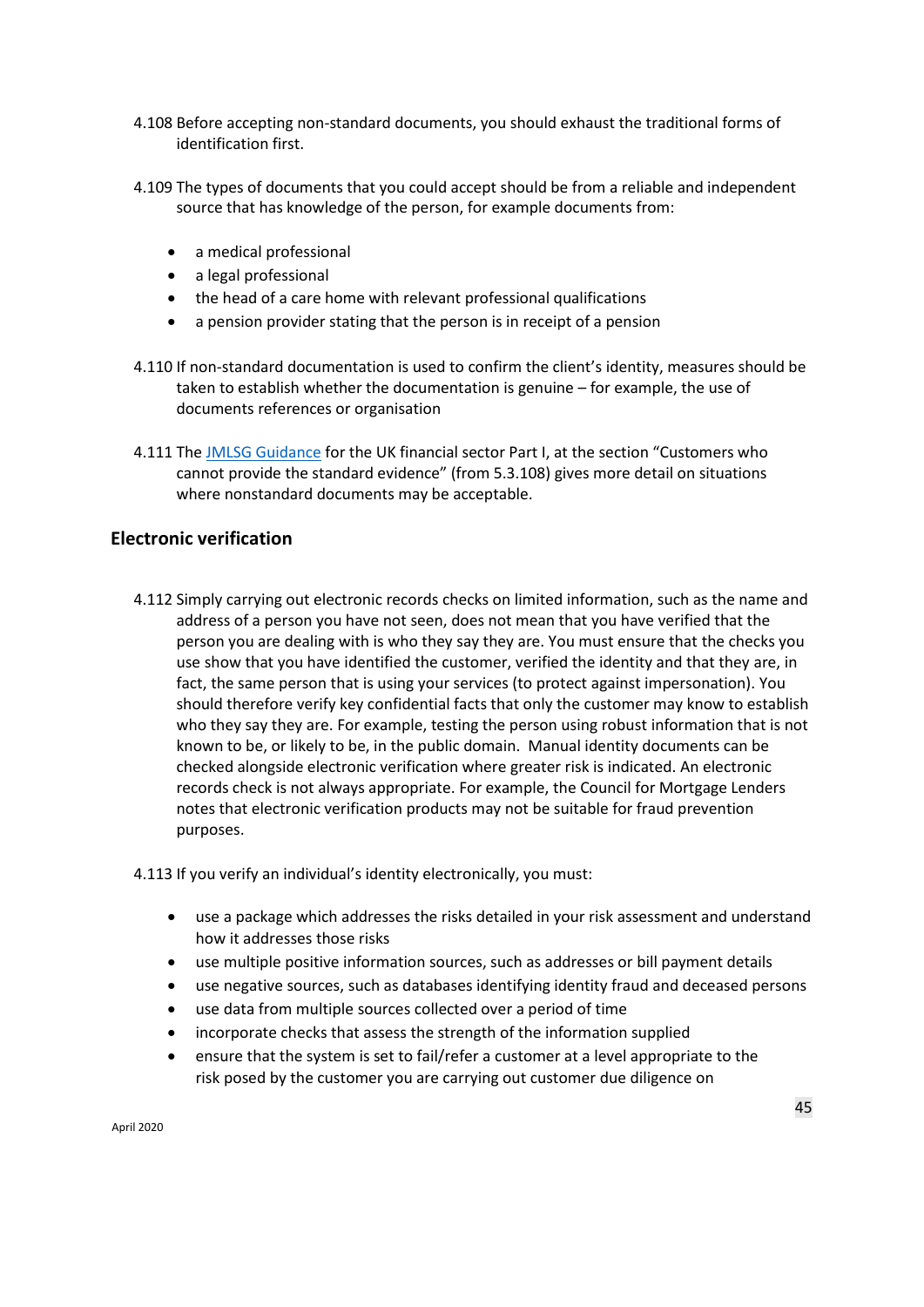- retain, or have access to, sufficient records in order to comply with your record keeping requirements, which must take into account events such as an external provider going out of business.
- 4.114 The extent of the checks should satisfy the level of risk established in your risk assessment. It is not sufficient to maintain, for example, that the electronic outsourcing provider has stated it meets your needs or the requirements of the Regulations, including additional services such as a 'PEP check'.
- 4.115 Care must be taken if you are using remote identification methods to ensure the risks are understood and are sufficiently addressed; for example, simply viewing a photo document over the internet or a "selfie" of a person holding identification documents using Skype, is not an appropriate form of customer due diligence if there are not also reliable measures to identify counterfeits or forgeries. The use of facial recognition software does not address this issue as an individual seeking to bypass the checks will successfully match a face to a photo of the same face on a false document.
- 4.116 If using an electronic/digital identity (eID) provider you should ensure that it is reliable, accurate, independent of the customer, is secure from fraud and misuse, and capable of providing an appropriate level of assurance that the person claiming a particular identity is in fact the person with that identity. You should consider the following criteria in your selection:
	- it is a notified eID scheme under the eIDAS Regulation $[1]$ ;
	- it is provided by means of a trust service covered by the eIDAS Regulation<sup>[2]</sup>;
	- it is accredited, or certified, to offer the identity verification or trust services through a government, industry or trade association process that involves meeting minimum published standards (such as those set out in the government's guidance on identity proofing<sup>[3]</sup>, GOV.UK Verify or the eIDAS regulation);
	- it is registered with the Information Commissioner's Office (or national equivalent for EEA/EU registered organisations) to store personal data
	- the standards it works to, or accreditation, require its information to be kept up to date
	- its compliance with the standards is assessed
	- it uses a range of positive information sources, and links a person, through other sources, to both current and previous circumstances
	- it uses negative information sources, such as databases relating to identity fraud and deceased persons
	- it uses a wide range of alert sources, such as up to date financial sanctions information

 $\overline{\phantom{a}}$ 

<sup>[1]</sup> https://ec.europa.eu/cefdigital/wiki/display/EIDCOMMUNITY/Overview+of+prenotified+and+notified+eID+schemes+under+eIDAS

<sup>[2]</sup> https://webgate.ec.europa.eu/tl-browser/#/

<sup>[3]</sup> https://www.gov.uk/government/publications/identity-proofing-and-verification-of-anindividual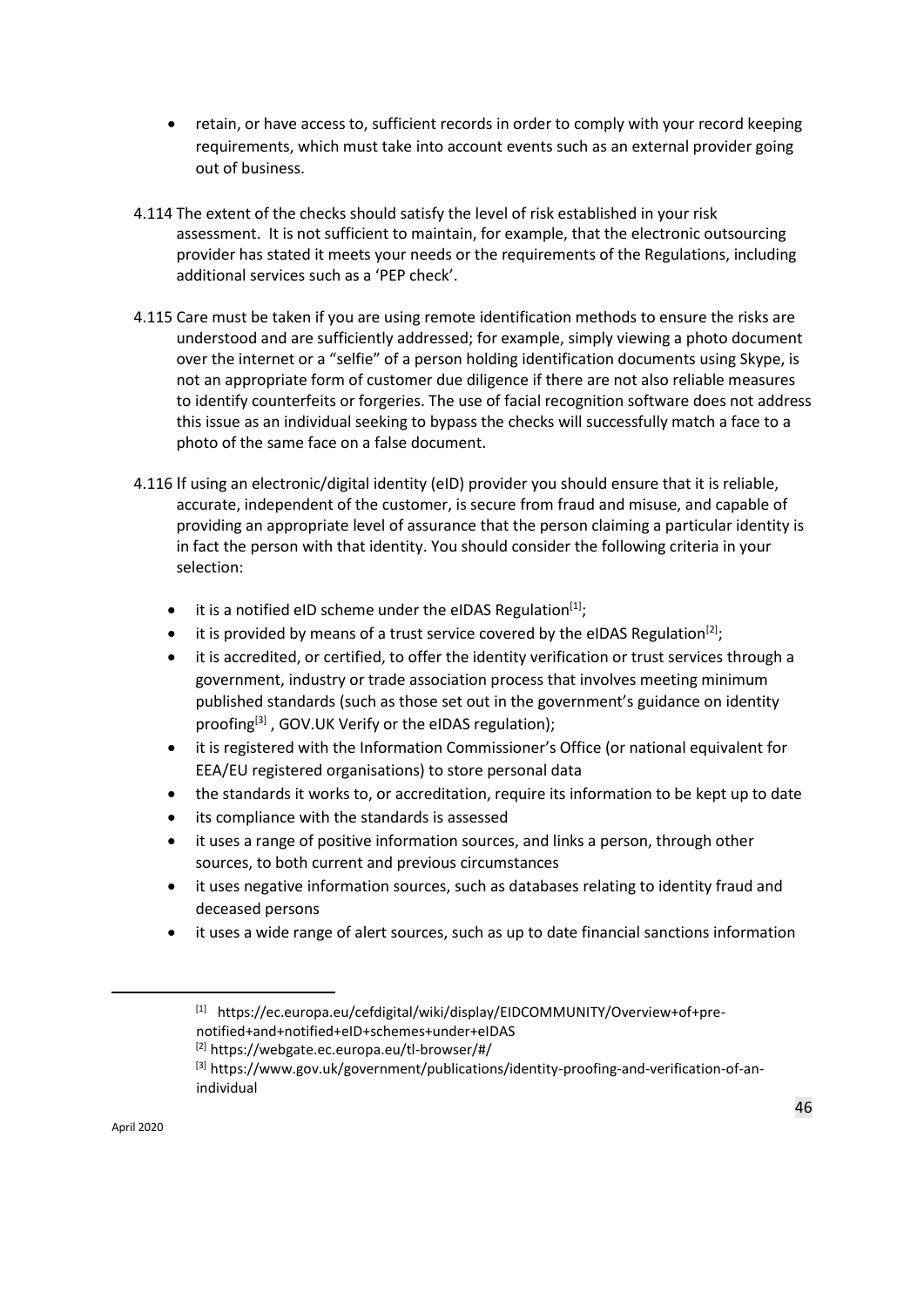- it has transparent processes that enable the firm to know the level of certainty as to the identity
- should be able to keep records of the information used to verify identity and make them available to the relevant authorities as required
- If it is not
	- o An eIDAS eID or trust service
	- o accredited, or certified, to offer eID or trust services through a governmental, industry or trade association process that involves meeting minimum published standards; or
	- $\circ$  regulated, recognised, approved, or accepted by the relevant national authority for the provision of digital identity or trust services; then they should have processes that allows you to capture and store the information they used to verify an identity.
- 4.117 You should ensure that you understand the meaning of the electronic checks results so that you can satisfy yourself that they meet an appropriate level of confirmation for the risk assessed for the person and that you have further information to support and interpret the check. You must ensure that you understand the services they supply, the datasets they use and the scoring system for pass/fail.

## **Individuals not resident in the UK**

- 4.118 You should obtain the same types of identity documents for non-UK residents as for UK residents.
- 4.119 If you have concerns that an identity document might not be genuine, contact the relevant embassy or consulate or use the link to PRADO below.
- 4.120 Public Register of Authentic travel and identity Documents Online: <http://www.consilium.europa.eu/prado/en/prado>[-start-page.html](http://www.consilium.europa.eu/prado/en/prado-start-page.html)
- 4.121 If documents are in a foreign language, you must satisfy yourself that they do in fact provide evidence of the customer's identity. HMRC may require certified translations when inspecting your customer due diligence records.

### **Identifying organisations as customers**

4.122 For customers who are corporate entities, partnerships, trusts, charities, or sole traders, you must obtain and verify identity information that is relevant to that entity. This includes:

- the full name of the company
- company or other registration number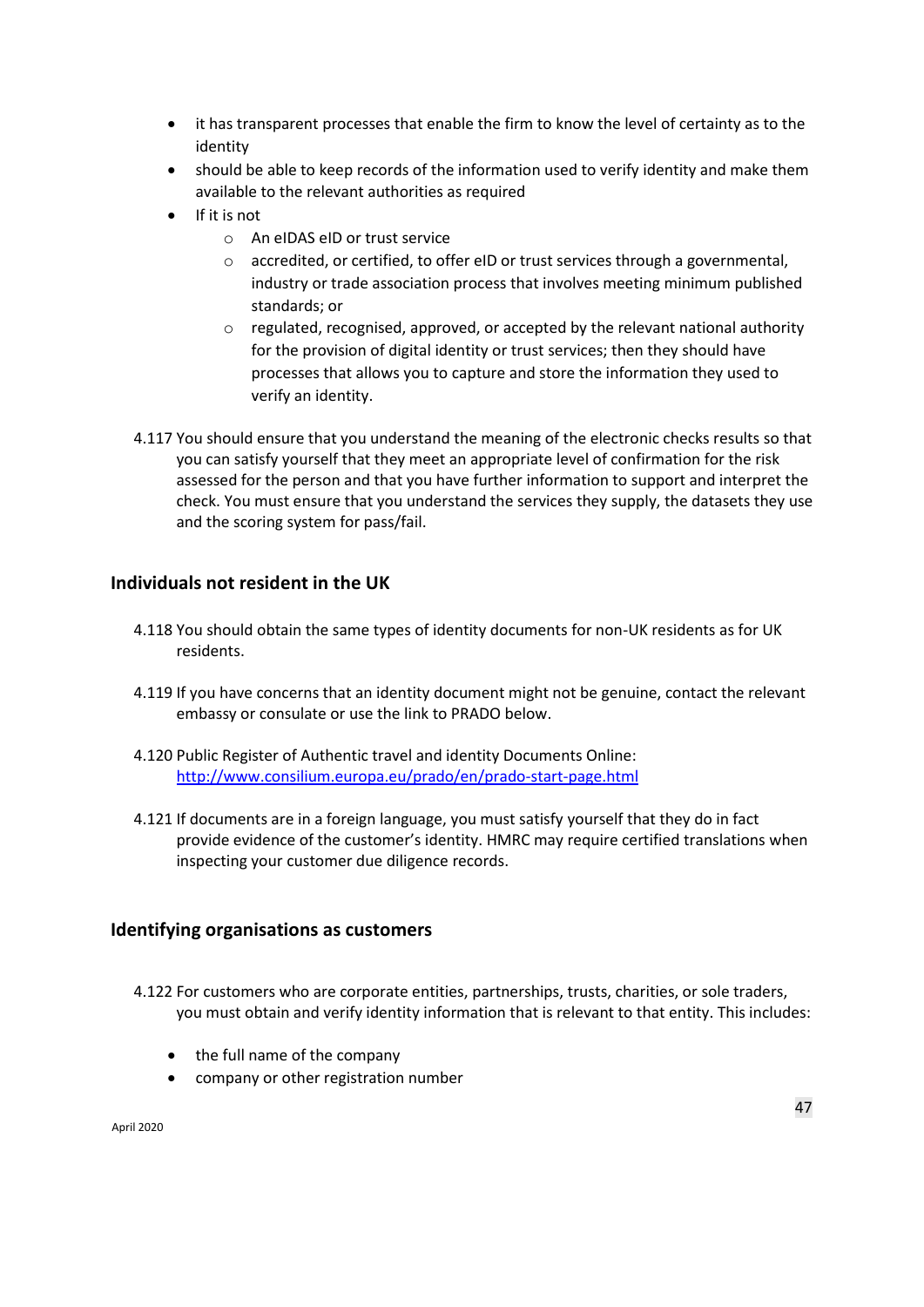- registered address and principal place of business
- ownership and control structure of the entity
- 4.123 Where you find a discrepancy about the beneficial ownership of your customer, you must [report it to Companies House.](https://www.gov.uk/guidance/report-a-discrepancy-about-a-beneficial-owner-on-the-psc-register-by-an-obliged-entity) Furthe[r guidance](https://www.gov.uk/guidance/report-a-discrepancy-about-a-beneficial-owner-on-the-psc-register-by-an-obliged-entity) can be found on the Companies House website.
- 4.124 Where the customer is a trustee acting on behalf of a trust, you must identify and verify the identity of the trustee(s) and assess  $-$  and where appropriate obtain information on  $-$  the purpose and intended nature of the business relationship or occasional transaction. You should also identify and verify the identity of the settlor and identify/verify the identity of other beneficial owners of the trust on a risk-sensitive basis, and in accordance with your assessment of the risk associated with the customer relationship.

4.125 For private or unlisted companies, you must take reasonable steps to obtain and verify:

- country of incorporation and laws it is subject to (from Articles of Association or an equivalent document)
- names of the members of management body, or if none, its equivalent and the name of the senior person responsible for the company
- 4.126 You should establish the names of all directors (or equivalent) and must identify the ultimate beneficial owners (the section on beneficial ownership provides information on who they are). You must look through the ownership structure of any companies or trusts to establish the ultimate beneficial owners. If you exhaust all means of identifying the beneficial owner, you must take all reasonable steps to verify the identity of the senior person. You must keep a written record of all the steps you have taken and who you have identified.
- 4.127 Beneficial owner's identity may be found through, for example:
	- enquiries of or requesting the information from the company
	- searching for Persons of Significant Control (PSC) at the [Companies House register](https://beta.companieshouse.gov.uk/)
	- company website searches
	- public records in the UK and overseas.
- 4.128 You do not satisfy your obligation to verify the identity of beneficial owners by relying only on information contained in a PSC register.
- 4.129 You must verify the identity through reliable, independent sources that are relevant to that type of entity. For example: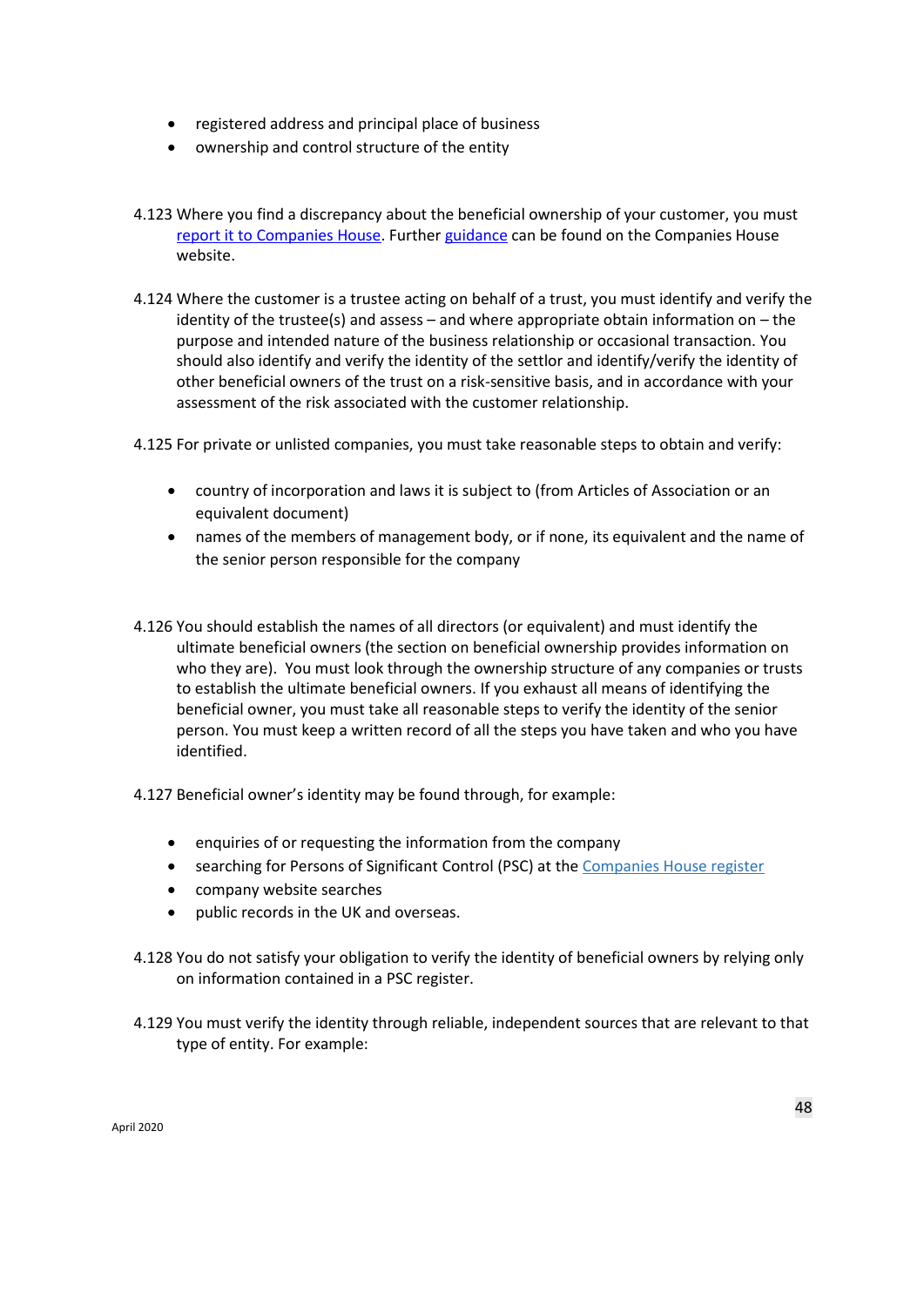- searching a relevant company registry
- obtaining a copy of the company's certificate of incorporation.
- 4.130 Where an individual claims to act on behalf of a customer, you must also obtain evidence that the individual has the authority to act for them, identify the individual and verify their identity. Evidence that the individual has the authority to act may be through a call to the customer with a confirmation email by return, legal documents, Companies House information showing a connection or third-party confirmation.

## **Obligation of customers to provide information**

- 4.131 Corporate bodies in the UK, who are not listed on a regulated market, have obligations to keep a register of people with significant control (a PSC register) and must provide this information when requested. When a corporate person enters into a transaction with a money service business you can request that they provide you with the following information:
	- name, registered number, registered office, and principal place of business
	- names of the board of directors or equivalent body
	- names of the senior person responsible for its operations
	- the law to which it is subject
	- its legal and beneficial owners
	- its memorandum of association or similar documents.
- 4.132 Guidance on the requirements to maintain PSC registers is available at: [https://www.gov.uk/government/publications/guidance-to-the-people-with](https://www.gov.uk/government/publications/guidance-to-the-people-with-significant-control-requirements-for-companies-and-limited-liability-partnerships)[significantcontrol-requirements-for-companies-and-limited-liability-partnerships](https://www.gov.uk/government/publications/guidance-to-the-people-with-significant-control-requirements-for-companies-and-limited-liability-partnerships)
- 4.133 This information will assist in identifying beneficial owners, but it will not provide you with all the information you need to verify their identity; for example, the address or date of birth of the individual.
- 4.134 Trustees have similar obligations to tell you that they are acting as a trustee, to identify all the beneficial owners of the trust and any other person that may benefit.
- 4.135 The customer must notify you of any changes to the information supplied.

### **Beneficial owners**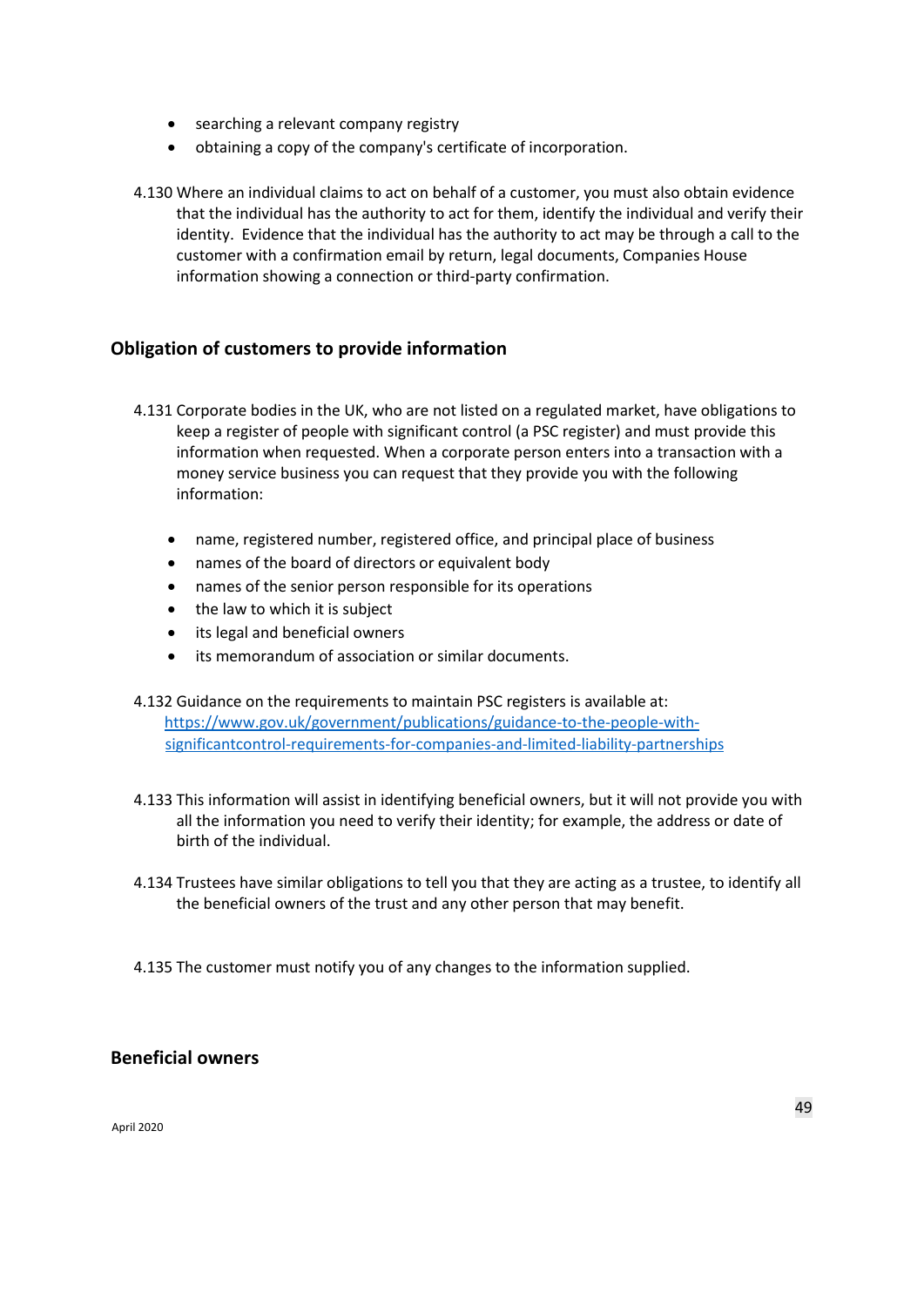- 4.136 You must identify the existence of any beneficial owners (the section on customer due diligence gives information on who is a beneficial owner). You must take reasonable measures to verify the beneficial owner's identity so that you are satisfied that you know who the beneficial owner is. If it is a legal person, you must take reasonable measures to understand the ownership structure and look through company structures until you reach individuals who are the ultimate beneficial owners.
- 4.137 You will not have satisfied your obligation to identify, verify and understand the structure of a beneficial ownership if you rely solely on the information contained in the Register of People with Significant Control.
- 4.138 Where a customer is incorporated and in exceptional circumstances, where you have made unsuccessful attempts, and have exhausted all ways, to identify the beneficial owner of a corporate body you may treat the most senior person managing the customer as the beneficial owner. You must keep records of all the steps you have taken to identify the beneficial owner and why they have been unsuccessful and consider whether they should be treated as a higher risk.

# **Reliance on third parties**

- 4.139 You can rely on the following persons to apply customer due diligence for you before entering into a business relationship with a customer:
	- another UK business subject to the Regulations
	- a business in the European Economic Area (EEA) subject to the 4th Money Laundering Directive
	- a branch or subsidiary established in a high risk third country who fully complies with an EEA parent's procedures and policies
	- a business in a third country who is subject to equivalent measures.

4.140 You may not rely on a business established in a country that has been identified by the [EU](https://ec.europa.eu/transparency/regdoc/?n=10&adv=0&coteId=3&year=2016&number=4180&dateFrom=&dateTo=&serviceId=&documentType=&title=&titleLanguage=&titleSearch=EXACT&sortBy=NUMBER&sortOrder=DESC&CFID=36674&CFTOKEN=4687450f3d08bcb1-4B9BFE51-98F4-ACC7-FB8D04EE1030594E&version=ALL&fuseaction=list)[,](http://www.fatf-gafi.org/publications/high-riskandnon-cooperativejurisdictions/?hf=10&b=0&s=desc(fatf_releasedate)) [FATF](http://www.fatf-gafi.org/publications/high-riskandnon-cooperativejurisdictions/?hf=10&b=0&s=desc(fatf_releasedate)) or **HMT** as a high risk third country.

4.141 You must enter into an arrangement with the third party to allow you to:

- obtain immediately copies of the customer due diligence information from the third party
- ensure the third party retains copies of the due diligence information for five years from the date on which the transaction occurs or the business relationship with the customer ends.
- 4.142 If you rely on a third party, you will remain responsible for any failure to apply due diligence measures appropriately. This is particularly important when relying on a person

April 2020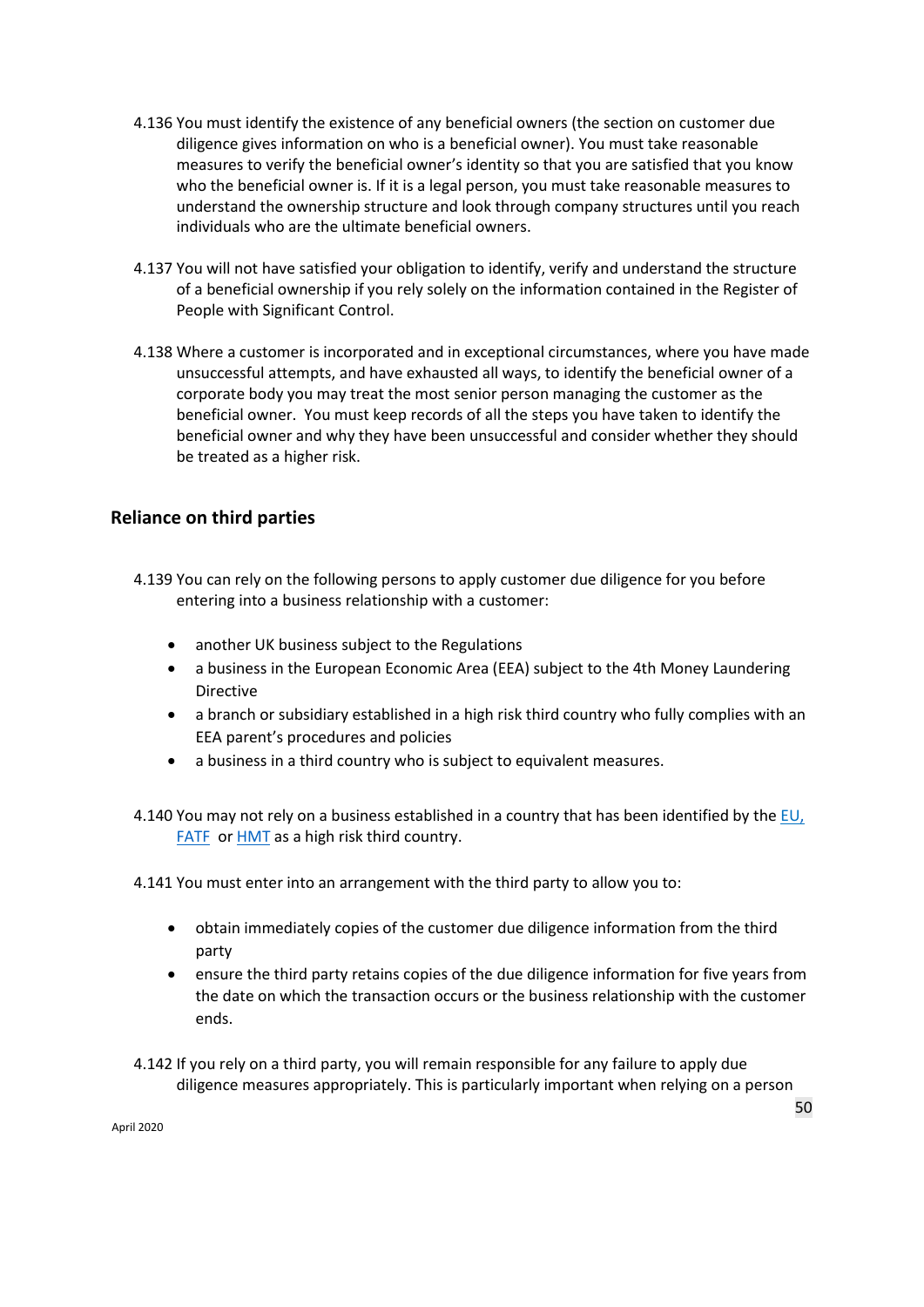outside the UK. It may not always be appropriate to rely on another person to undertake your customer due diligence checks and you should consider reliance as a risk in itself.

- 4.143 When you rely on a third party to undertake due diligence checks, you will still need to do your own risk assessment of the customer and the transaction and you must still carry on monitoring the business relationship.
- 4.144 Reliance does not include accepting information from others to verify a person's identity for your own customer due diligence obligations, nor electronic verification, which constitutes outsourcing a service. Within outsourcing arrangements, you still remain responsible for any failure to apply due diligence measures appropriately.
- 4.145 You must not rely on simplified due diligence carried out by a third party or any other exceptional form of verification, such as where the source of funds has been used as evidence of identity.
- 4.146 See also the section on undertaking business with [another money service business](#page-81-0) that is not your agent.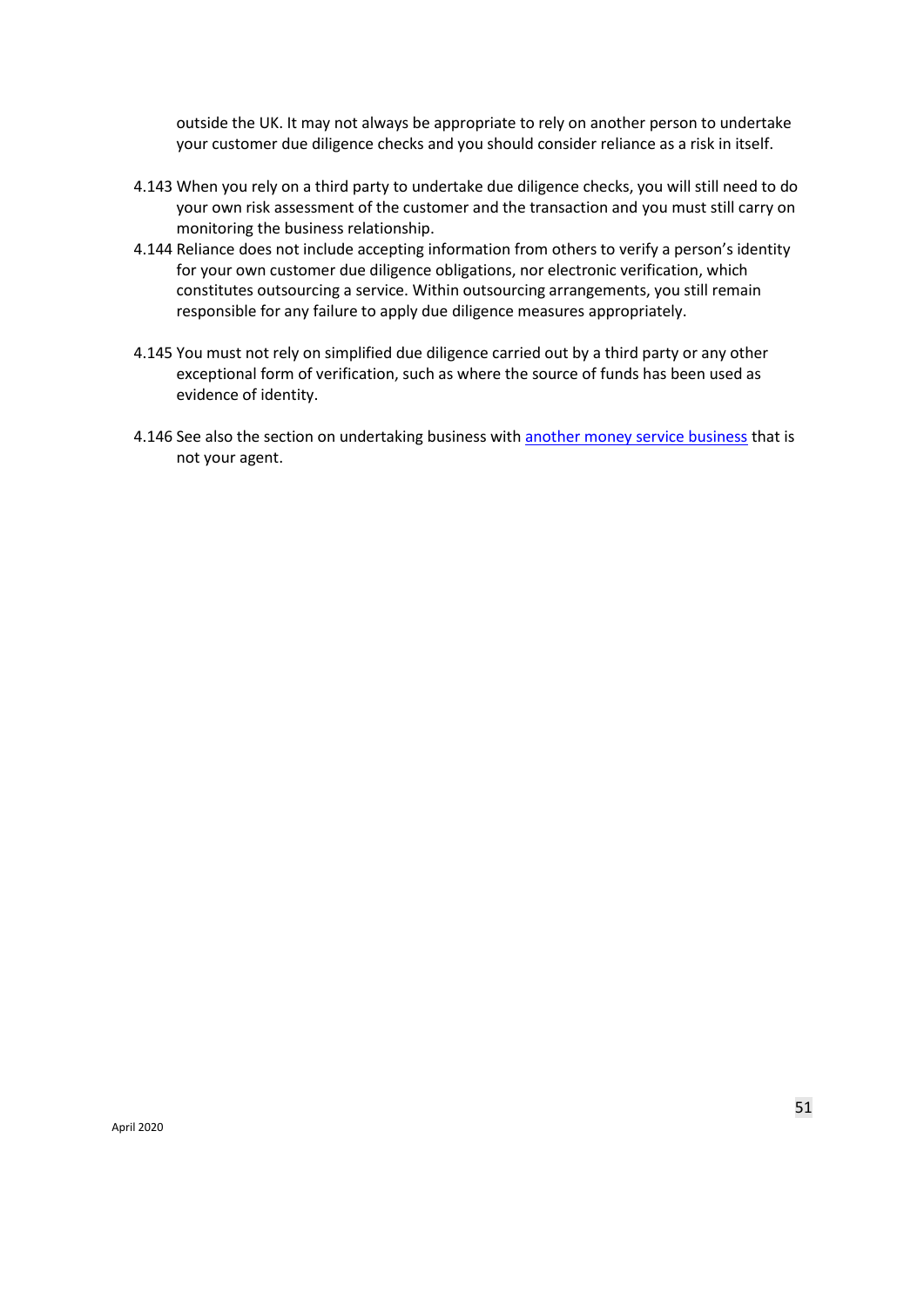# **5. Money transmitters - additional obligations**

- 5.1 Money transmission businesses must comply with Regulation (EU) 2015/847 on complete information on the payer and payee accompanying transfers of funds. This EU legislation has direct effect in the UK and it lays out the information that must be sent with a transfer of funds. The rules apply to all transfers of funds in any currency that you send or receive.
- 5.2 Th[e European Supervisory Authorities ha](https://esas-joint-committee.europa.eu/Publications/Guidelines/Joint%20Guidelines%20to%20prevent%20terrorist%20financing%20and%20money%20laundering%20in%20electronic%20fund%20transfers%20(JC-GL-2017-16).pdf)ve produced guidance to assist money transmitters on the measures payment service providers should take to detect missing or incomplete information on the payer or the payee, and the procedures they should put in place to manage a transfer of funds lacking the required information.
- 5.3 This section does not apply to bill payment service providers and telecommunication, digital and IT payment service providers.
- 5.4 Complete information refers to information obtained on the payee and payer for the purpose of a relevant transaction on the basis of documents, data or information obtained from a reliable and independent source. Full details can be found i[n Information](https://www.ukfinance.org.uk/system/files/UK-Finance-How-To-Guide-for-the-Funds-Transfer-Regulation-Aug-2018-002.pdf)  [accompanying transfer of funds.](https://www.ukfinance.org.uk/system/files/UK-Finance-How-To-Guide-for-the-Funds-Transfer-Regulation-Aug-2018-002.pdf)
- 5.5 You must not carry out a transaction if you cannot provide the information and verify it.
- 5.6 The money transmitter for the "payer" must:
	- send the information on the payer and payee to the payment service provider for the payee

#### 5.7 **For transfers outside the EU:**

- obtain complete information (as detailed in section 5.7) on the payer and payee for all customers wanting to transmit money; and
- verify the complete information on the payer on the basis of documents data or information from a reliable independent source
- 5.8 **For transfers inside the EU**, where all payment service providers are established in the EU:
	- Obtain payment account numbers of payer and payee or unique transaction reference number.
	- On request from payment service provider of the payee, must also provide (within 3 days):
		- o For transactions (including several linked transactions) over €1,000 complete information as set out in section 5.7
		- $\circ$  For transactions under  $\epsilon$ 1,000 payer and payee names, in addition to the payment account numbers or unique transaction ID.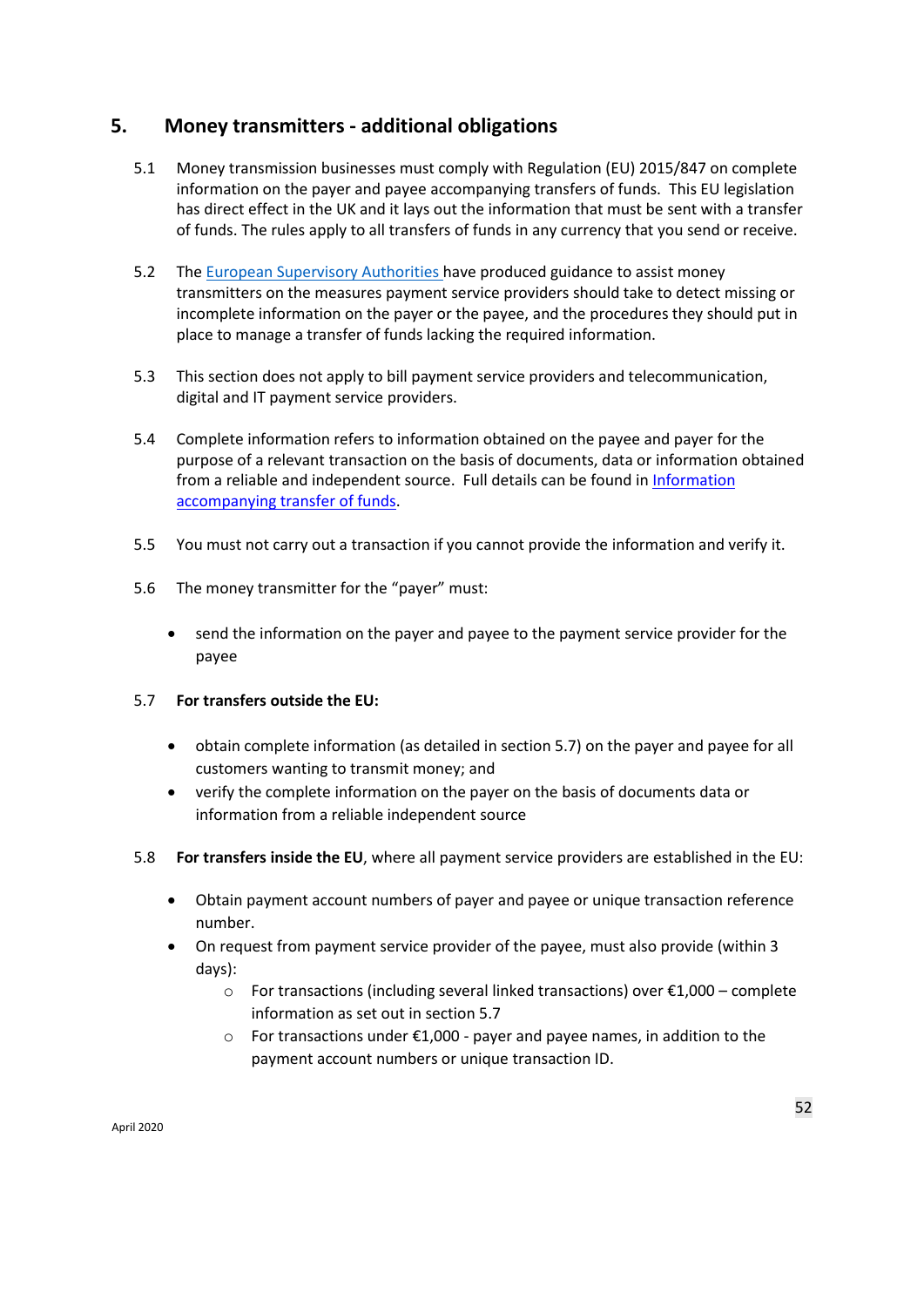- verify the information on the payer on the basis of documents data or information from a reliable independent source where the transaction is:
	- o over €1,000
	- $\circ$   $\epsilon$ 1,000 or less and the funds were received in cash or anonymous e money or money laundering or terrorist financing is suspected
- 5.9 The money transmitter for the "payee" must:
	- verify the information on the payee, before crediting the payees account, or making the funds available to the payee, on the basis of documents, data or information from a reliable independent source where the transaction is over €1,000
	- verify the information on the payee, before crediting the payees account, or making the funds available to the payee, where the transaction is €1,000 or less if the pay-out is in cash or anonymous electronic money or money laundering or terrorist financing is suspected
	- have effective procedures to detect missing or incomplete information on the payer and payee and implement a risk-based approach, taking account of the risk in each case, in deciding whether a transaction will be accepted, suspended, or rejected
	- ask for the information on the payer and payee, or reject the transaction, where it is missing or incomplete on a risk sensitive basis, before crediting the amount to the payee
	- consider warning or ending a business relationship with a payment service provider where they repeatedly fail to provide the information required and report the failure and steps taken to HMRC
	- where missing or incomplete information is suspicious consider making a suspicious activity report
- 5.10 An intermediary money transmitter, who acts between a payer and payee money transmitter, must:
	- ensure the payer and payee information accompanies the transfer
	- have effective procedures to detect missing or incomplete information on the payer and payee and implement a risk-based approach, taking account of the risk in each case, in deciding whether a transaction will be accepted, suspended or rejected
	- ask for the information on the payer and payee, or reject the transaction, where it is missing or incomplete on a risk sensitive basis, before crediting the amount to the payee
	- consider warning or ending a business relationship with a payment service provider where they repeatedly fail to provide the information required and report the failure and steps taken to HMRC
	- where missing or incomplete information is suspicious consider making a suspicious activity report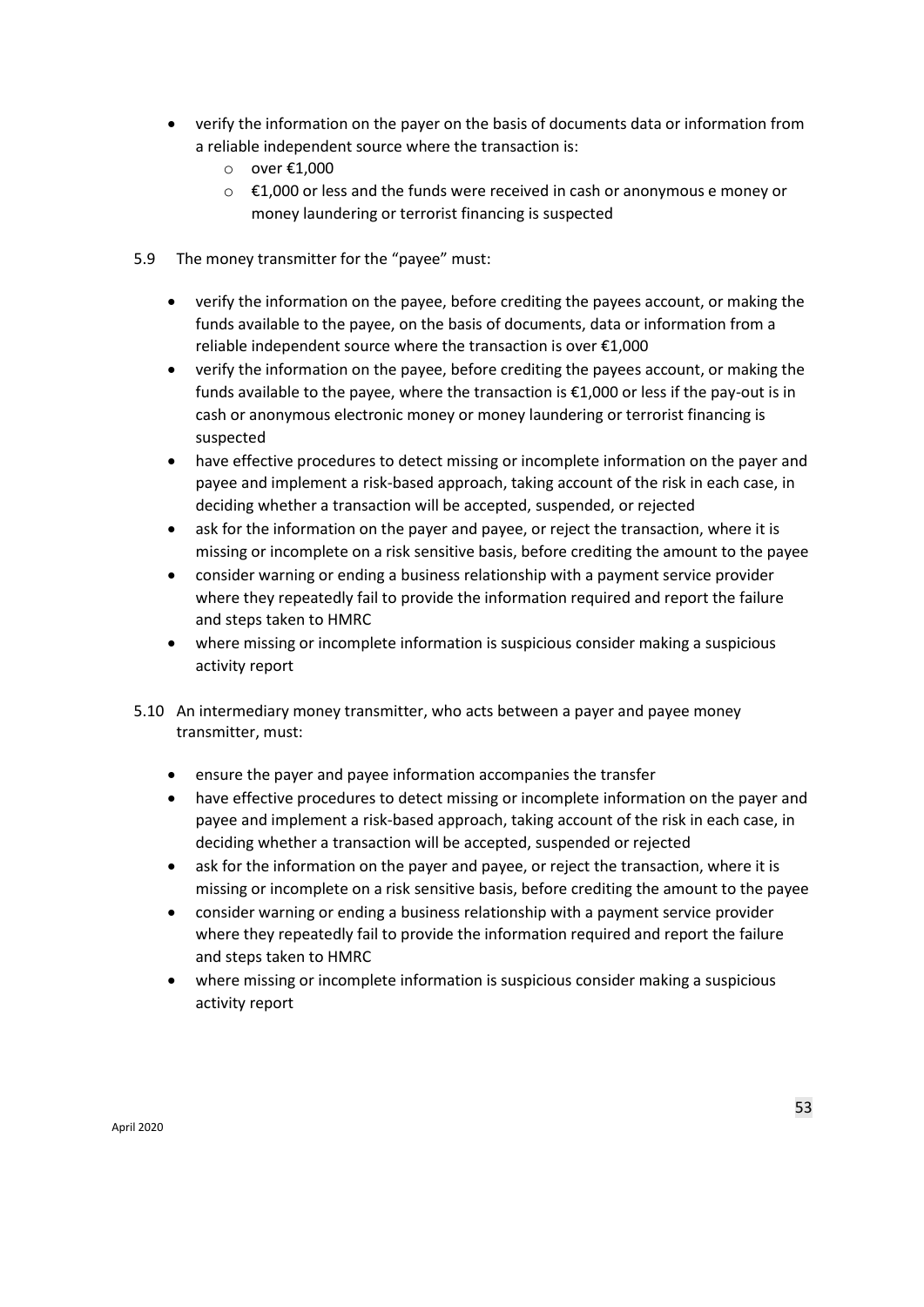# **Information accompanying transfer of funds**

- 5.11 The complete information on the payer must consist of:
	- the payer's name
	- the payer's full postal address including post code
	- payer's account number or where the payer doesn't have an account number a unique identifier that allows tracing of the transaction back to the payer
- 5.12 The complete information on the payee must consist of:
	- the payee name
	- the payee's account number or where the payee doesn't have an account number a unique identifier that allows tracing of the transaction to the payee
- 5.13 As an alternative to the payer's address one of the following may be substituted:
	- the payer's date and place of birth
	- the payer's customer identification number
	- the payer's national identity number (for example a passport number)
- 5.14 The customer's identification number is a number that the service provider allocates to the payer. It must be capable of providing a link to the transaction and to any verification made.
- 5.15 These are minimum requirements, a money transmitter may decide to provide complete information, where reduced information is permitted, to limit the requests for complete information from a payee money transmitter.
- 5.16 Information on the payer and the payee must be retained for a period of five years. This may be extended for a further five years where a criminal investigation or legal proceedings are carried out.
- 5.17 Where a transaction is greater than €1,000 or money laundering or terrorist financing is suspected then **customer due diligence** must be carried out and copies of the records used to identify and verify the customer must be retained.

## **Exclusions**

- 5.18 The rules do not apply to transfer of funds:
	- that involve the payer withdrawing cash from the payer's own payment account
	- that transfer funds to a public authority to pay taxes, fines or other levies within a Member State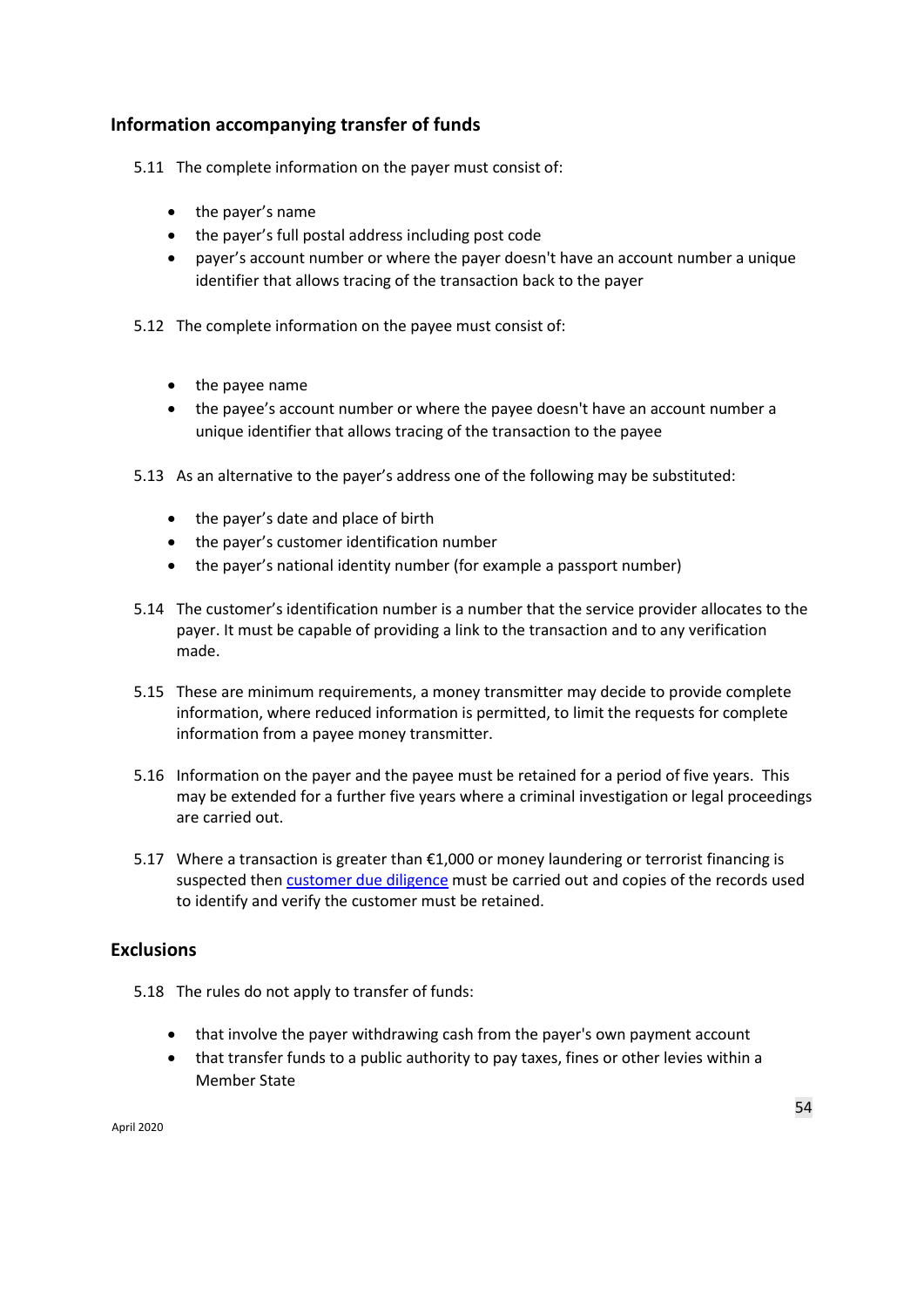- where both the payer and the payee are payment service providers acting on their own behalf
- that are carried out through cheque images exchanges, including truncated cheques.
- Using payment cards, electronic money instruments, mobile phones or other digital or information technology (IT) prepaid or post-paid devices with similar characteristics, where they are used exclusively for the purchase of goods or services and the number of the card (16 digit PAN number), instrument or device accompanies all transfers
- 5.19 However, the use of a payment card, an electronic money instrument, a mobile phone, or any other digital or IT prepaid or post-paid device with similar characteristics in order to effect a person-to-person transfer of funds, falls within the scope of this Regulation.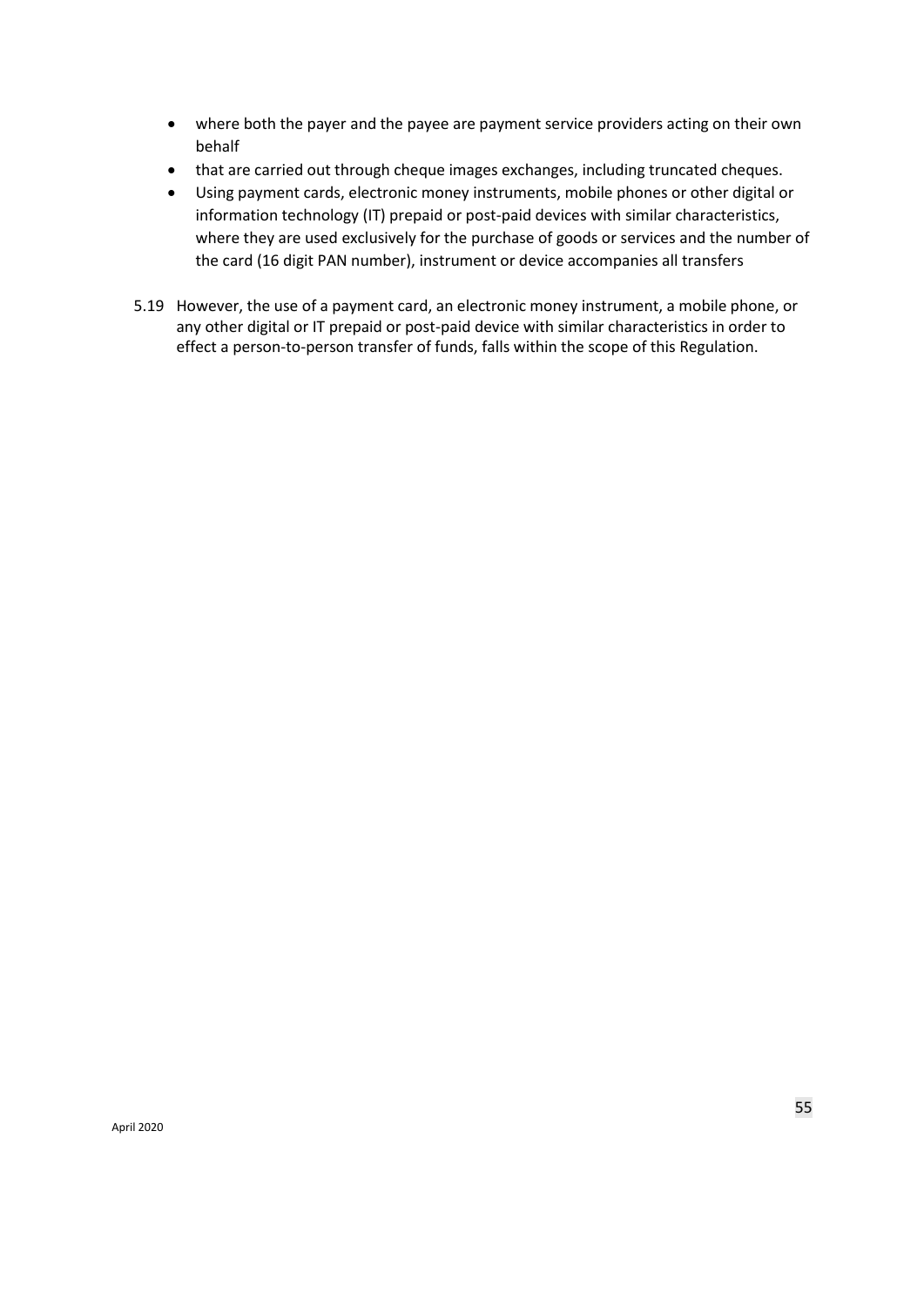# **6. Reporting suspicious activity**

#### **Minimum requirements**

- Staff, including the staff of your agents must raise an internal report where they know or suspect, or where there are reasonable grounds for having knowledge or suspicion, that another person is engaged in money laundering, or that a terrorist finance offence may be committed.
- The business's nominated officer, or their appointed alternative, must consider all internal reports. The nominated officer must make a report to the National Crime Agency (NCA) as soon as it is practical to do so, even if no transaction takes place, if they consider that there is knowledge, suspicion or reasonable grounds for knowledge or suspicion that another person is engaged in money laundering, or financing terrorism.
- The business must consider whether it needs to seek a defence to a money laundering or terrorist financing offence (consent) from the NCA before proceeding with a suspicious transaction or entering into arrangements.
- It is a criminal offence for anyone, following a disclosure to a nominated officer or to the NCA, to do or say anything that might either 'tip off' another person that a disclosure has been made or prejudice an investigation.

#### **Actions required:**

- enquiries made in respect of internal reports must be recorded
- the reasons why a report was, or was not, submitted should be recorded
- keep a record of any communications to or from the NCA about a suspicious transaction report

# **Suspicious activity reports ("SARs")**

- 6.1 This is the name given to a report sent to the NCA under the Proceeds of Crime Act or the Terrorism Act. The report identifies individuals who you, an employee, an agent, or their employee suspect may be involved in laundering money or financing terrorism. The term suspicion is meant to be applied in its everyday, normal sense. But if you are still not sure of the meaning of suspicious, then the courts have said that 'it is a possibility that is more than fanciful'.
- 6.2 The suspicion is that the funds or property involved in the transaction is the proceeds of any crime or linked to terrorist activity. You do not have to know what sort of crime may have been committed, but one or more warning signs of money laundering, which cannot be explained by the customer, will be relevant.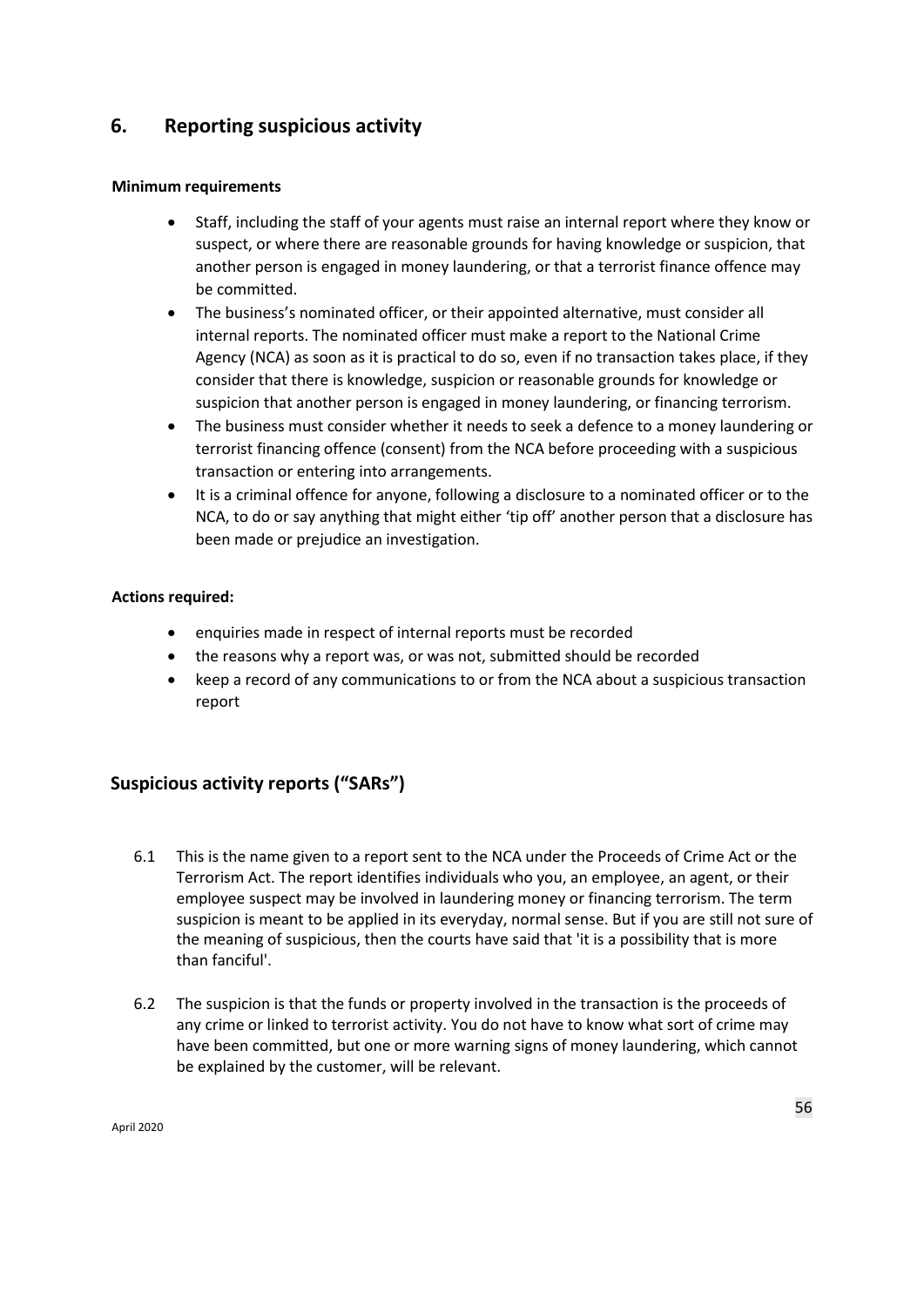- 6.3 As a money service business in the regulated sector, you are also required to make a Suspicious Activity Report (SAR) as soon as possible after you know or suspect that money laundering or terrorist financing is happening. This means that the facts you have about the persons involved and the transaction would cause a reasonable person in your position to have a suspicion. There is guidance about submitting a SAR within the regulated sector in the [How to report](http://www.nationalcrimeagency.gov.uk/about-us/what-we-do/economic-crime/ukfiu/how-to-report-sars) [SARs](http://www.nationalcrimeagency.gov.uk/about-us/what-we-do/economic-crime/ukfiu/how-to-report-sars) section of the NCA website. The NCA documen[t](http://www.nationalcrimeagency.gov.uk/publications/732-guidance-on-submitting-better-quality-sars/file) ["Guidance on](http://www.nationalcrimeagency.gov.uk/publications/732-guidance-on-submitting-better-quality-sars/file)  [Submitting Better Quality](http://www.nationalcrimeagency.gov.uk/publications/732-guidance-on-submitting-better-quality-sars/file) [SARs"](http://www.nationalcrimeagency.gov.uk/publications/732-guidance-on-submitting-better-quality-sars/file) takes you through the information you should provide and the SAR glossary codes you should use.
- 6.4 You can submit a suspicious activity report to the NCA by registering with the NCA online. Th[e NCA](https://www.ukciu.gov.uk/(qp1iioqkrgu3qgz3v2wqwu45)/saronline.aspx) [p](https://www.ukciu.gov.uk/(qp1iioqkrgu3qgz3v2wqwu45)/saronline.aspx)rovide [information and registration details](https://www.ukciu.gov.uk/(kea0xyv1ddzwgm55eawgs155)/saronline.aspx) [o](https://www.ukciu.gov.uk/(kea0xyv1ddzwgm55eawgs155)/saronline.aspx)nline and the NCA prefers this method. The system doesn't retain a file copy for your use, so you may wish to keep a copy of your report but this must be securely kept. This system lets you:
	- register your business and contact persons
	- receive a welcome pack with advice and contact details
	- submit a report at any time of day
	- receive email confirmation of each report.
- 6.5 The NCA also issues report forms for you to fill in manually but you will not receive an acknowledgement of a report sent this way. For help in submitting a report or with online reporting to the NCA contact the UK Financial Intelligence Unit (UK FIU) helpdesk:
	- Queries regarding SAR Online/general enquiries:
		- $\circ$  Option 1 Telephone 0207 238 8282
		- o Option 2 email [ukfiusars@nca.gov.uk](mailto:ukfiusars@nca.gov.uk)
	- Defence Against Money Laundering (DAML) Enquiries. All contact with the UKFIU DAML team is via email: [DAML@nca.gov.uk](mailto:DAML@nca.gov.uk)
- 6.6 Submitting a request for a defence to the NCA, whether you are granted a defence, or not, does not replace the requirement on the business to complete customer due diligence before entering into a business relationship (se[e Defence SAR](#page-57-0) below).
- 6.7 It is important that you have detailed policies, controls and procedures on internal reporting and the roll of the [nominated officer](#page-57-1) (see nominated officer below).
- 6.8 You must provide regular training for your staff and your agents in what suspicious activity may look like in your business and you should keep records of that training, who has received it and when.
- 6.9 The nominated officer must be conversant with guidance on how to submit a report and in particular be aware of the [codes](http://www.nationalcrimeagency.gov.uk/publications/725-sar-glossary-code-and-reporting-routes/file) detailed in the glossary that must be used in each report.
- 6.10 A suspicious activity report must be made to the NCA no matter what part of your business the suspicion arises in. The tests for making a report about terrorist financing are similar.

April 2020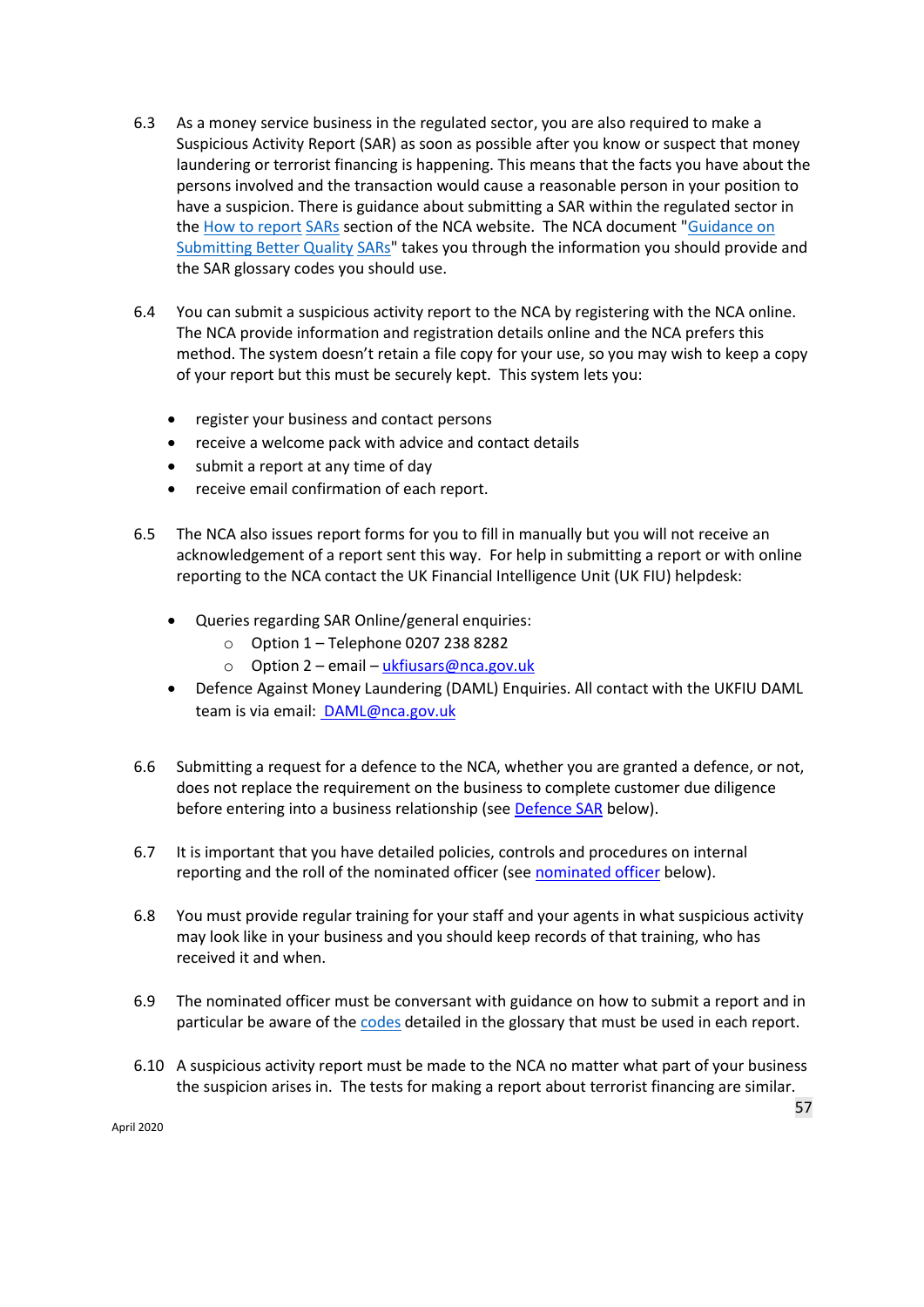6.11 You must make a report if you know, suspect or had reasonable grounds for knowing or suspecting that another person committed or attempted to commit a terrorist financing offence.

### <span id="page-57-1"></span>**Nominated officer**

- 6.12 You must appoint a nominated officer to make reports (see suspicious activity reports) from within your registered business. The nominated officer (or a deputy) must make a report if they know or suspect that someone is involved in money laundering or terrorist financing.
- 6.13 Employees must report to the nominated officer as soon as possible if they know or suspect that someone, not necessarily the customer, is involved in money laundering or terrorist financing. The nominated officer will then decide whether to make a report.
- 6.14 Agents must also be aware of the process of reporting a transaction to your nominated officer.
- 6.15 A sole trader with no employees does not need a nominated officer as they are the nominated officer by default.
- 6.16 The nominated officer should make a suspicious activity report even if no transaction takes place. The report should include details of how they know about, or suspect money laundering or terrorist financing. It should also include as much relevant information about the customer, transaction or activity as the business has on its records.

## <span id="page-57-0"></span>**A defence (consent)**

- 6.17 If you wish to go ahead with the transaction or start a business relationship with the customer who you have made a report about, then you must ask for permission from the NCA to progress the transaction. This permission, (if granted) will constitute a defence to a money laundering or terrorist financing offence. This is also known as a Consent SAR and the consent needs to be given by the NCA. It is only when the consent is given that it provides you with a defence against a charge in relation to money laundering or terrorist financing offences.
- 6.18 You should tick the "consent requested" box on the SAR form. See the guidanc[e](http://www.nationalcrimeagency.gov.uk/publications/713-requesting-a-defence-under-poca-tact/file)  [Requesting a](http://www.nationalcrimeagency.gov.uk/publications/713-requesting-a-defence-under-poca-tact/file) [defence from the NCA under POCA and](http://www.nationalcrimeagency.gov.uk/publications/713-requesting-a-defence-under-poca-tact/file) TAC[T](http://www.nationalcrimeagency.gov.uk/publications/713-requesting-a-defence-under-poca-tact/file)
- 6.19 It is an offence for the nominated officer to allow a transaction to proceed prior to receiving a granted letter from the NCA within the 7 working day statutory time period. This period starts from the day after submitting the report.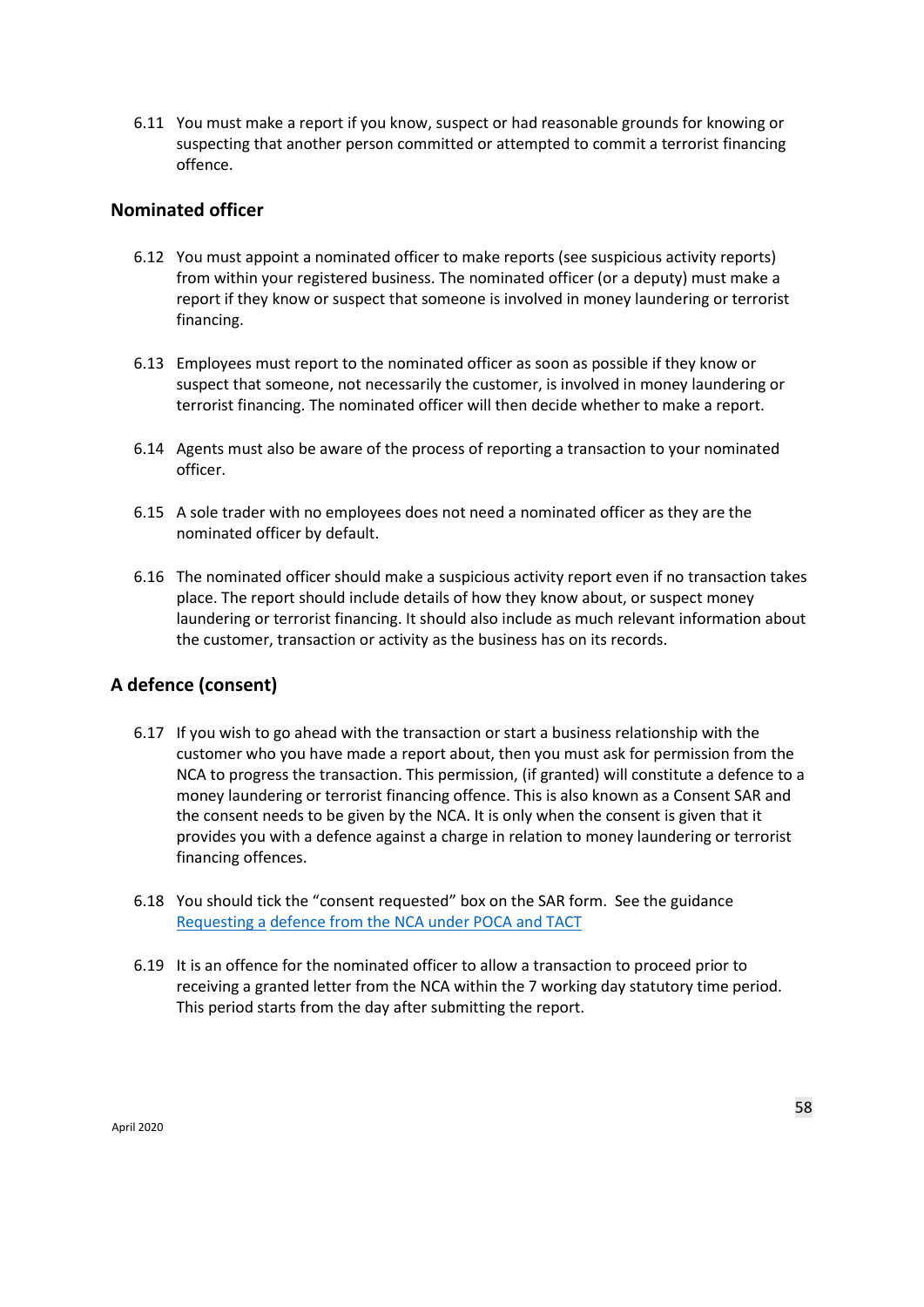- 6.20 A defence relates to the principle offences in Proceeds of Crime Act (s327 to 329) and the Terrorism Act (s15-18) but not to other criminal offences.
- 6.21 A granted response or no reply from the NCA within the notice period does not imply that the NCA approve of the proposed act(s), persons, corporate entities, or circumstances contained within the disclosure, nor does it oblige or mandate a reporter to undertake the proposed act. You should consider your position carefully. A defence does not provide derogation from, or replace, a reporter's professional duties of conduct or regulatory requirements, such as those under the Regulations concerning, for example, customer due diligence.
- 6.22 If you do not receive a refusal notification from the NCA within the notice period it is up to you to interpret your position and you may, if you consider that you have met the requirements for making a disclosure, assume a defence at the end of the notice period.
- 6.23 If the NCA refuses you a defence, you must not proceed with a transaction for up to a further 31 calendar days, i.e. the moratorium period. It is an offence to allow the transaction to proceed during the moratorium period if consent has been refused. In terrorist financing cases the moratorium period does not apply, you do not have a defence until a request is granted.
- 6.24 The moratorium period can be extended, by a court, in cases where further information or evidence is required.
- 6.25 The NCA has published information on obtaining a defence. Some of the key points include:
	- a defence is only valid for the transaction reported any future transactions by the same customer must be considered on their own merits (and in the light of the suspicions that arose for the original one)
	- you can't ask for a general defence to trade with a customer, only to carry out a particular transaction
	- if the request is urgent and you need a defence sooner, you should clearly state the reasons for the urgency and perhaps contact the National Crime Agency to discuss the situation
	- the National Crime Agency will confirm their decision in writing.
- 6.26 Requesting a defence can only apply where there is prior notice to the NCA of the transaction or activity. The NCA cannot provide consent after the transaction or activity has occurred. The receipt of a SAR after the transaction or activity has taken place will be dealt with as an ordinary standard SAR, and in the absence of any instruction to the contrary, a business will be able to provide services to the customer until such time as the NCA determines otherwise through its investigation.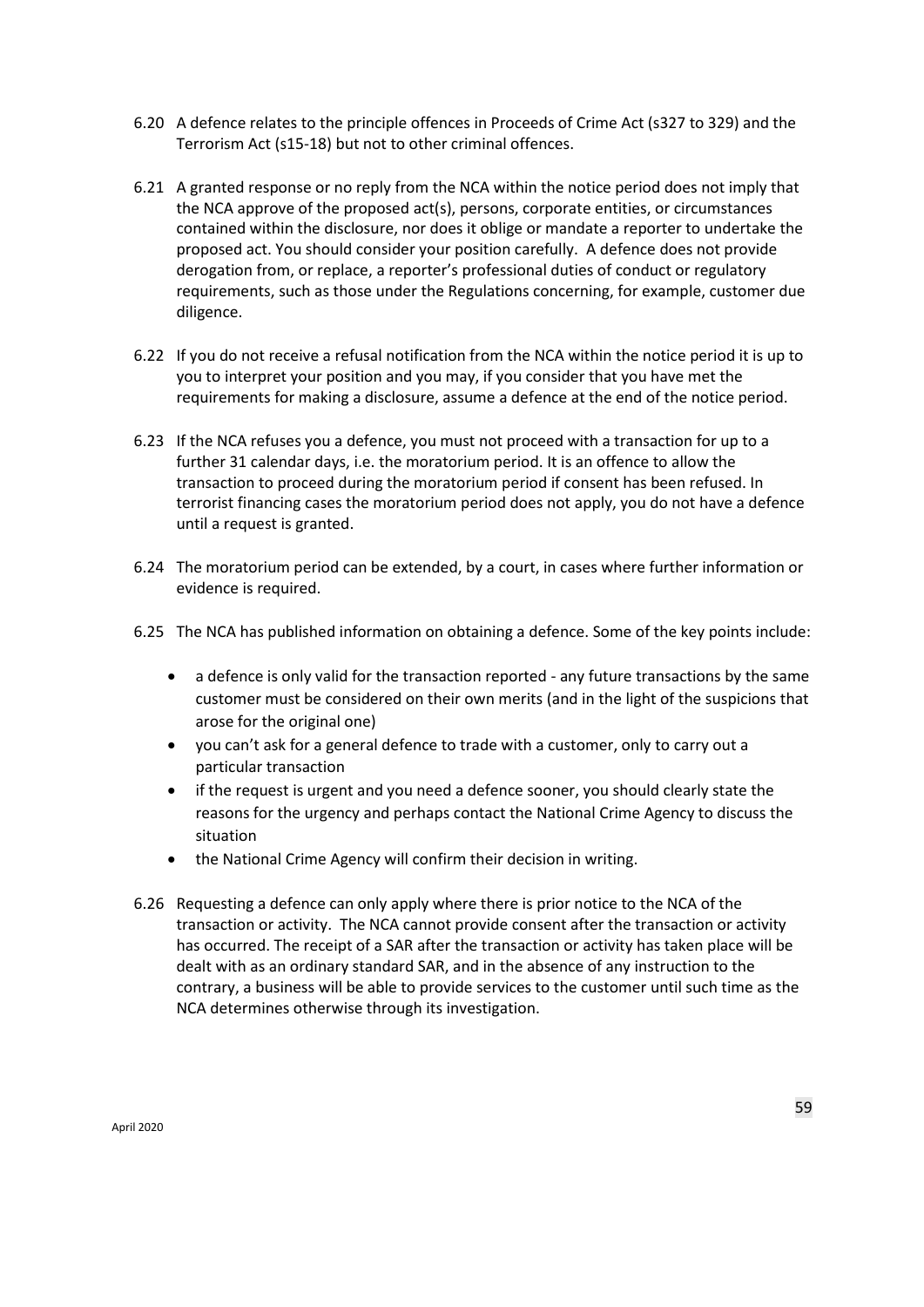# **Tipping off**

- 6.27 It is a criminal offence for anyone to say or do anything that may prejudice an investigation or 'tip off' another person that a suspicion has been raised, a SAR has been submitted or that a money laundering or terrorist financing investigation may be carried out. It is also an offence to falsify, conceal or destroy documents relevant to investigations.
- 6.28 Nobody should tell or inform the person involved in the transaction or anyone else that:
	- the transaction is being or was delayed because a suspicion has been raised
	- details of a transaction have or will be reported to the NCA
	- law enforcement agencies are investigating the customer.
- 6.29 Such an offence carries a penalty of up to 5 years imprisonment and/or a fine.

## **Suspicious activity**

6.30 Here are some warning signs of potentially suspicious activity that your systems should be capable of picking up and flagging for attention. This is not an exhaustive list, and these signs aren't always suspicious. It depends on the circumstances of each case. More specific examples for each type of money service business are at section 10.

#### **New customers**

- 6.31 These are some of the questions to consider in deciding risk and whether to submit a suspicious activity report when you take on new customers:
	- checking the customer's identity is difficult
	- the customer is reluctant to provide details of their identity or provides fake documents
	- the customer is trying to use intermediaries to protect their identity or hide their involvement
	- no apparent reason for using your business's services for example, another business is better placed to handle the transaction
	- part or full settlement in cash or foreign currency, with weak reasons
	- they, or associates, are subject to, for example, adverse media attention, have been disqualified as directors or have convictions for dishonesty.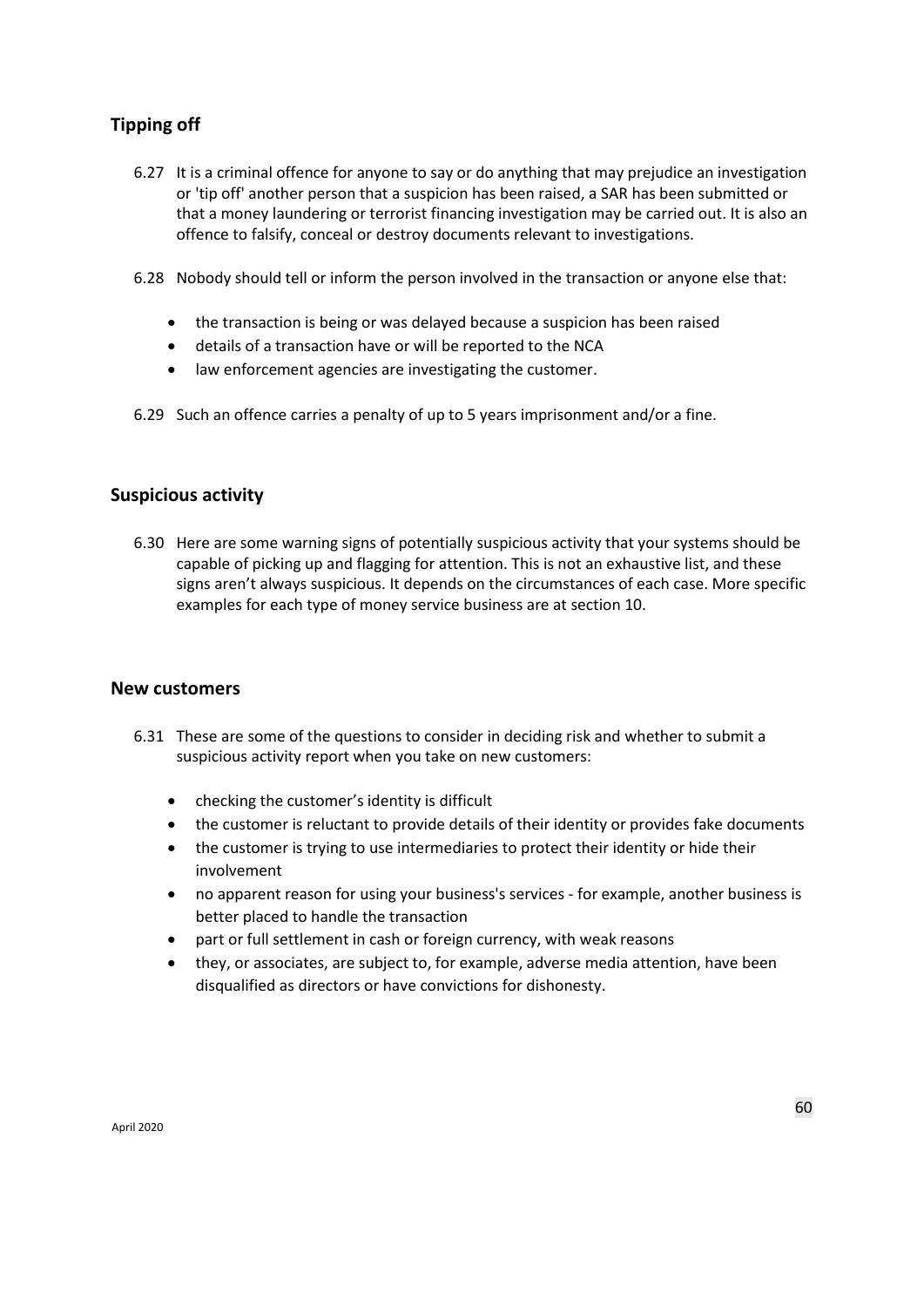### **Regular and existing customers**

- 6.32 These are some of the questions to consider when deciding risk and whether to submit a suspicious activity report in relation to your regular and existing customers:
	- the transaction is different from the normal business of the customer
	- the size and frequency of the transaction is different from the customer's normal pattern
	- the pattern has changed since the business relationship was established
	- there has been a significant or unexpected improvement in the customer's financial position the customer can't give a proper explanation of where money came from.

## **Transactions**

- 6.33 These are some of the questions to consider when deciding risk and whether to submit a suspicious activity report in relation to the transactions you carry out:
	- a third party, apparently unconnected with the customer, bears the costs, or otherwise pays the transaction costs
	- an unusually big cash or foreign currency transaction
	- the customer won't disclose the source of the funds
	- unusual involvement of third parties, or large payments from private funds, particularly where the customer appears to have a low income
	- unusual source of funds.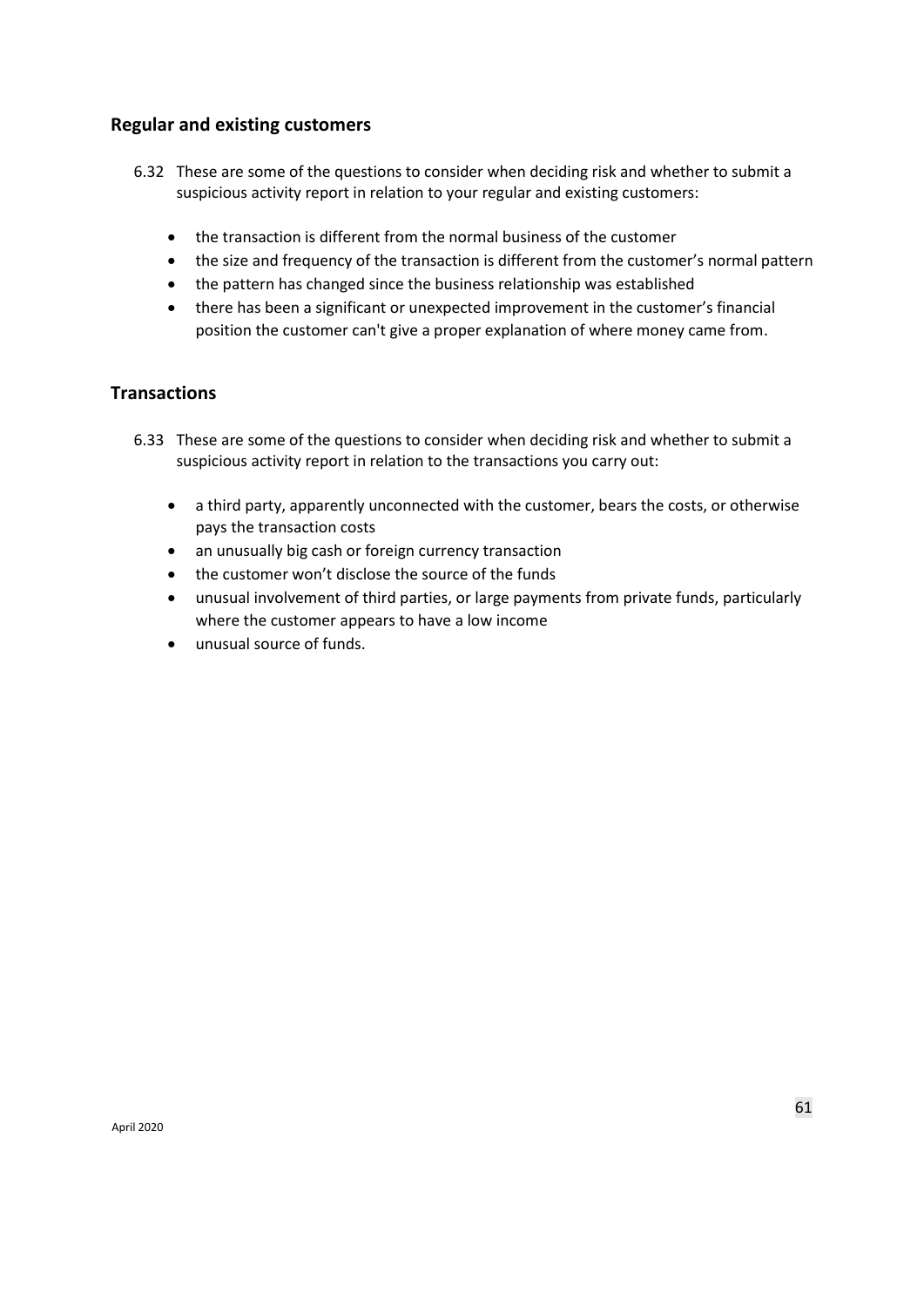# **7. Record keeping**

#### **Minimum requirements**

- 7.1 You must retain:
	- copies of the evidence obtained to satisfy customer due diligence obligations and details of customer transactions for at least five years after the end of the business relationship
	- details of occasional transactions for at least five years from the date of the transaction
	- details of actions taken in respect of internal and external suspicion reports
	- details of information considered by the nominated officer in respect of an internal report, where the nominated officer does not make a suspicious activity report
	- copies of the evidence obtained if you are relied on by another person to carry out customer due diligence, for five years from the date that the third party's relationship with the customer ends, the agreement should be in writing
- 7.2 You must also maintain a written record of:
	- your risk assessment and any changes made
	- your policies, controls, and procedures and any changes made
	- what you have done to make staff aware of the money laundering and terrorist financing legislation and related data protection requirements, as well as the training given to staff

#### **Actions required**

- 7.3 The points below are to be kept under regular review:
	- maintain appropriate systems for retaining records
	- making records available when required, within the specified timescales
- 7.4 You must keep records of customer due diligence checks and business transactions:
	- for at least 5 years after the end of the business relationship
	- for at least 5 years from the date an occasional transaction was completed
	- you should also keep supporting records for 5 years after the end of a business relationship
	- you should keep records from closed branches or agents.
- 7.5 The records should be reviewed periodically to ensure, for example, that a fresh copy of expired documents, such as driving licenses or passports are held. This review need only include ongoing relationships.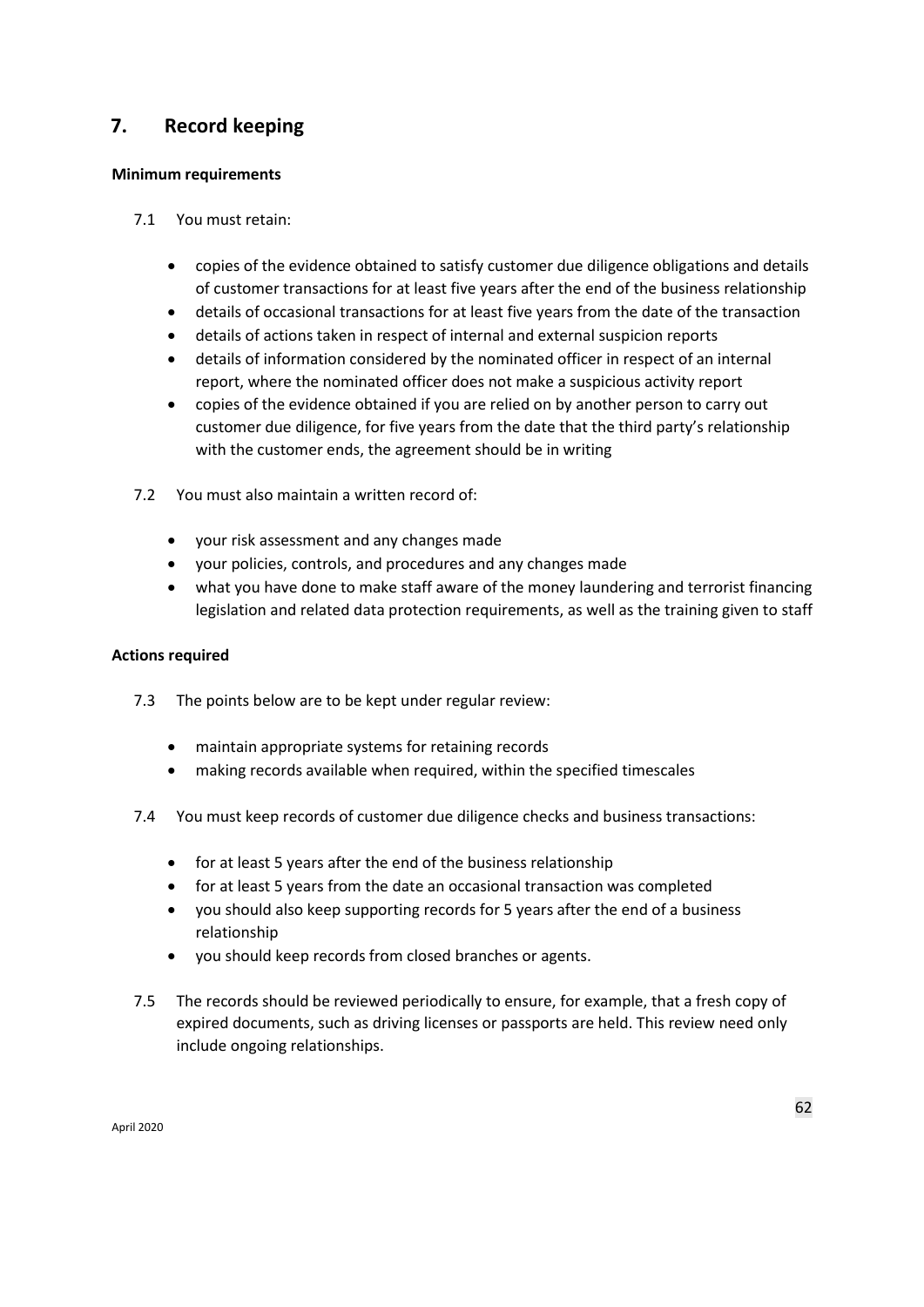- 7.6 You are not required to keep customer transaction records that are part of a business relationship for more than 10 years, where a business relationship is ongoing.
- 7.7 After the period above the records must be deleted unless you are required to keep them in relation to legal or court proceedings or any other legislation.
- 7.8 Your risk assessment and policies, controls and procedures must be kept up to date and be amended to reflect any changes in your business.
- 7.9 You can keep records in the form of original documents or copies in either hard copy or electronic form. Copies should be clear and legible. The aim is to ensure that the business meets its obligations and, if requested, can show how it has done so.
- 7.10 This evidence may be used in court proceedings.
- 7.11 If someone else carries out customer due diligence for you, you must make sure that they also comply with these record keeping requirements. You must be able to demonstrate that records of customer due diligence checks carried out by an outsourcing service, and which are stored on their server, will be available to you should you wish to move to another service or should that service go into liquidation.
- 7.12 **All electronic records must be subject to regular and routine backup with off-site storage.**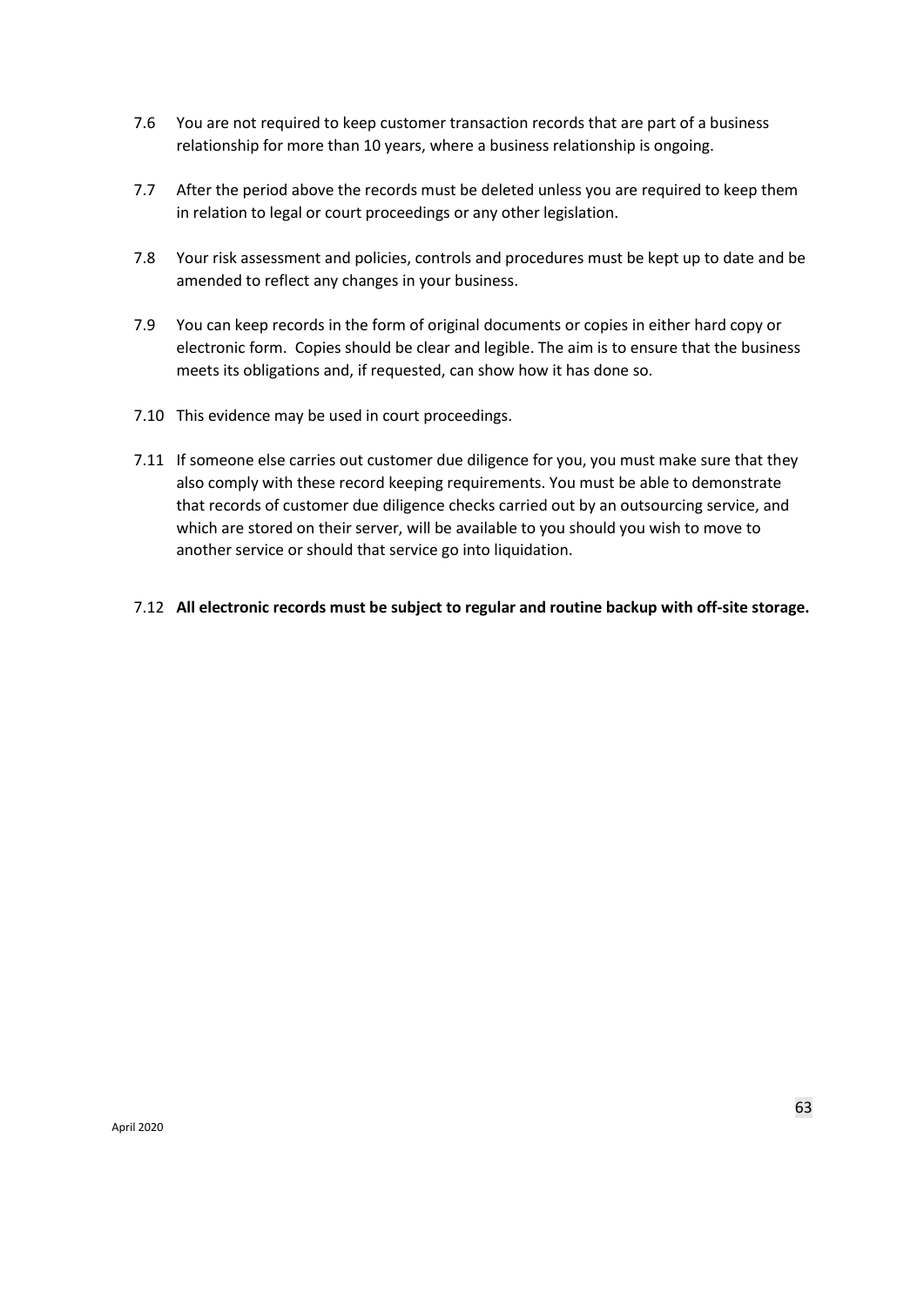# **8. Employees and agents awareness and training**

#### **Minimum requirements**

- 8.1 You must:
	- ensure relevant employees, your agents and their employees are aware of the risks of money laundering and terrorist financing, the relevant legislation, and their obligations under that legislation, know who the nominated officer is and what their responsibilities are, trained in the firm's procedures and in how to recognise and deal with potential money laundering or terrorist financing transactions or activity
	- ensure staff, your agents and their employees are trained at regular intervals
	- maintain a written record of what you have done to raise awareness and the training given to your employees, agents, and their employees
	- ensure that a relevant director or senior manager has overall responsibility for establishing and maintaining effective training arrangements.
- 8.2 Larger and more complex businesses must:
	- screen relevant employees before they take up post to assess that they are effective in carrying out their function and are of good conduct and integrity.

#### **Actions required**

- 8.3 You should ensure that your firm is doing each of the following points, and keep the extent to which these points are satisfied under regular review:
	- provide appropriate training to make relevant staff aware of money laundering and terrorist financing issues, including how these crimes operate and how they might take place through the business
	- ensure that relevant employees have information on, and understand, the responsibilities and legal obligations of the business - individual members of staff, e.g. the functions of the nominated officer and any changes to these positions
	- regularly share risk assessment, policy, control, and procedures information within the business and with branches and subsidiaries
	- consider providing relevant staff with case studies and examples related to the firm's business to illustrate where risks of money laundering and terrorist financing are most likely to arise
	- train relevant staff in how to operate a risk-based approach to assessing the risks of money laundering and terrorist financing and how to accurately verify identity documents (to standards laid out by Home Office)
	- where appropriate for a larger business and/or more complex business set up a system to screen staff before they take up the post and refresh the screening at intervals

April 2020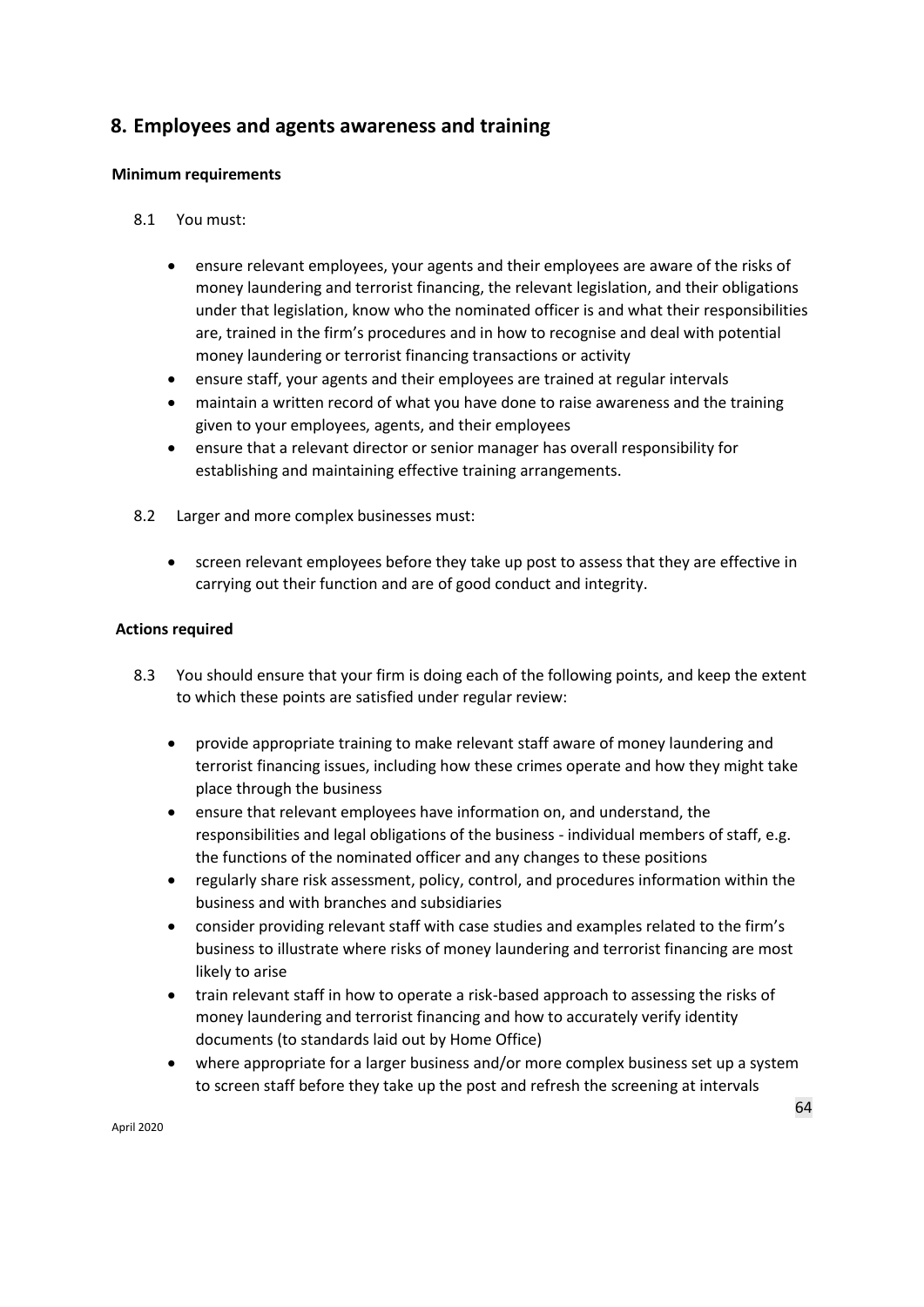- keep records of training given
- 8.4 Your employees and agents are the best defence against money launderers and terrorist financers who may try to abuse the services provided by your business.
- 8.5 You must take steps including:
	- telling your staff about your anti-money laundering and counter terrorism financing obligations and the risk of IT systems being abused
	- making them aware of data protection obligations
- 8.6 You should also consider the following steps as part of their training:
	- making them aware about how to effectively verify the identity of individuals.
	- giving them suitable (risk based) training on their legal obligations
	- telling them how to identify and deal with the risks
- 8.7 A money service business acting as a principal should ensure that agents (and the agents' employees) are trained to an equivalent standard to that of their own employees.
- 8.8 Relevant employees are persons who are engaged in your compliance with the Regulations, are able to contribute to the identification or mitigation of risk or prevention or detection of the money laundering and terrorist financing threat that your business may face.

# **Training**

- 8.9 When you consider who needs to be trained you should include staff and agents who deal with your customers, deal with money or help with compliance. Think about whether (and if so, how) reception staff, administrative staff and finance staff should be trained, because they'll each have different levels of involvement in compliance, and different training needs.
- 8.10 The training process should therefore cover the whole end to end process from sales and receiving customers' instructions, through to valuation, dealing with offers and completion.
- 8.11 Nominated officers, managers and anyone who is involved in monitoring business relationships and internal controls must also be fully familiar with the requirements of their role and understand how to meet those requirements.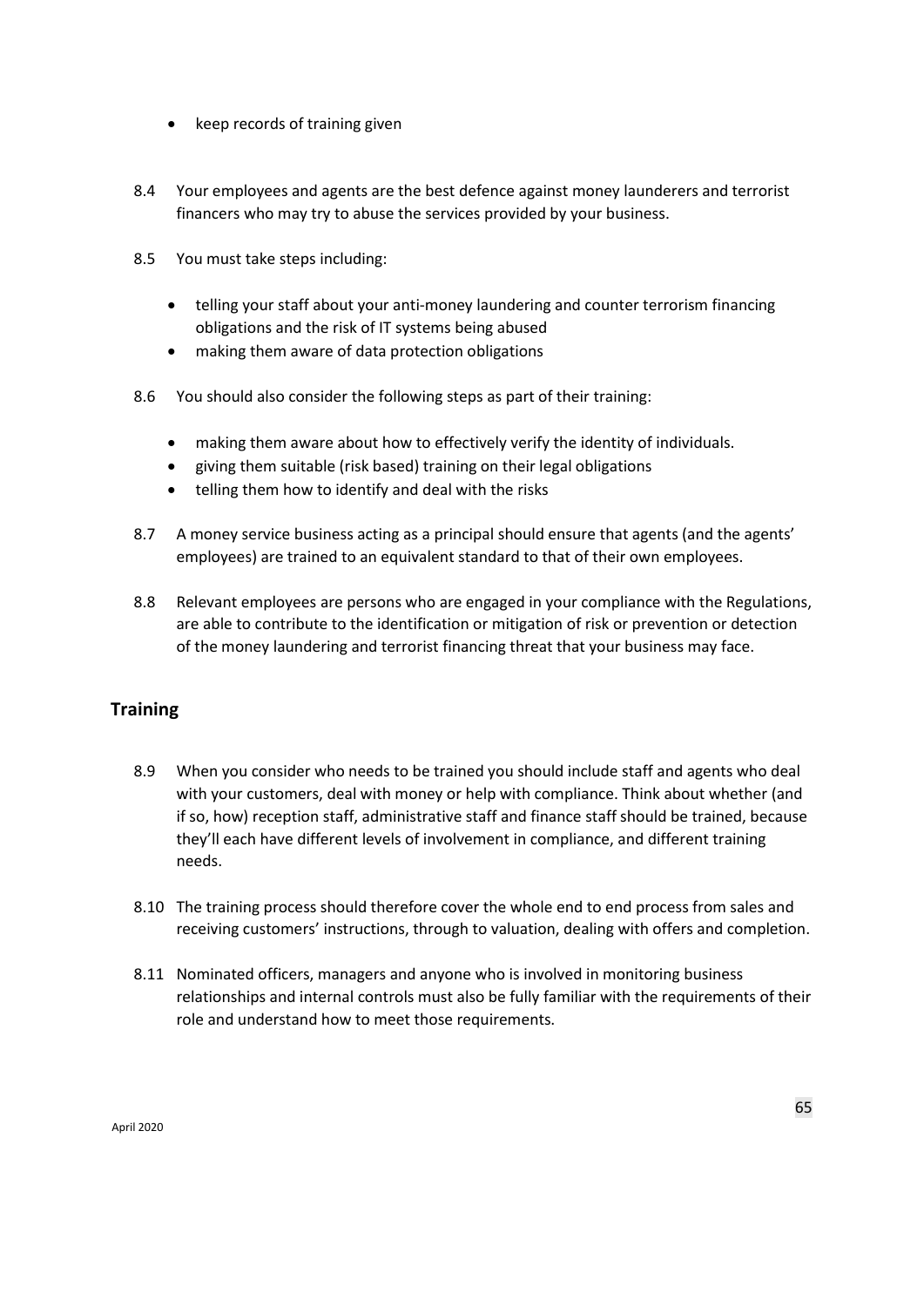- 8.12 Each member of employee and agent should be ready to deal with the risks posed by their role. Their training should be good enough, and delivered sufficiently frequently, to keep their knowledge and skills up to date.
- 8.13 It must include, in relation to money laundering and terrorist financing risks, matters including:
	- data protection requirements
	- the Money Laundering, Terrorist Financing and Transfer of Funds (Information on the Payer) Regulations 2017; Part 7 of the Proceeds of Crime Act; and sections 18 and 21A of the Terrorism Act.
- 8.14 It should cover, in relation to money laundering and terrorist financing risks, matters including:
	- the employee or agent's duties
	- the risks posed to the business
	- the business' policies, controls and procedures
	- how to conduct customer due diligence and check customers' documents
	- how to spot and deal with suspicious customers and activity
	- document inspection and imposter detection
	- how to make internal reports, including disclosures of suspicious activity
	- record keeping
- 8.15 Training may include:
	- face-to-face training
	- online training sessions
	- HMRC webinars
	- going to conferences
	- taking part in special meetings to discuss the business procedures
	- reading publications
	- meetings to look at the issues and risks.
- 8.16 A policy manual outlining the policies, controls and procedures the business has put in place for the purpose of preventing money laundering and terrorist financing is useful to raise awareness and for reference between training sessions.
- 8.17 You must train new staff who join the business and you should re-train staff when they move to a new job or when they change roles. You must train agents when they are appointed to provide relevant services. They should also have ongoing training at least every 2 years or when a significant change happens, for example legislation or the business' risk assessment changes.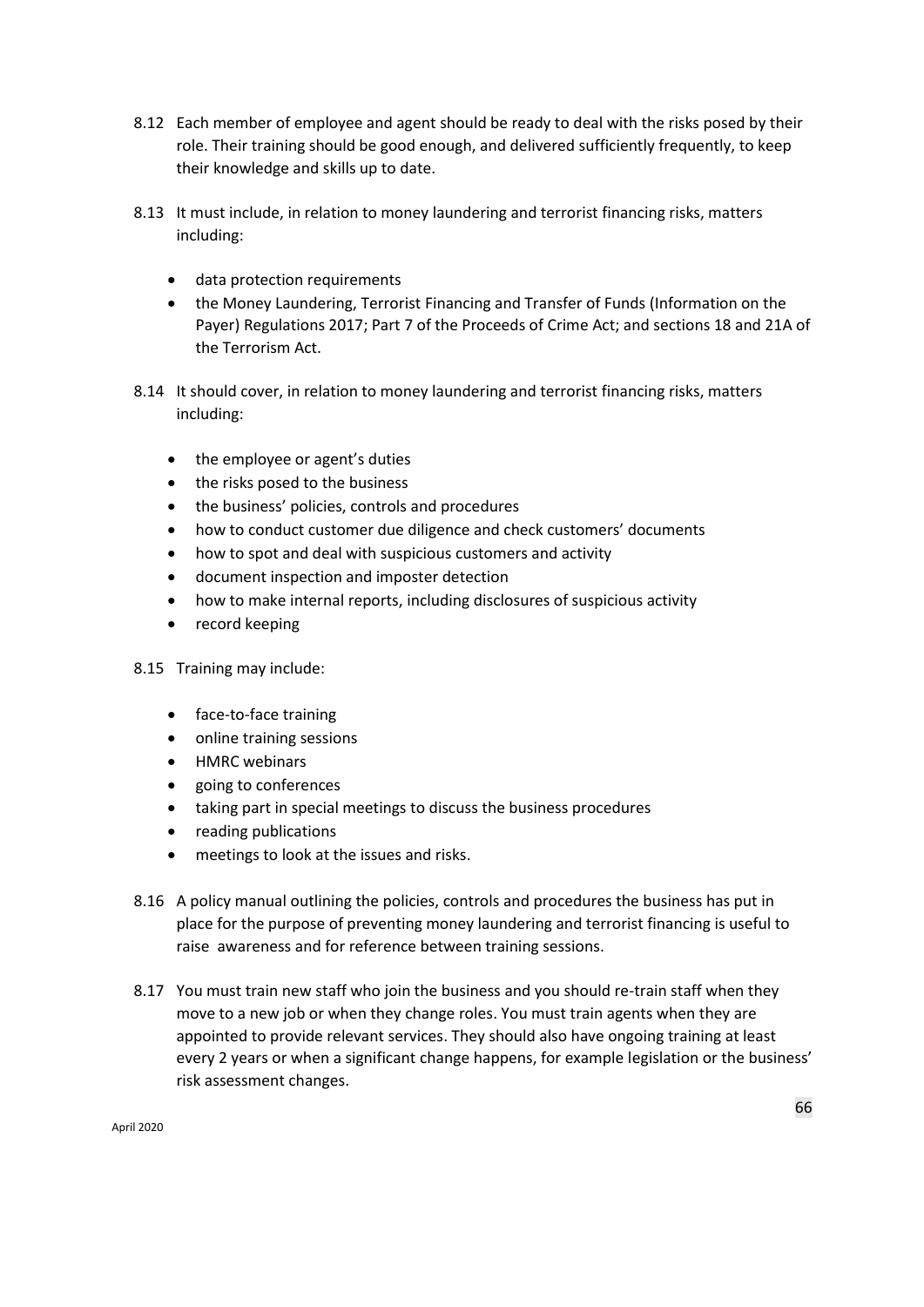- 8.18 You must keep evidence of your assessment of training needs and the steps you've taken to meet those needs. You may be asked to produce training records in court.
- 8.19 Training records include:
	- a copy of the training materials
	- details of who provided training, if provided externally
	- a list of persons who have completed training, with dates, and their signatures (confirming their understanding of the obligations) or electronic training records
	- a planned training schedule.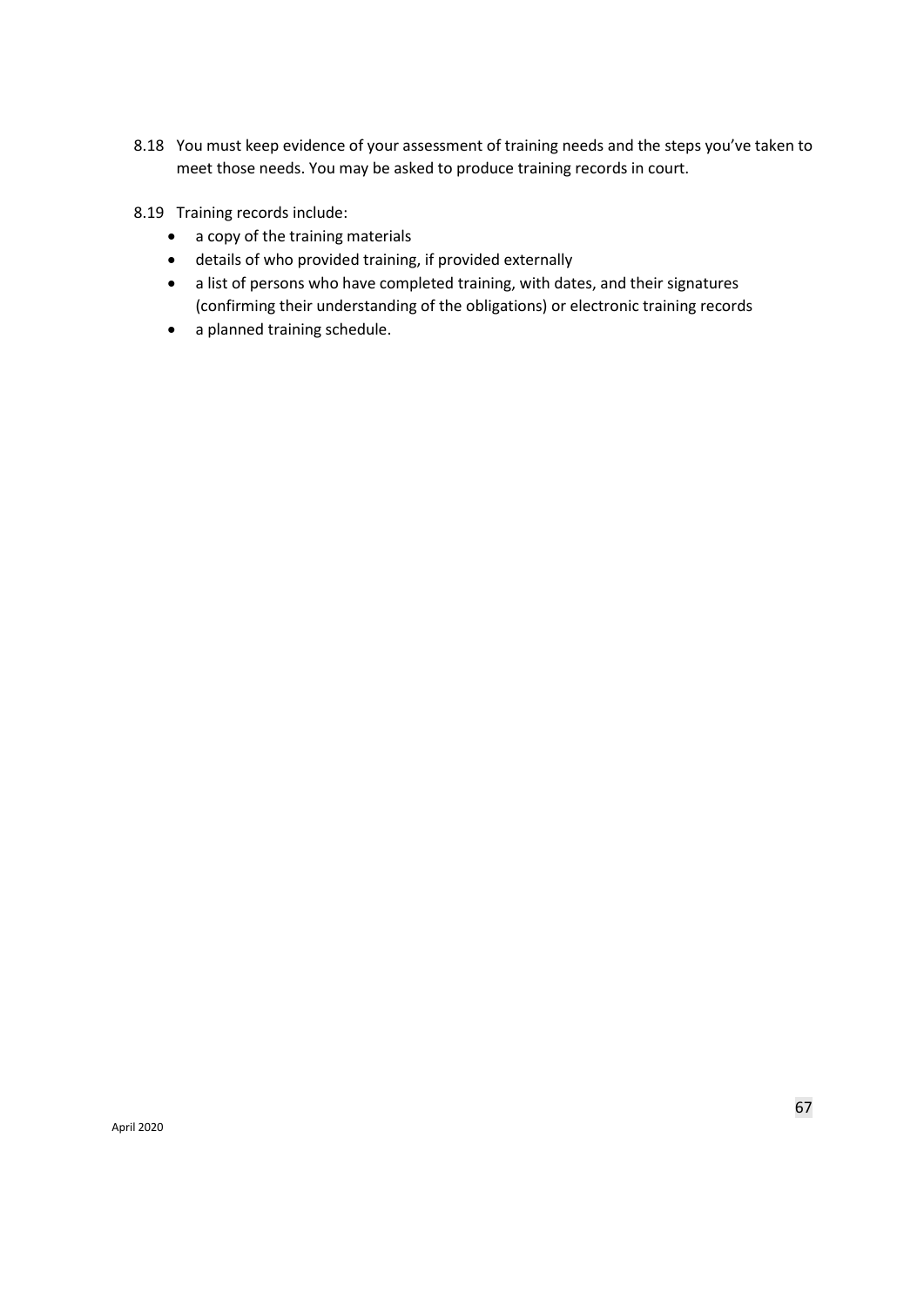# **9. Principal-agent relationships and other business models**

9.1 Money service businesses frequently enter into arrangements with other parties to enable the money service business to provide its services to customers, typically as follows:

## **Principal–agent business models**

- 9.2 These include:
	- appointing an agent or agents to act on behalf of a money service business (the principal) in the provision of their services. For example, this may be to:
		- o accept money transmission instructions from customers
		- o accept cheques for encashment
		- o undertake currency exchange
	- appointing agents, to distribute certain products, for example prepaid cards, or to supply and operate automated terminals or services such as bill payment terminals.

# **Other business models**

- 9.3 Other models include:
	- accepting instructions from one or more other money service businesses, for example by acting as a wholesaler in order to aggregate many low value transactions submitted by other money service businesses
	- franchising a brand name and support services, for example by:
		- o supplying foreign currency, and foreign exchange quote systems to a franchisee
		- o licensing a brand name to independent money service businesses.
- 9.4 A money service business may therefore act as a principal for certain transactions and may at the same time act as an agent, a franchisor, a franchisee, or distributor for other transactions.
- 9.5 An agent may have agency agreements in order to act on behalf of more than one principal.
- 9.6 This may, for example, enable the agent to offer remittances to a wider range of destinations.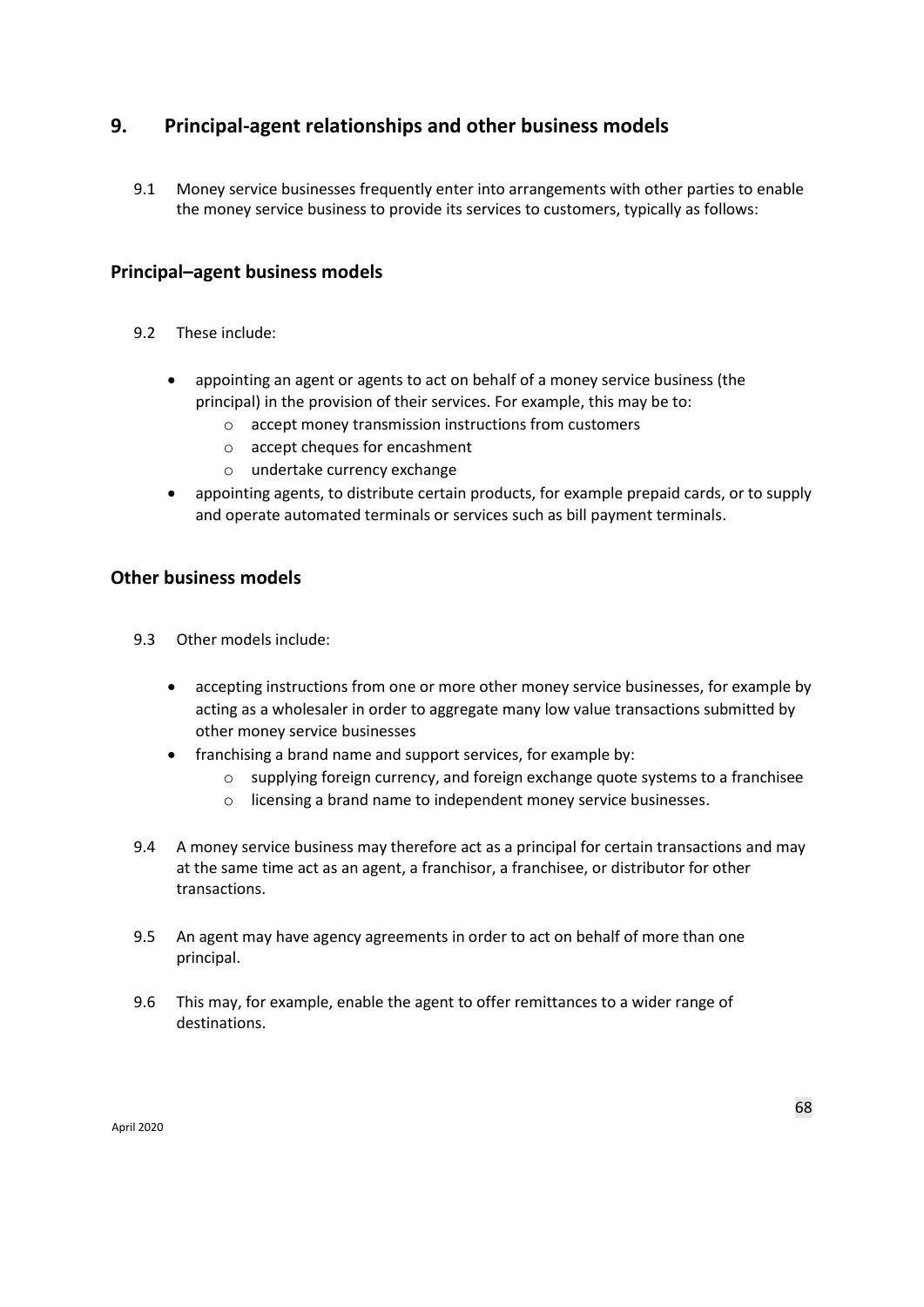# **Meaning of 'principal'**

- 9.7 Acting as a principal in this context means that a money service business is the party that contracts with a customer through its agent and owns and is responsible for the transaction.
- 9.8 In a principal-agent relationship, the principal is the person or entity who gives authority to an agent to act on the principal's behalf. However, the responsibilities of the principal do not absolve an agent from its legal obligations to comply with the Regulations and the Proceeds of Crime Act.
- 9.9 Typically, a written contract or an agency agreement between principal and agent, is necessary to set out their respective roles and responsibilities. For example, an agency agreement may provide for the principal to give its agent access to technology, systems, forms, advertising and marketing material; and to written processes and procedures necessary to comply with the Money Laundering Regulations and other legal and regulatory requirements.

## **Meaning of Agent**

- 9.10 An agent is a separate person or entity, who are appointed to act on behalf of the principal in the provision of their services. This arrangement may be directly between agent and principal or may be a between an agent of the original principal and a further agent.
- 9.11 For example, everyone (except the original MSB principal and the customer) described below would come under the definition of agent:
- 9.12 MSB A enters into a contract with Agent B under which MSB services will be provided via Agent B. Agent B delivers its business through different arrangements (including the MSB's services) with Agent C.
- 9.13 Agent B directly provides MSB services on behalf of MSB A. Agent C also provides MSB services on behalf of MSB A, even though their arrangement is with Agent B. The employees of Agents B and C who provide the MSB service to customers are also agents.
- 9.14 When HMRC refers to your agents, it refers to the equivalent personnel in the agent as it does for you as a principal. For example, when HMRC refers to the beneficial owners, officers, and managers, it also means the beneficial owners, officers, and managers of your agents. When HMRC refers to any employees that provide regulated activity, it also means the employees of your agents that provide regulated activity.

### **Guidance for appointing and managing an agent**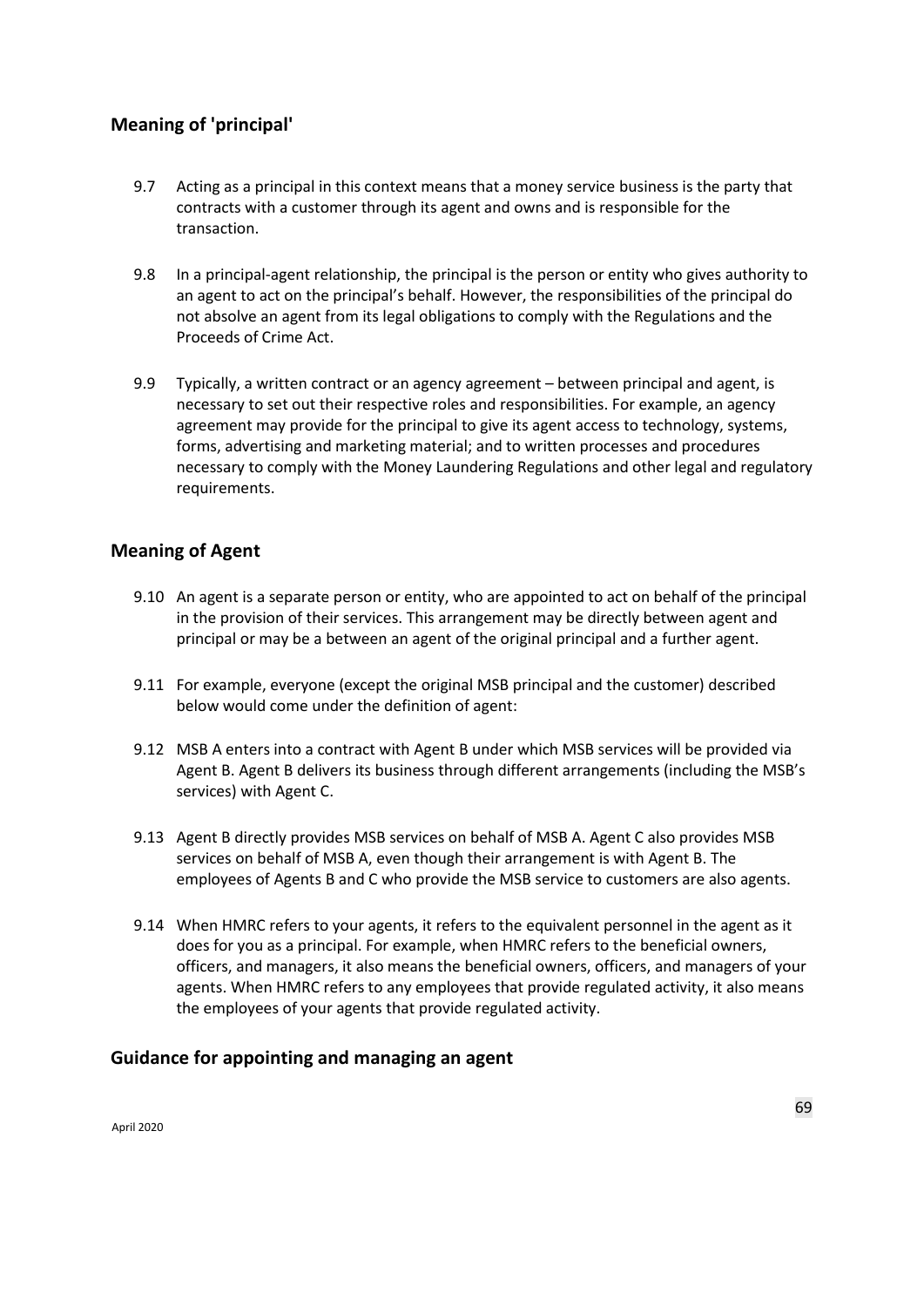- 9.15 A money service business that acts as a principal is responsible and accountable for the conduct of its agents. It must tell HMRC of the appointment of an agent before they begin to provide MSB activity.
- 9.16 An MSB principal must tell HMRC of the removal of an agent within 30 days.
- 9.17 A principal should have a comprehensive and up-to-date agency agreement with each agent. It should maintain an up-to-date record of all the agents appointed, including details of the shareholding structure, board of directors, management, and locations of the agents.
- 9.18 A principal should also have an up-to-date record of any agents that are appointed through their agents.
- 9.19 An agency agreement should set out the obligations of the agent to comply with all the applicable anti-money laundering and other legal and regulatory requirements, as well as the internal policies and procedures of the principal. The principal should ensure that the agent understands its responsibilities under the agency agreement.
- 9.20 HMRC expects principals to have checked whether the agent and its beneficial owners, officers and managers (BOOMs) are fit and proper persons. You can read more about this in our fit and proper technical guidance, here: [https://www.gov.uk/government/publications/money-laundering-supervision-fit-and](https://www.gov.uk/government/publications/money-laundering-supervision-fit-and-proper-test-and-approval)[proper-test-and-approval](https://www.gov.uk/government/publications/money-laundering-supervision-fit-and-proper-test-and-approval)
- 9.21 The principal should establish strong oversight of all agents providing their services and be alert to any potential criminal activity by an agent, as well as the agent's customers. HMRC expects a principal to put nominated managers and management controls in place, with clear accountability and adequate resources to support the oversight of agents.

## **Minimum expectations**

- 9.22 HMRC expects principals to have clear agent selection criteria to support due diligence background checks, including on-site visits.
- 9.23 An employer is under a legal obligation to ensure his staff have the right to work in the UK. It is also good practice for a principal to ensure that his agents meet this obligation to check their own employees.
- 9.24 Guidance can be found at[: https://www.gov.uk/government/publications/right-to-work](https://www.gov.uk/government/publications/right-to-work-checks-employers-guide)[checks-employers-guide](https://www.gov.uk/government/publications/right-to-work-checks-employers-guide)
- 9.25 A principal that does not screen their agents with due care is unlikely to be seen as fit and proper themselves.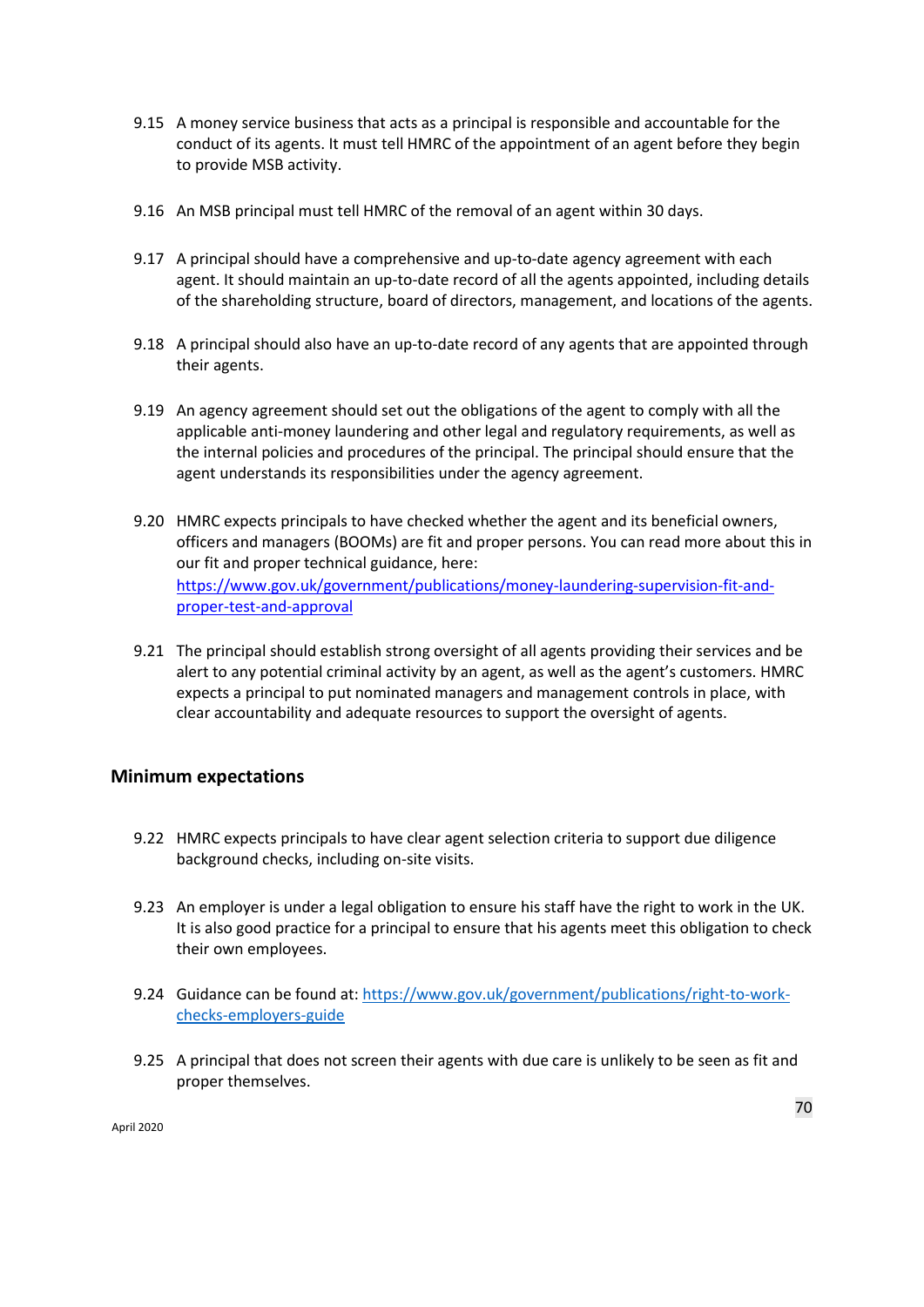- 9.26 Principals should ensure that an agent meets minimum expectations, in particular that the agents and its beneficial owners, senior managers, officers and nominated officer of the agency:
	- are [fit](https://www.gov.uk/guidance/money-laundering-regulations-apply-for-the-fit-and-proper-test) [and proper persons](https://www.gov.uk/guidance/money-laundering-regulations-apply-for-the-fit-and-proper-test) for their fiduciary role
	- are of good character
	- do not have criminal records (see **[Appendix 1:](https://www.gov.uk/government/publications/money-laundering-supervision-fit-and-proper-test-and-approval) [Relevant offences under](https://www.gov.uk/government/publications/money-laundering-supervision-fit-and-proper-test-and-approval) [schedule 3 of](https://www.gov.uk/government/publications/money-laundering-supervision-fit-and-proper-test-and-approval)  [the Regulations\)](https://www.gov.uk/government/publications/money-laundering-supervision-fit-and-proper-test-and-approval)**
	- have not been the subject of any professional conduct or disciplinary action
	- must demonstrate professional standards and competence in business conduct
	- have the right to work in the UK and documents have been checked
	- should be sufficiently well capitalised and have adequate staff for its role
	- should meet minimum record keeping, internal controls and consumer protection measures
	- should maintain a good compliance record.
- 9.27 Principals and their agents should know who this responsibility falls to when agents appoint further agents.

#### **Before making an appointment**

9.28 Before appointing an agent, the principal should:

- lay down clear policies and procedures for monitoring agency transactions and for regularly reviewing and auditing an agent's compliance with anti-money laundering obligations
- develop an adequate training programme to ensure the agent understands its Anti-Money Laundering and other obligations, and keeps staff training up-to-date (see Chapter 5 on training)
- document and implement clear and consistent standard operating procedures for the conduct of the principal's business - this includes ensuring customers can check that the Money Services Business is registered with HMRC and the Financial Conduct Authority, service standards and complaints procedures, and data protection
- establish the profile of the agent's business transactions for the purpose of analysing trends and patterns of the transactions to ensure proper reporting of suspicious transactions to the principal.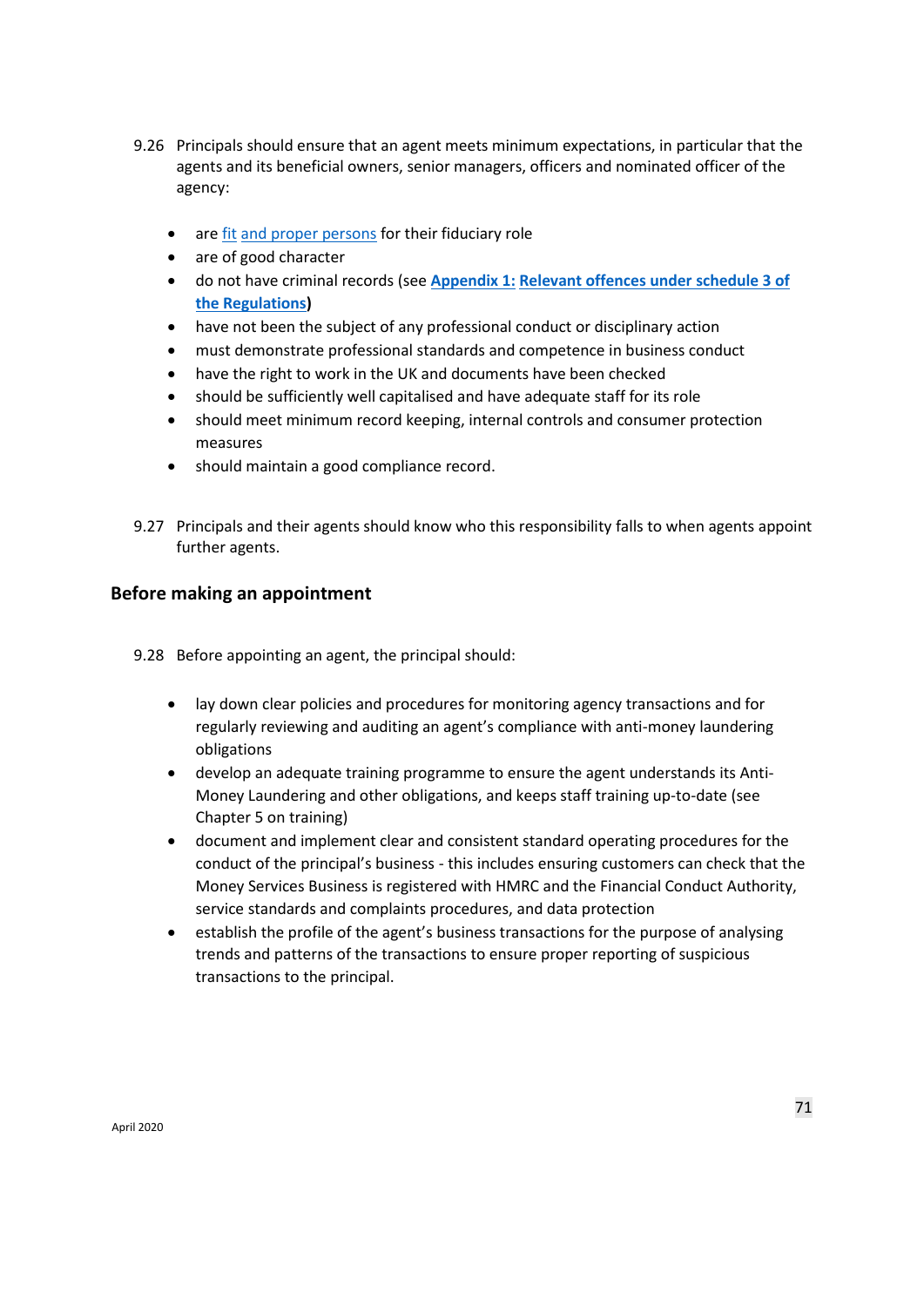# **After making an appointment**

9.29 Once an agent is appointed, the principal should:

- carry out ongoing monitoring of customers and business transactions, including regular onsite visits to assess the compliance level as well as the effectiveness and adequacy of the agent's internal controls
- consider the nature and volume of an agent's business transactions as well as the agent's location to identify operations that are exposed to higher risk - these warrant more frequent on-site visits and more intensive monitoring
- ensure the agent flags suspicious transactions reports to the principal, for reporting to the National Crime Agency by the principal
- ensure the agent refers to the principal for approval:
	- o large value transactions based on thresholds set by the principal
	- o non-face-to-face transactions
	- o transactions with politically exposed persons and close relations
- ensure proper management of cash by the agent, including regular monitoring of cash holdings by the agent at its premises which should be in line with the nature, values and volume of transactions of the agent
- investigate cash holdings that exceed expected levels, or are inconsistent with the profile of transactions by the agent, to ensure that the agent is not involved in irregular activities
- secure rapid corrective action to address any weaknesses that are identified, including where termination of an agency agreement is appropriate.
- 9.30 When an agent is appointed by another agent, or when the agent is part of a large network, HMRC expects the principal to have a process in place to carry out the actions above.

## **Foreign currencies**

9.31 When dealing with foreign currencies, the principal should:

- have proper arrangements for sourcing foreign currencies by an agent directly with the principal
- where the agent is also permitted to source and clear foreign currencies with other parties, the principal should ensure that proper processes and procedures can identify and approve the parties and channels that an agent may deal with
- regularly monitor the pattern of business transactions to ensure that sourcing of foreign currencies by the agent are conducted through proper channels and comply with regulatory requirements
- ensure that all transactions are properly recorded and can be accounted for and reconciled with source documents.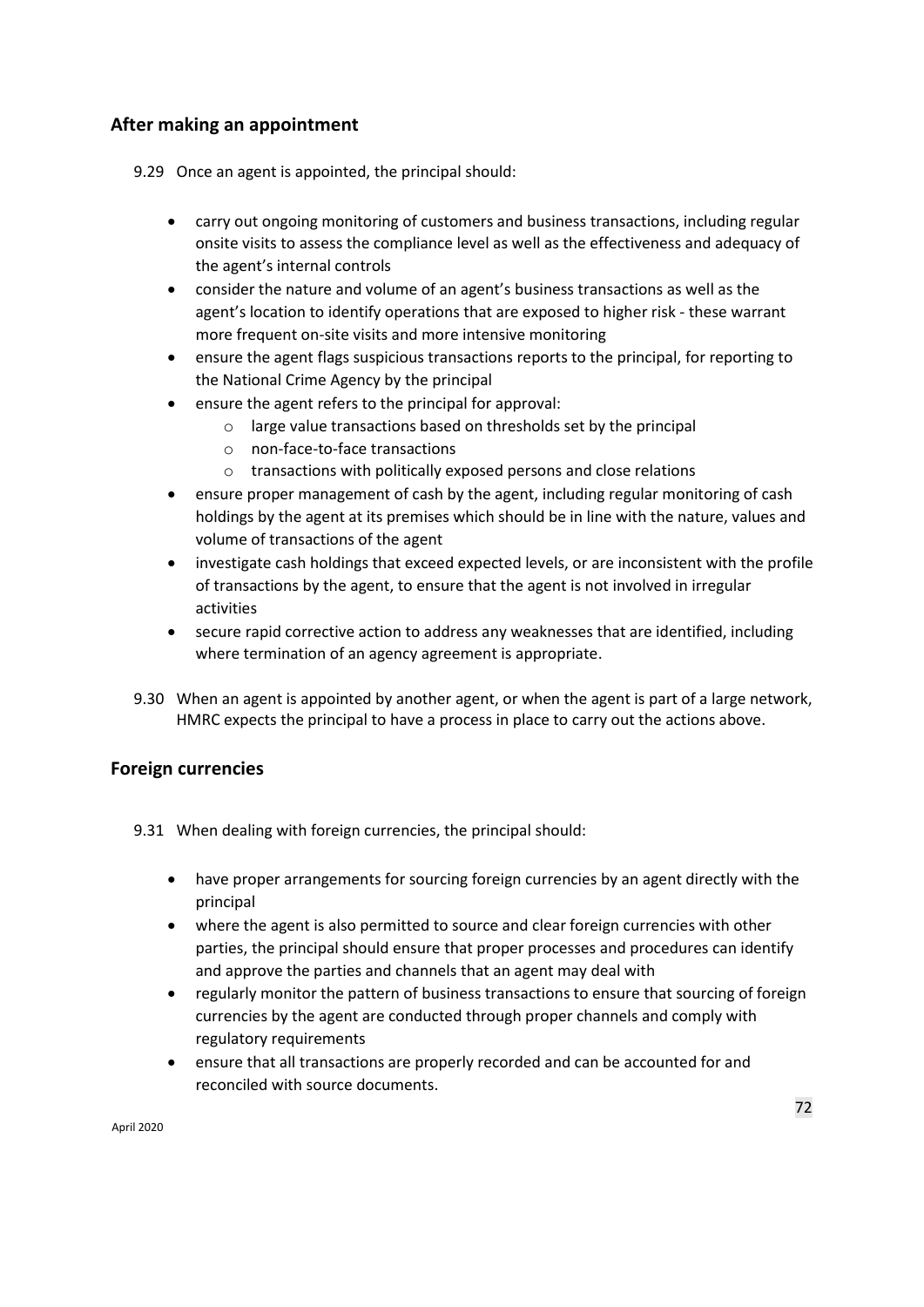# **HMRC expects the principal to:**

- have contingency arrangements for safe keeping of information maintained by the agent, in the event of business disruption for any reason and transfer that information if necessary
- require their agents to have physical controls and security measures, which might include counterfeit detection equipment and closed-circuit cameras as a deterrent against crime.

# **Transactions with other money service businesses that are not agents**

- 9.32 If you accept transactions from another money service business that is not acting as your agent, this is a potentially high-risk activity. You should do enhanced due diligence on that money service business before entering a business relationship and you must continue to monitor a business relationship after it's established. For example, you should do periodic audits of the business operations of that money service business.
- 9.33 There are some additional requirements when undertaking money transmission as an intermediary for another money service business, you must do all the following:
	- monitor transactions (for example the number and average value of transactions), and where necessary the source of funds, to ensure they are consistent with the level and type of business that you expect from that business relationship and that business's risk profile
	- keep the information you collect for this purpose up to date
	- ensure that you receive the complete information on the payer for each individual transaction, as required by Regulation (EC) No 2015/847 on information on the payer accompanying transfers of funds.
- 9.34 When acting as a settlement agent in order to settle in bulk a series of transactions undertaken by two other money service businesses, or a money service business and another financial institution (typically this means that you may be supplying foreign currency and transferring it to the account of a money service business outside the UK on behalf of a money service business in the UK) you must:
	- monitor transactions, and where necessary the source of funds, to ensure they are consistent with the level and type of business that you expect from that business relationship and that business's risk profile
	- obtain the number of underlying transactions of each bulk transfer, or supply of currency made to you by the other business
	- keep the information you collect for this purpose up to date.

April 2020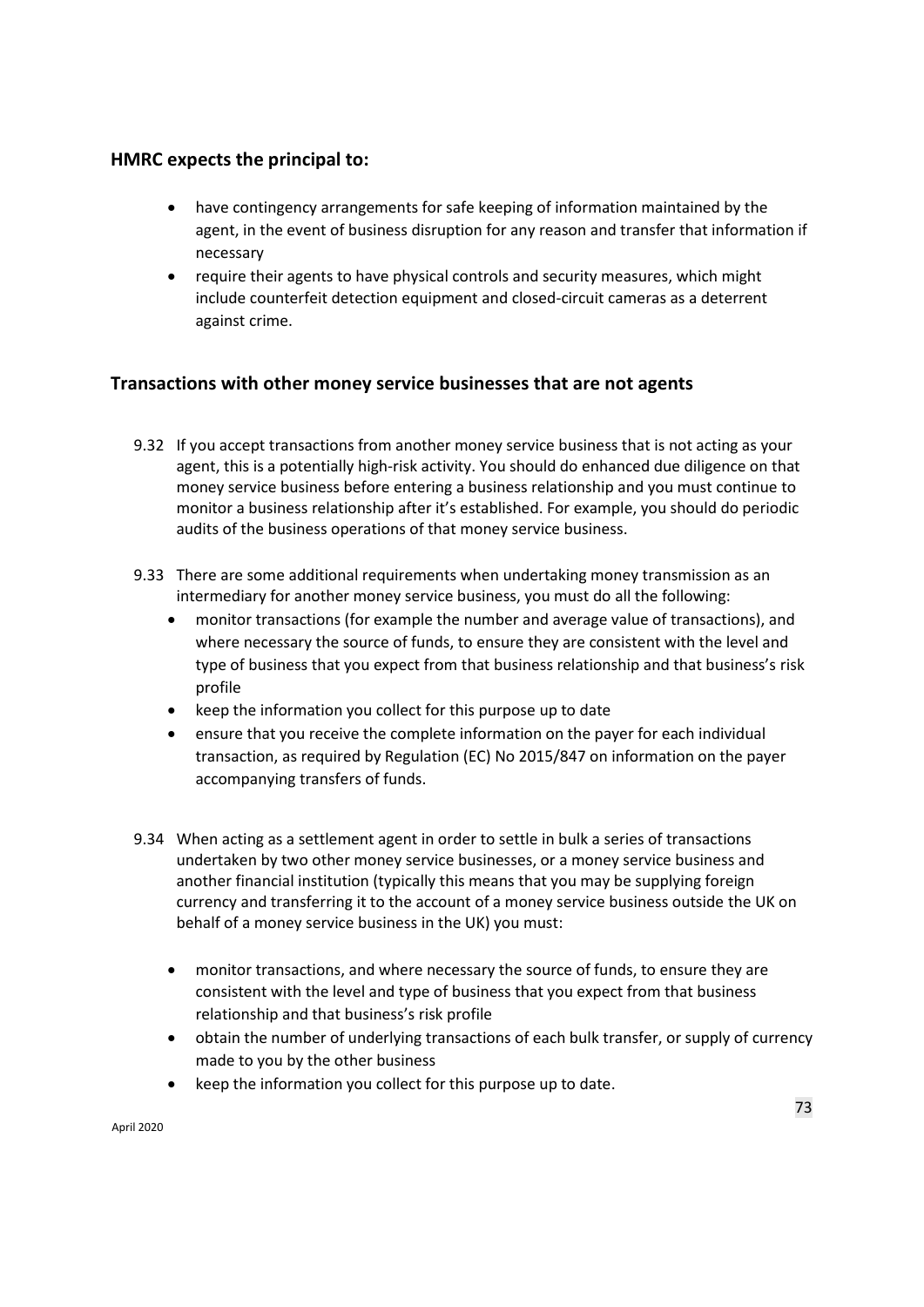- 9.35 For any other type of transactions with other money service businesses that are not your agents, you must:
	- monitor transactions (for example the number and average value of transactions), and where necessary the source of funds, to ensure they are consistent with the level and type of business that you expect from that business relationship and that business's risk profile
	- keep the information you collect for this purpose up to date.
- 9.36 You should not accept any money remittance transactions from another business if that business is not registered or authorised by the Financial Conduct Authority under the Payment Services Regulations 2017, or under an equivalent regime under the Payment Services Directive (2015/2366/EC).

# **Franchising**

- 9.37 A franchise relationship may look very similar to an agency relationship. An agency relationship may include elements that are found in a franchise relationship, for example use of a brand name.
- 9.38 The key difference is that, where the franchise agreement provides that a franchisee is independent of the franchisor and does not act on the franchisor's behalf, then a franchisee is not an agent. A franchisee in these circumstances must register with HMRC in its own right. The franchisee is responsible for complying with anti-money laundering obligations and other legal and regulatory requirements.
- 9.39 A principal must not use a franchise agreement to disguise what's in practice or effect an agency agreement, in order to avoid responsibility for an agent's actions. For example, where the franchisee is incapable of acting as a principal in its own right to discharge its Anti-Money Laundering obligations, or where the principal retains effective control over the franchisee's business, then HMRC will expect the relationship to be formalised as an agency agreement and not a franchise agreement.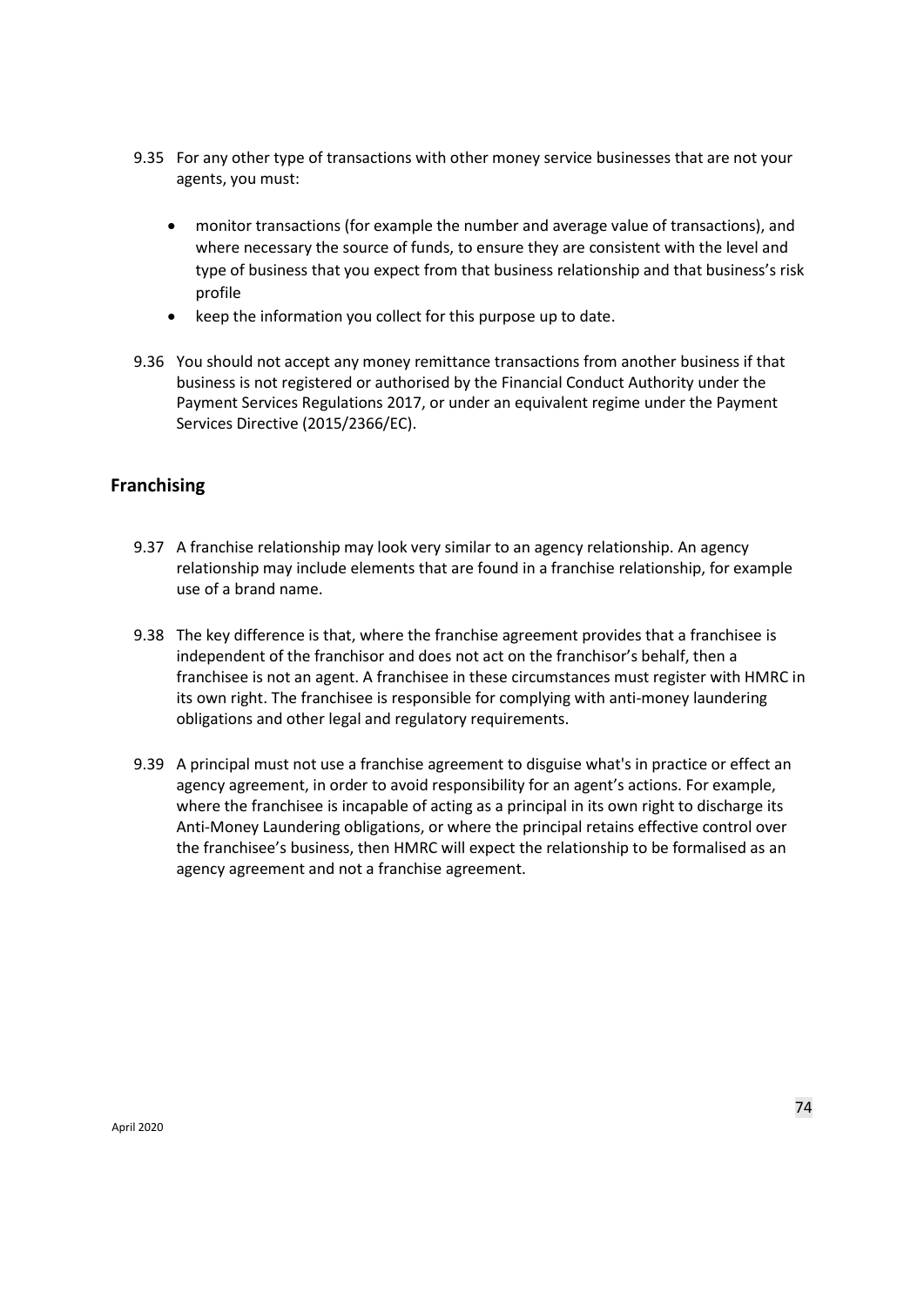# **10. Risk indicators for each type of money service business**

10.1 The following is an example list of common risk indicators that call for enhanced due diligence. It's not an exhaustive list, and neither are these signs always suspicious. It depends on the circumstances of each case.

# **Agents**

- 10.2 The following are examples of common risk indicators that principals and agents need to be aware of:
	- represent more than one principal or act as both an agent and a principal
	- are reluctant to provide information regarding their customer's identity to the principal
	- record unusual or suspicious customer information (many transactions attributed to a single customer or customer details that may be false or incorrect)
	- have a high number of transactions that fall just under the threshold for due diligence or reporting to the principal
	- report a high volume of business with single customer to a high-risk country
	- process a customer sending money to several destinations or the same recipient on the same day
	- have a pattern of customers in the office that doesn't support the turnover
	- have an unusually high transaction size
	- have an unusually large cash transaction
	- have a size and frequency of transactions that:
		- o are different from the customer's normal pattern
		- o have changed since the agency relationship was established
		- o are higher than comparable agencies
		- o change significantly under new management of the agency
	- have transactions that seem unnecessarily complicated, or seem to use front men or companies
	- undertake a large proportion of business with high risk countries
	- undertake business outside normal business hours
	- have records in which fake identities repeat common fields, for example a different surname with all the other details like birth day and address the same
	- transactions too fast to be possible
	- are located geographically in a high-risk area (e.g. in another cash intensive business, or in a border area)
	- remit funds overseas in cash through couriers or parcel companies
	- former money service businesses re-registering as different cash businesses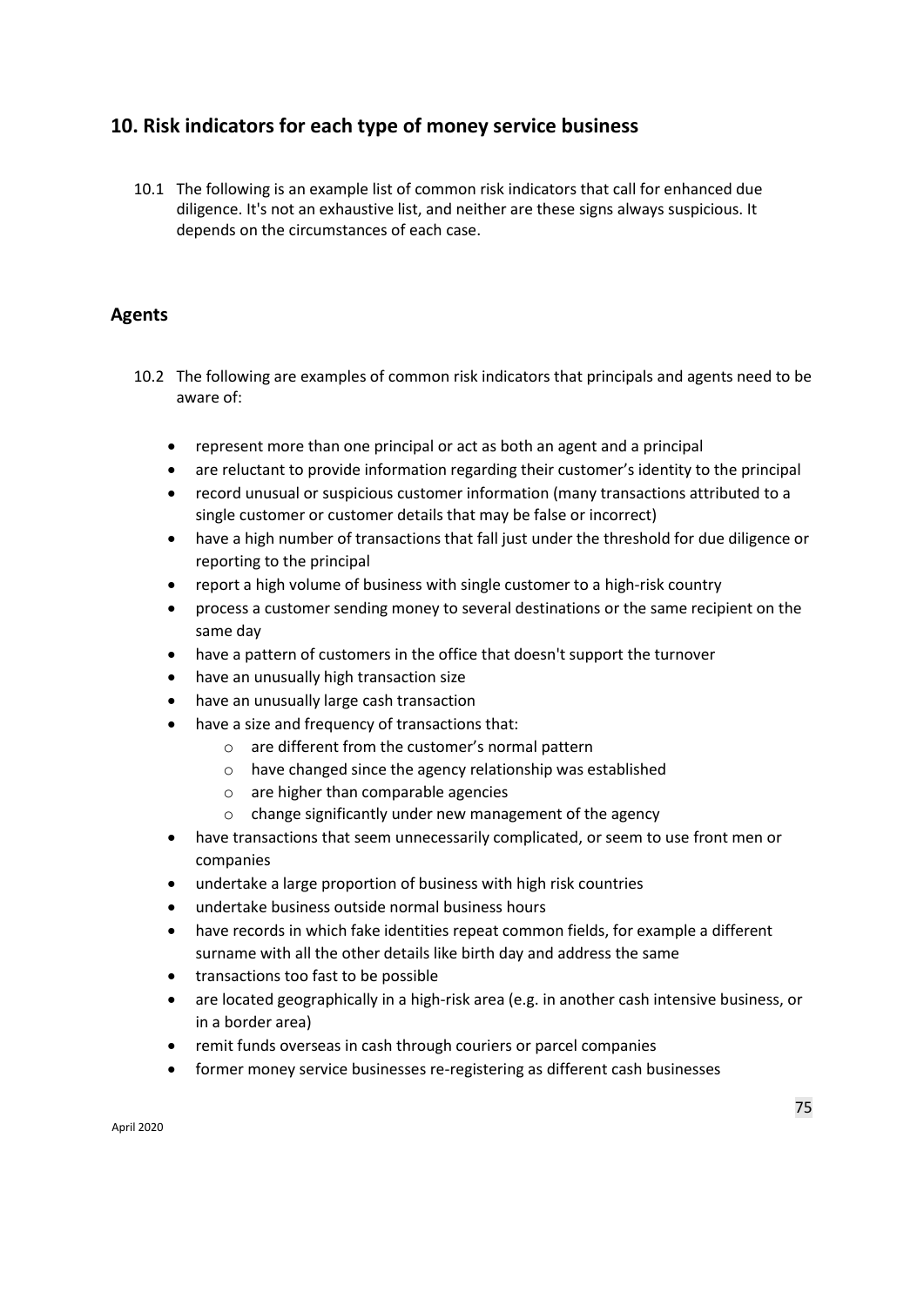- money service businesses not disclosing money service business activity to their bank
- multiple money service business premises operating in very small area
- money service businesses with bank accounts held in higher risk countries rather than the UK

#### **Money transmitters**

- 10.3 The following are examples of common risks for money transmitters:
	- Criminals use money transmitters to disguise the origins of criminal funds and move money between different jurisdictions. Criminals try to identify weaknesses in money transmitters' anti-money laundering controls and exploit them.
	- A further risk associated with money transmission is that some jurisdictions have weak anti-money laundering systems. Some jurisdictions are high risk because they are especially vulnerable to criminal activity such as drug smuggling, people trafficking and terrorism.
- 10.4 [The Risk Factors Guidelines](https://www.eba.europa.eu/documents/10180/1890686/Final+Guidelines+on+Risk+Factors+%28JC+2017+37%29.pdf) produced by the European Supervisory Authorities provides guidance (at chapter 4) on the factors money transmitters should consider when assessing the money laundering and terrorist financing risk associated with individual business relationships and occasional transactions.

#### **New customers**

- 10.5 The following are examples of common risk indicators for new customers:
	- checking the customer's identity is difficult
	- the customer is reluctant to provide details of their identity or provides fake documents
	- the customer is trying to use intermediaries to protect their identity or hide their involvement
	- there's no apparent reason for using your business's services, for example, another business is better placed to handle the size of transaction or the destination of the transmission
	- the customer is unable to provide satisfactory evidence of the source of the funds
	- unusual source of funds
	- the transmission is to a high-risk country
	- non face-to-face customers
	- the customer owns or operates a cash-based business
	- there's an unusually large cash transaction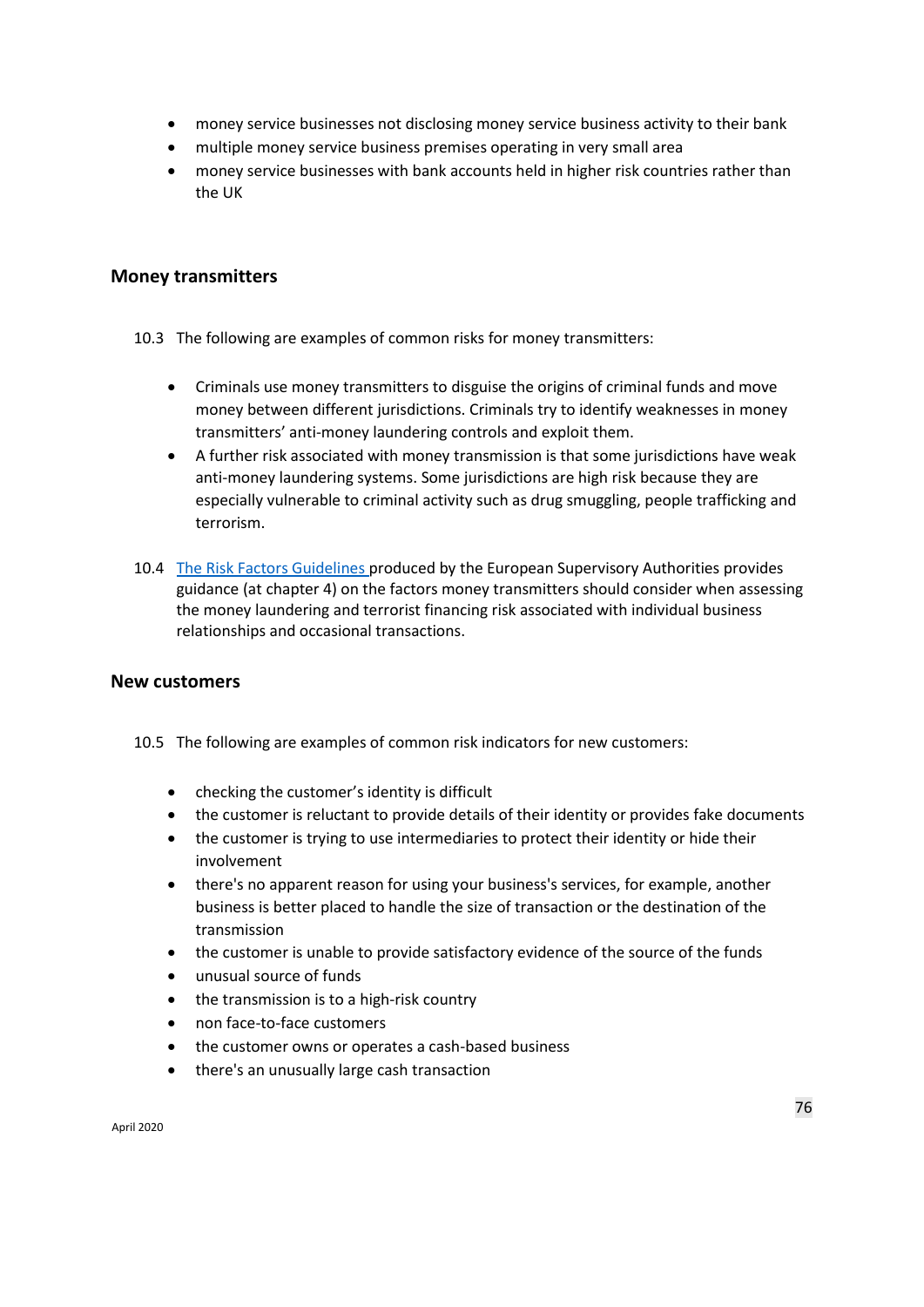- the size and frequency of the transaction is different from the customer's normal pattern
- the pattern has changed since the business relationship was established
- the transaction seems to be unnecessarily complicated, or seems to use front men or companies
- the customer sends or receives money to or from himself
- the customer is acting on behalf of third parties without there being an appropriate family or business relationship between them
- other people watch over the customer or stay just outside
- the customer reads from a note or mobile phone
- an under-age person sends or receives funds from multiple sources
- there has been a significant or unexpected improvement in the customer's financial position
- the customer (or two or more customers) is using more than one local Money service business, perhaps to break one transaction into smaller transactions

# **Transactions**

10.6 The following are examples of common risk indicators where transactions:

- are just below the threshold for due diligence checks
- appear to have no obvious economic or financial basis benefit
- route through third countries or third parties
- regularly go to or from tax haven countries
- information accompanying the payment appears false or contradictory
- are destined for money service businesses around the borders of countries at high risk of terrorism.
- 10.7 Where the beneficiary of a money transmission is in a high-risk country you should do enhanced due diligence checks on your customer. To help you decide if you're sending money to a high-risk country, FATF and the EC publish a list of high risk and noncooperative countries. You can find this information on the FATF website.

#### **Inward money transmission from another country into the UK**

10.8 When you receive a transfer of funds from a foreign money service business, you must treat the foreign money service business as your customer. This occurs when a customer outside the UK wishes to carry out a transfer of funds to a beneficiary in the UK. If it's a bulk transfer, representing a collection of underlying transmissions, the situation is high risk. You should consider doing enhanced due diligence. At the very least you should obtain the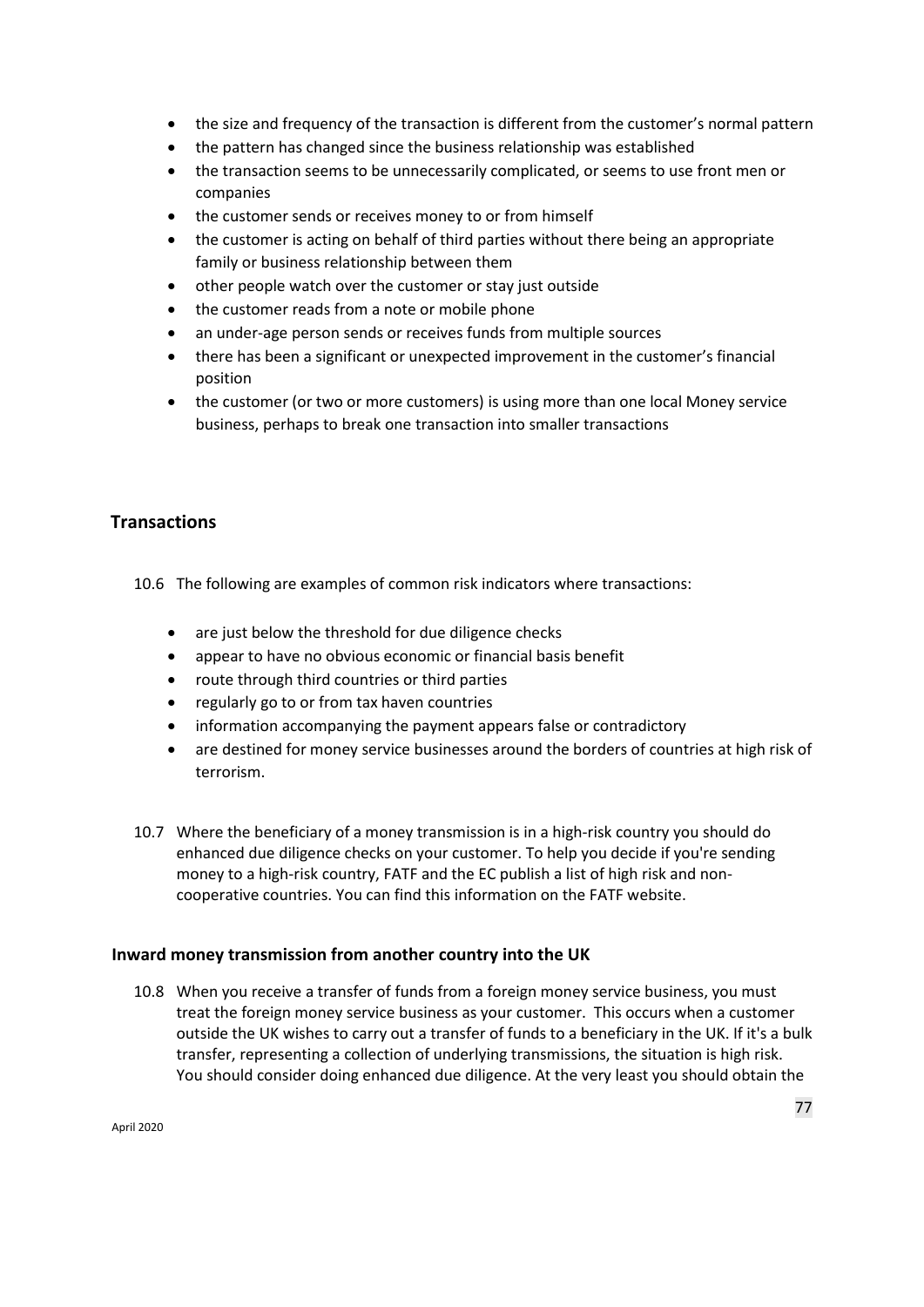number of underlying transactions. This information will allow you to monitor that the number and average value of transactions is consistent with the anticipated level of activity when you began your business relationship. It will also give you an indication of risk, particularly where the number of transactions or the average transaction value is significantly above what you expected.

- 10.9 Where the transfer of funds is included in any sort of 'offset arrangement' (where you pay the beneficiary from your own funds and the debt owed to you by the overseas Money Service Business is satisfied by a payment from them to a third party at your instruction) this is a separate, potentially high risk transaction. You must perform customer due diligence and if appropriate enhanced due diligence checks on the overseas Money Service Business. Based on your assessment of the risk this should include checking some specific transactions where you have instructed the overseas Money Service Business to make a payment to a third party.
- 10.10 You must also check if complete information on the payer and payee is present, and in the case of missing or incomplete information, you must ask for the missing information or reject the transfer. The location of the customer does not affect your need to perform customer due diligence. You must apply customer due diligence and where appropriate, ongoing monitoring if an overseas customer deals directly with you in the UK.

#### **Third party payments**

- 10.11 Third party payments are money transmissions, either from the UK to another country, (outbound remittance) or from another country to the UK (inwards remittance), where the liability of the UK transmitter to pay the recipient is offset or partly offset by the settlement of a liability to a third party, perhaps in a different country. This is sometimes described as 'third party pooling' or 'cover payments'. This type of remittance and settlement involves 2 separate transactions, each of which requires the appropriate customer due diligence or enhanced due diligence.
- 10.12 Settling a debt by means of an offset payment to a recipient, perhaps in a different country from the beneficiary, is a separate transaction. Your customer is the overseas money service business that requests payment to be made to a third party. These payments are high risk and often facilitate criminal activity and money laundering. You should consider doing enhanced due diligence on the overseas money service business and also verify the validity of the underlying transaction. Where the payment is to be made against an invoice you should check that the document is genuine. This could include checking if the:
	- name and address of the purchasing business are correct
	- supplier exists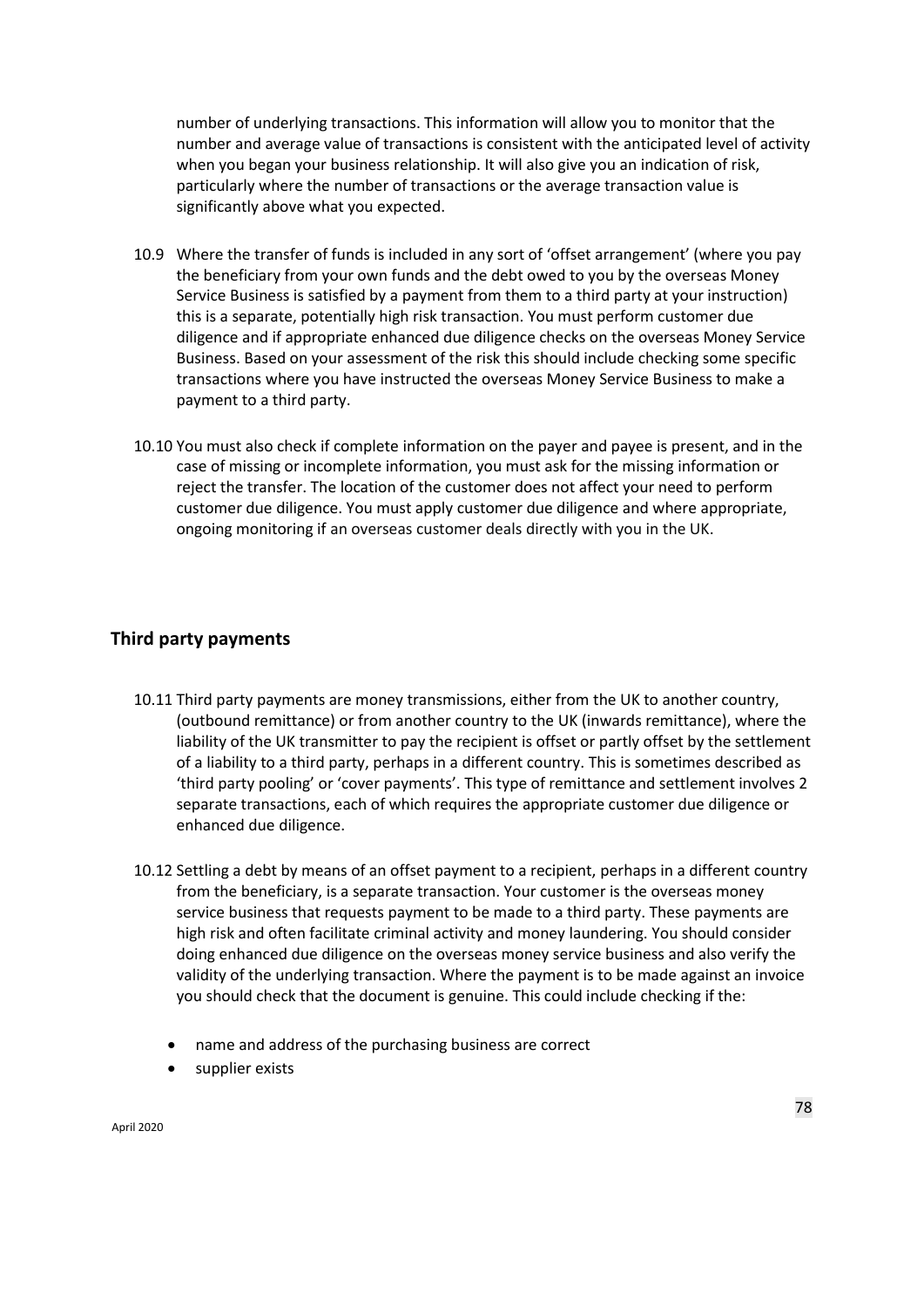- description of the goods is credible
- value of the goods is realistic
- 10.13 You should seek further evidence if you have any level of doubt about the invoice and check that it is genuine by getting supporting documentation such as movement certificates, shipping orders, packing lists and/or bills of loading.
- 10.14 Third party payments exclude circumstances where payment is made to a beneficiary in the UK or elsewhere on the instructions of an overseas customer which does not involve offset of a payment. In this situation the Money Service Business in the UK needs to do the appropriate level of customer due diligence on the overseas customer

# **Third party cheque cashing**

10.15 By cashing third party cheques, cheque cashers can facilitate income tax evasion, cheque fraud and benefit fraud. Cheques can also be used to launder money when the proceeds of a crime are provided by cheque, for example through false Income Tax Self-Assessment repayments, or cheque payments for stolen scrap metal.

#### **New customers**

- 10.16 The following are examples of common risk indicators for new customers of cheque cashers:
	- cheques issued by scrap metal dealers
	- checking the customer's identity is difficult
	- the customer is reluctant to provide details of their identity or provides fake documents
	- the customer is trying to use intermediaries to protect their identity or hide their involvement
	- no apparent reason for using your business's service
	- the customer is unable to provide satisfactory evidence of the source of the funds
	- non face-to-face customers
	- the customer wants to cash a cheque made payable to a limited company

#### **Regular and existing customers**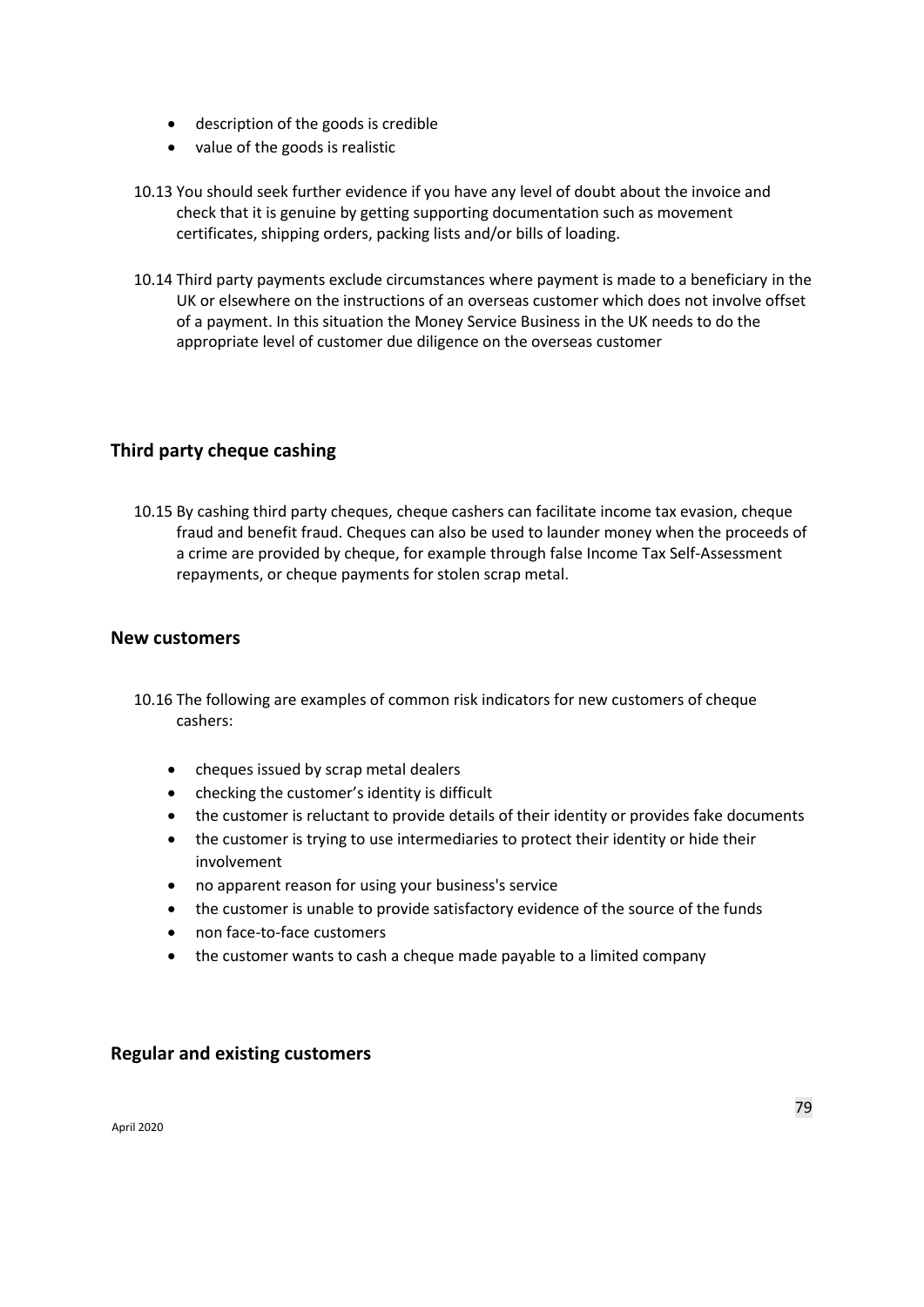- 10.17 The following are examples of common risk indicators for your regular and existing customers:
	- the transaction is different from the normal business of the customer
	- the size and frequency of the transaction is different from the customer's normal pattern
	- the pattern has changed since the business relationship was established

# **Cashing scrap metal dealers' cheques**

10.18 The Scrap Metal Dealers Act 2013 prevents scrap metal dealers operating in England and Wales from paying their customers in cash, in order to deter metal theft. If a customer attempts to cash a cheque issued by a scrap metal dealer through a third party cheque cashing business, instead of paying the cheque into the customer's own bank account, there is a high risk that this is an attempt to bypass the provisions of the Scrap Metal Dealers Act and to launder the proceeds of metal theft. The cheque casher must undertake enhanced due diligence and must refuse the transaction and submit a suspicious activity report if they suspect that the payment is for stolen goods.

# **Agents**

10.19 If you arrange for another business to cash cheques on your behalf they're acting as your agent and you're the principal. There's a significant risk that criminals will seek to exploit your business for money laundering by becoming your agent. When you take on board an agent you must make sure you understand who the beneficial owner of the business is, and that they're fit and proper persons with regard to the risk of money laundering. You should follow the guidance on appointing agents and managing an agency relationship set out [above.](#page-67-0)

#### **Currency exchanges**

10.20 Criminals use currency exchange offices provide to change bulky low denomination notes into easily transported high denomination notes currency. Criminals also often change money to facilitate further criminal activity, and to launder criminal funds by buying assets in overseas countries. They try to identify any weakness in a currency exchange office's anti-money laundering controls in order to exploit them.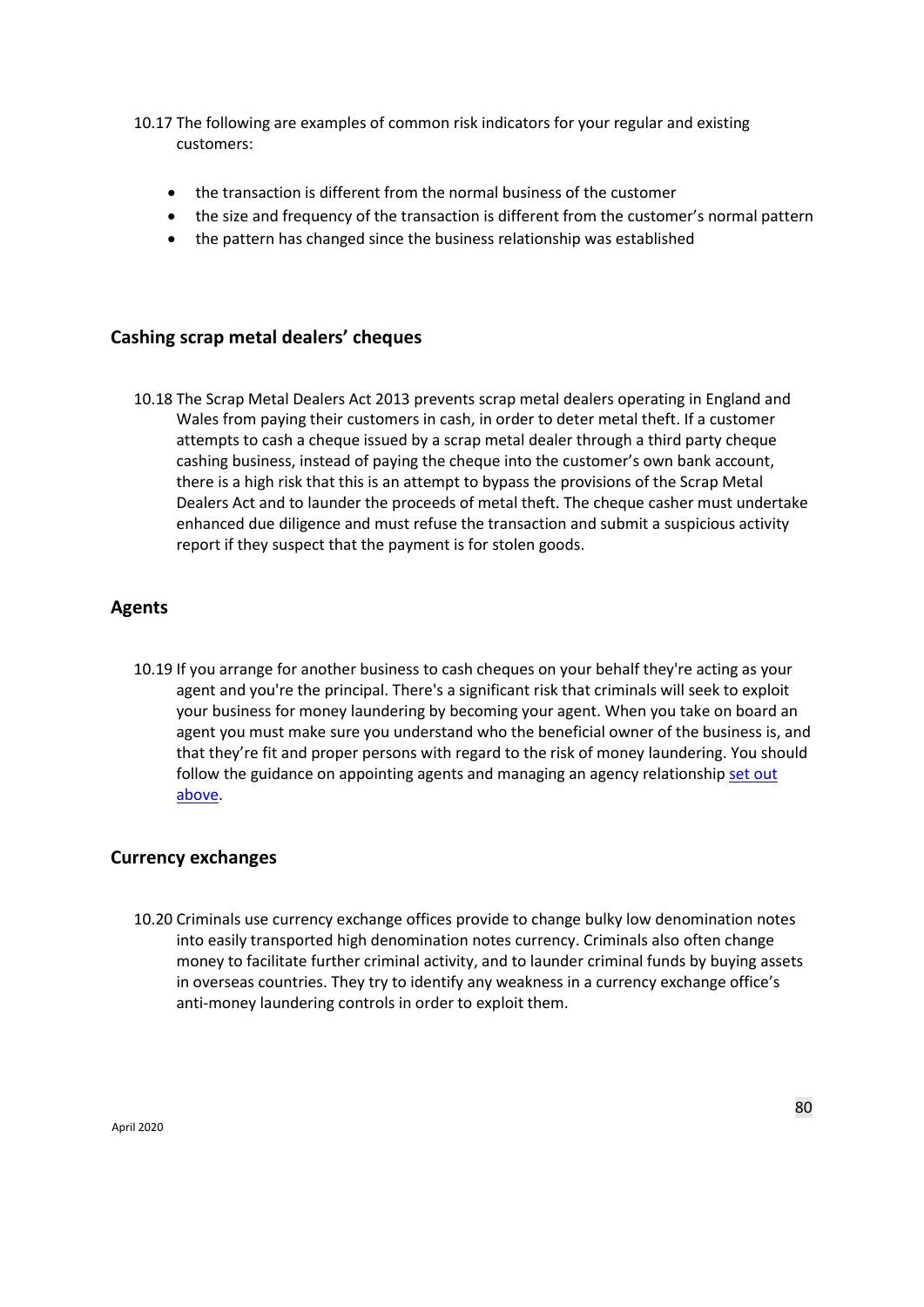# **Risk indicators for currency exchange offices**

### **New customers**

- 10.21 The following are risk indications in relation to new customers of currency exchange offices:
	- they request high denomination notes such as €100, €200, and €500 notes or \$100 US notes
	- the customer's willing to accept poor rates of exchange
	- the customer's unable to provide satisfactory evidence of the source of the funds
	- unusual source of funds
	- non face-to-face customers
	- the customer is buying currency that doesn't fit with what the business knows about their travel destination
	- the customer wishes to exchange large volumes of low denomination notes
	- border transaction

# **Regular and existing customers**

- 10.22 The following are risk indications in relation to regular and existing customers of currency exchange offices:
	- the transaction is different from the normal business of the customer
	- the size and frequency of the transaction is different from the customer's normal pattern
	- the pattern has changed since the business relationship was established
	- there has been a significant or unexpected improvement in the customer's financial position

#### **Requests for high value denominations**

10.23 The sale of high value notes, in any currency, entails a significant money laundering risk. All the major UK banks and financial institutions have agreed not to sell €500. You should regard any request to buy or sell €500 notes as potentially suspicious. You should refuse to sell €500 notes and submit a suspicious activity report. Requests for high denomination notes by a customer should be treated as high-risk and you should do enhanced due diligence checks and submit a suspicious activity report if appropriate.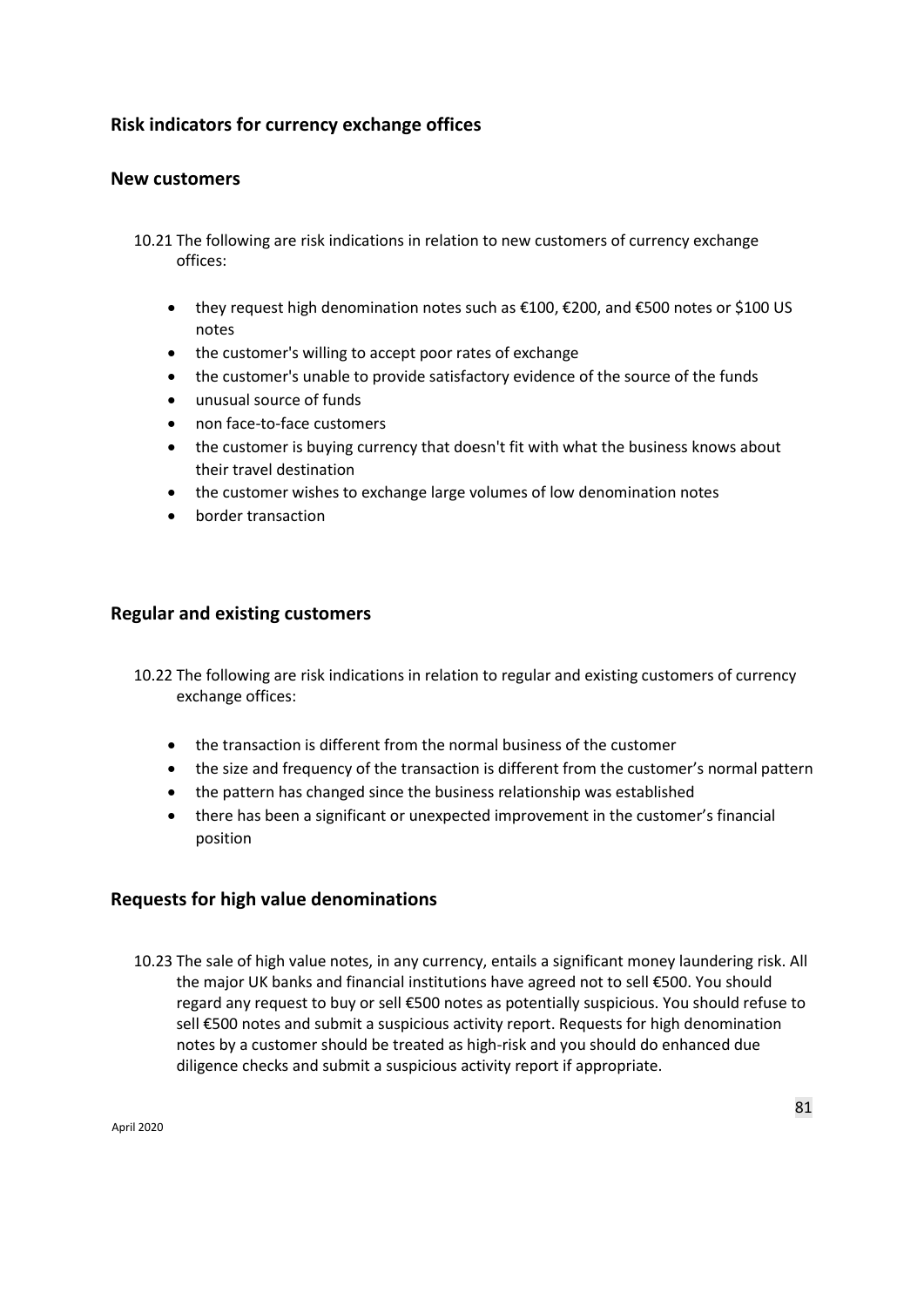#### **Dealing with other money service businesses**

10.24 If you buy currency from or sell currency to another money service business that is not acting as your agent, this is a potentially high-risk transaction. You should consider doing enhanced due diligence. You should monitor these transactions to ensure that number and value of transactions is consistent with the level of business anticipated when you started the business relationship.

# **Directions issued under the Counter Terrorism Act 2008**

- 10.25 HM Treasury issues these directions. They apply to all UK financial and credit institutions, including money transmitters. The directions can impose a range of requirements on businesses in relation to their transactions or business relationships with a targeted country or institution and may include:
	- enhanced due diligence
	- enhanced ongoing monitoring
	- systematic reporting
	- limiting or ceasing business